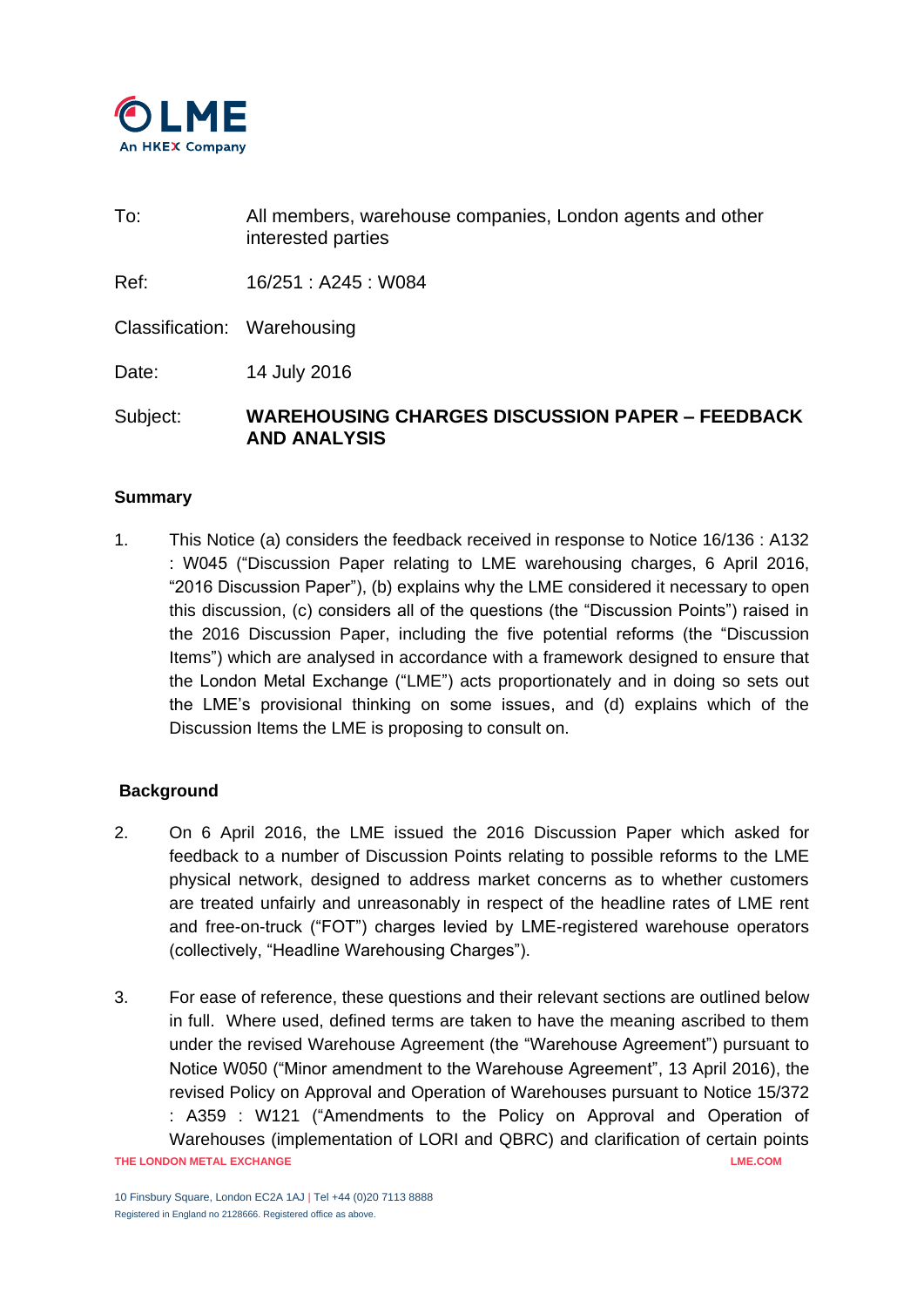

relating to the LME's physical delivery network", 25 November 2015, the "LORI and QBRC Implementation Notice, and the 2016 Discussion Paper.

4. The Discussion Points were as follows:

| <b>SECTION 1:</b>          | <b>Background and context</b>                                                                                                                                                                                                                                                                                                                                                                                                                                |
|----------------------------|--------------------------------------------------------------------------------------------------------------------------------------------------------------------------------------------------------------------------------------------------------------------------------------------------------------------------------------------------------------------------------------------------------------------------------------------------------------|
| <b>Discussion Point 1:</b> | Do you agree with the LME's proposition that (i) Headline<br>Warehousing Charges are out-of-line with the economic cost<br>of providing the services to which those charges relate, and<br>thus out-of-line with both off-warrant and discounted LME<br>rates, (ii) that such charges may be unfair to customers of the<br>market, (iii) that this may have an impact on the quality of LME<br>pricing, and (iv) that the mechanism by which charges are set |
| <b>Discussion Point 2:</b> | leads to the danger of an increasing degree of disparity?<br>Do you believe that the LME already holds, under the existing<br>LME Warehouse Agreement, sufficient powers to address the<br>issue of high Headline Warehousing Charges?                                                                                                                                                                                                                       |
| <b>SECTION 2:</b>          | Key considerations in respect of the Discussion Items                                                                                                                                                                                                                                                                                                                                                                                                        |
| <b>Discussion Point 3:</b> | Do you have a perspective on (i) the appropriate maximum<br>levels of Headline Warehousing Charges (options (a)-(d)), and<br>(ii) the relative need to address levels of rent vs. levels of<br>FOT?                                                                                                                                                                                                                                                          |
| <b>Discussion Point 4:</b> | Do you have a perspective on the determination of Current<br>Headline Warehouse Charges - per-operator or general, and<br>choice of year?                                                                                                                                                                                                                                                                                                                    |
| <b>Discussion Point 5:</b> | Do you have a perspective on the determination of Target<br>Future Maximum Headline Warehousing Charges - location<br>and metal granularity?                                                                                                                                                                                                                                                                                                                 |
| Discussion Point 6:        | you have a perspective on the determination of<br>Do<br>permissible increases in Target Future Headline Warehousing<br>Charges?                                                                                                                                                                                                                                                                                                                              |
| <b>Discussion Point 7:</b> | Do you have a perspective on the determination of Worst-<br>Case Bilateral Warehousing Charges?                                                                                                                                                                                                                                                                                                                                                              |
| <b>Discussion Point 8:</b> | Do you believe that a "convergence" of operators' Headline<br>Warehousing Charges to published Target Future Maximum<br>Headline Warehousing Charges would represent a diminution<br>in competition?                                                                                                                                                                                                                                                         |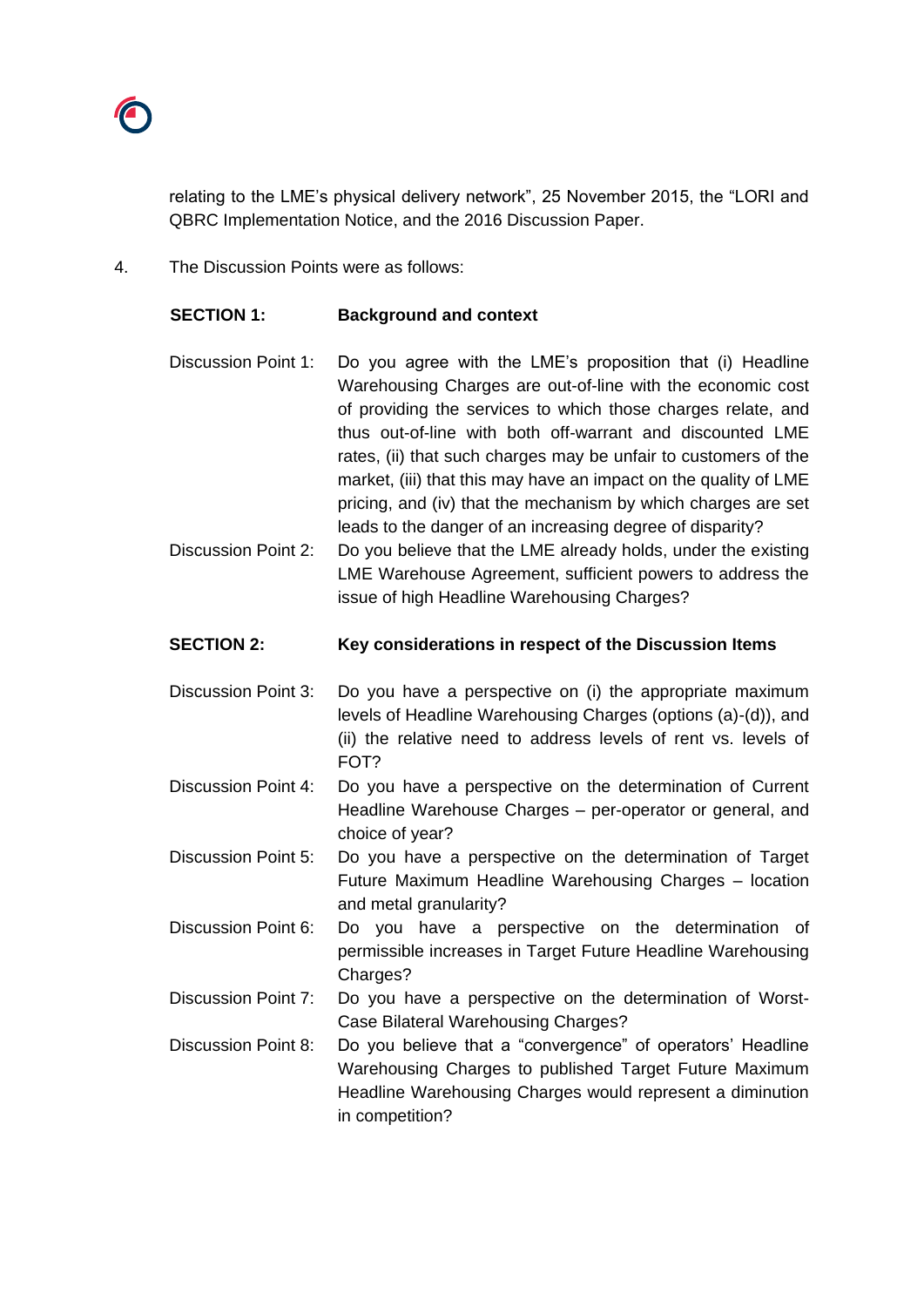

| Discussion Point 9: | Do you believe that there are other key considerations which<br>the LME should consider in the context of this section?                 |
|---------------------|-----------------------------------------------------------------------------------------------------------------------------------------|
| <b>SECTION 3:</b>   | <b>Analysis of the Discussion Items</b>                                                                                                 |
|                     | Discussion Point 10: Do you have any comments or feedback on the FTA<br>Discussion Item?                                                |
|                     | Discussion Point 11: Do you have any comments or feedback on the CC<br>Discussion Item?                                                 |
|                     | Discussion Point 12: Do you have any comments or feedback on the CTG<br>Discussion Item?                                                |
|                     | Discussion Point 13: Do you have any comments or feedback on the CBIG<br>Discussion Item?                                               |
|                     | Discussion Point 14: Do you have any comments or feedback on the FOTC<br>Discussion Item?                                               |
|                     | Discussion Point 15: Do you have any comments or feedback on the IB Discussion<br>ltem?                                                 |
|                     | Discussion Point 16: Are there any other matters you wish the LME to consider in<br>the context of any aspect of this Discussion Paper? |

### **Analysis of the Discussion Items: responses and LME framework for consideration**

- 5. In order to cover all relevant issues, as well as all the feedback received, this Notice is structured as follows:
	- SECTION 1: From paragraph 9 Background and context as to why the LME believes it is necessary to take action
	- SECTION 2: From paragraph 45 Assessment of Discussion Points 1 and 2 from the 2016 Discussion Paper section 1 ("Background and context")
	- SECTION 3: From paragraph 70 Assessment of Discussion Points 3 to 9 from the 2016 Discussion Paper section 2 ("Key considerations in respect of the Discussion Items")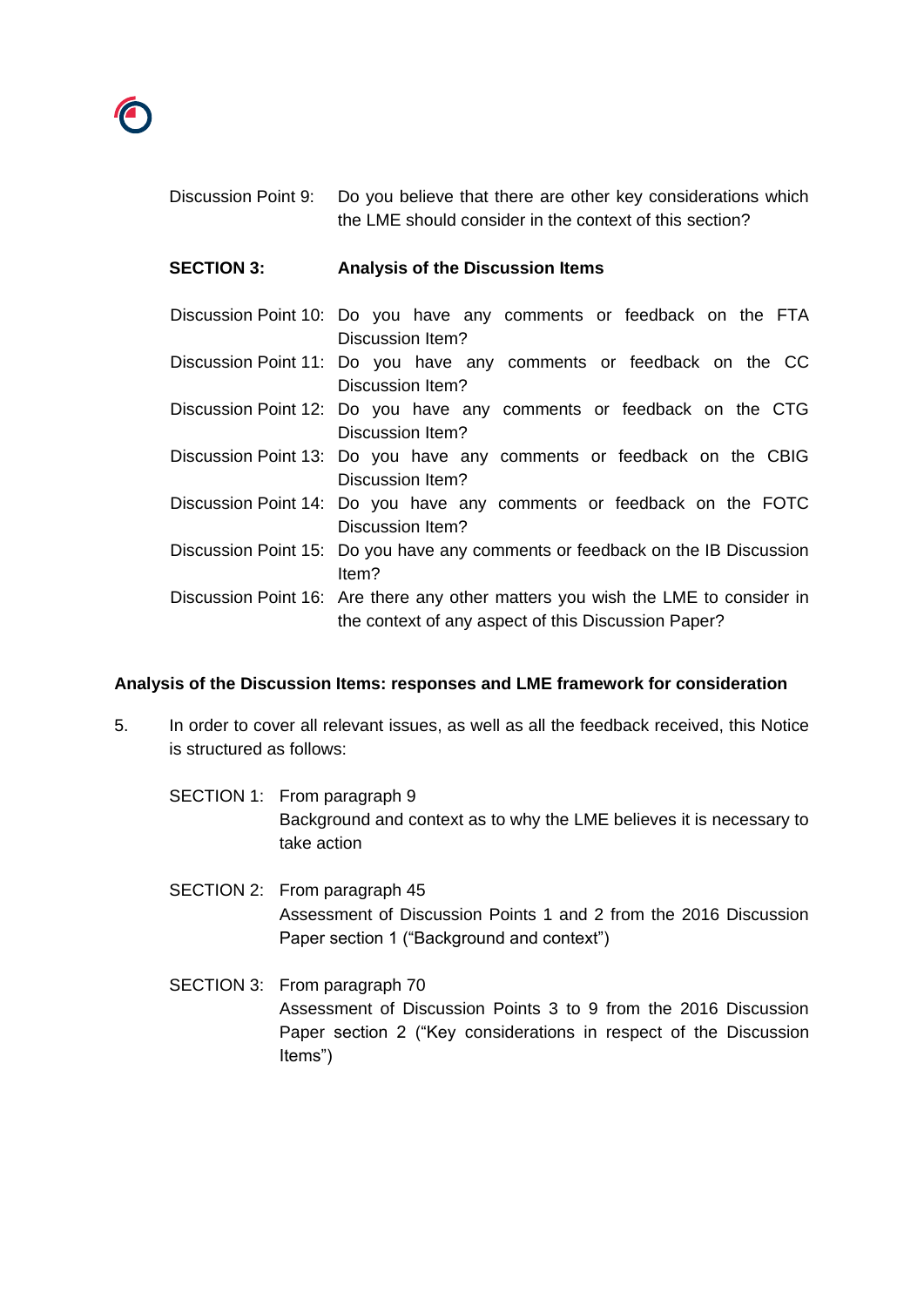### SECTION 4: From paragraph 136

Assessment of Discussion Points 10 to 14 from the 2016 Discussion Paper section 3 ("Analysis of the Discussion Items"). These were the specific reform ideas outlined in the 2016 Discussion Paper. The feedback received to these questions is structured using the analytical framework set out in previous Notices (for example, the 2016 Discussion Paper). It is designed to facilitate the LME in assessing the options in a proportionate and objective manner. This framework is as follows:

**X.1.** Does the Discussion Item seek to achieve a regulatory, prudential or organisational objective?

**X.2.** Is the Discussion Item likely to have an effect on competition (noting that, for each proposal, even if it is likely to have an effect on competition, it may still be justifiable and proportionate)?

**X.3.** Does the Discussion Item comply with the principle of proportionality*?* In particular:

- (a) Is the Discussion Item capable of meeting the relevant objectives?
- (b) What are the most pertinent arguments for the Discussion Item?
- (c) What are the most pertinent arguments against the Discussion Item?
- (d) Are there any other, less restrictive means of achieving the same objective(s)?
- (e) Would the negative effects of the Discussion Item be too great to justify implementation?

### SECTION 5: From paragraph 217

Assessment of Discussion Points 15 and 16 from the 2016 Discussion Paper section 3 ("Analysis of the Discussion Items")

- 6. The structure outlined above is designed to aid the LME in conducting a thorough and in depth analysis of all the questions contained within the 2016 Discussion Paper, fully cognisant of the market feedback and comments.
- 7. As such, the LME would like to thank all those who contributed ideas, thoughts and feedback both in advance of the 2016 Discussion Paper, and following its release; the LME received 15 written responses to the 2016 Discussion Paper.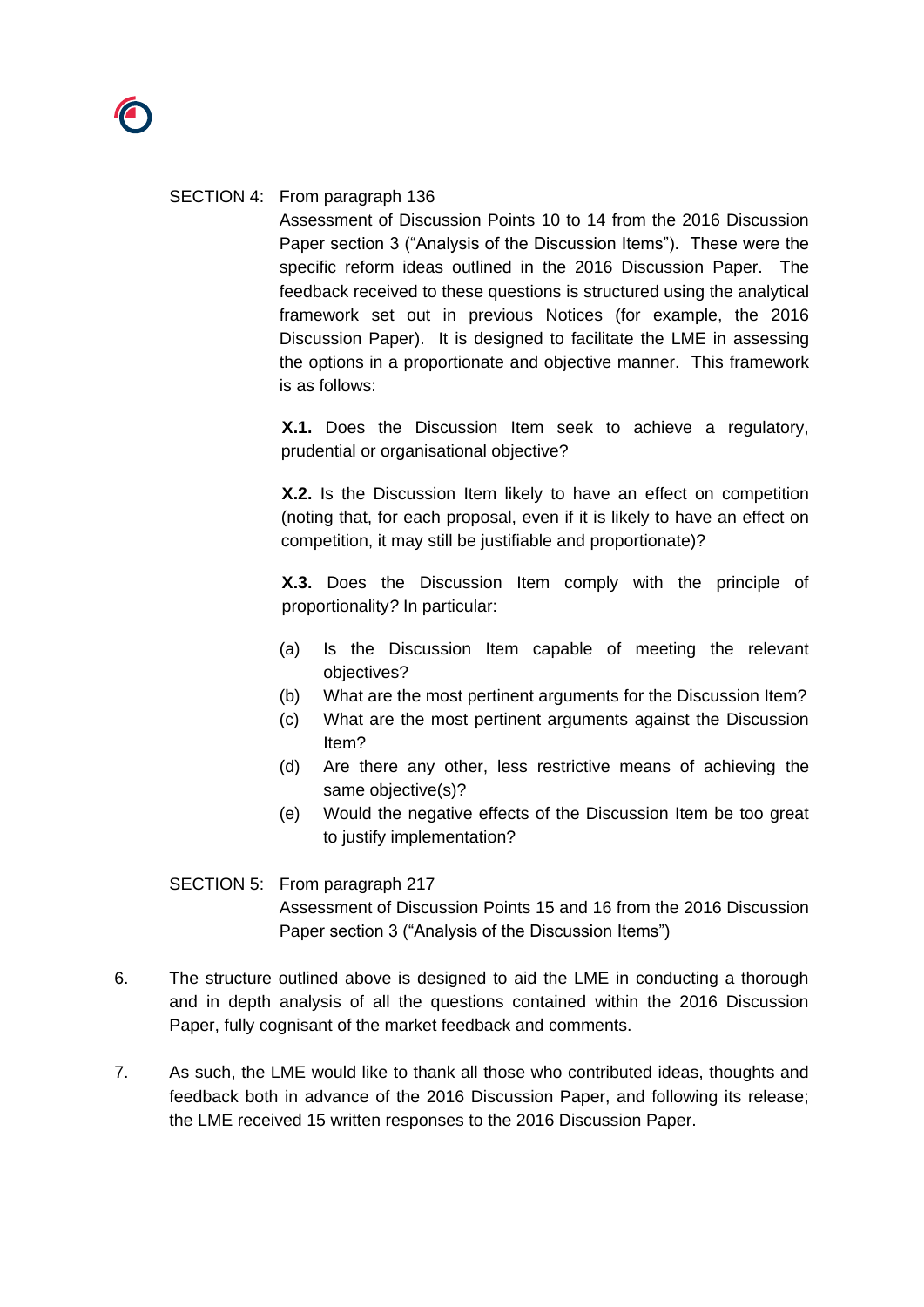

8. The LME has taken all the feedback received into careful consideration, and is today by separate Notice 16/252 : A246 : W085, ("Consultation on proposed amendments to the LME Warehouse Agreement in respect of charge-capping", the "Charge-Capping Consultation Notice") launching a consultation on its proposed route forward. This Consultation will run for five weeks and the LME welcomes all feedback from market participants in relation to this. Any market participant wishing to submit a response to the Consultation, or to arrange for further discussions seeking clarification in relation to the Consultation, is asked to contact Georgina Hallett at [consultation@lme.com](mailto:consultation@lme.com) or +44 20 7113 8780.

### **SECTION 1: BACKGROUND AND CONTEXT AS TO WHY THE LME BELIEVES IT IS NECESSARY TO TAKE ACTION**

#### **The issue of Headline Warehousing Charges**

9. In the 2016 Discussion Paper, the LME laid out its analysis in respect of the issue of Headline Warehousing Charges, including the market context and the LME's reasoning as to why high charges represent a problem for the LME's market. This analysis has not changed since the publication of that Notice, but is set out again here for ease of reference, and updated where necessary or appropriate.

#### **LME warehouse reform**

10. The LME is a "recognised investment exchange" ("RIE") recognised and supervised by the Financial Conduct Authority ("FCA") under the UK Financial Services and Markets Act 2000, as amended ("FSMA"). To remain recognised, an RIE must at all times ensure, and be able to demonstrate, that it continues to satisfy the requirements for RIEs under the FSMA (Recognition Requirements for Investment Exchanges and Clearing Houses) Regulations 2001 (the "Recognition Requirements"). Under the Recognition Requirements, the LME must therefore, among other requirements, ensure that (a) contracts admitted to trading on its markets are capable of being traded in a fair, orderly and efficient manner, (b) the arrangements for determining the settlement price of its contracts must be such that the contract price properly reflects the price of the underlying metal, (c) there are adequate settlement and delivery procedures for the metal traded on the exchange, and (d) business conducted by means of its facilities affords proper protection to investors.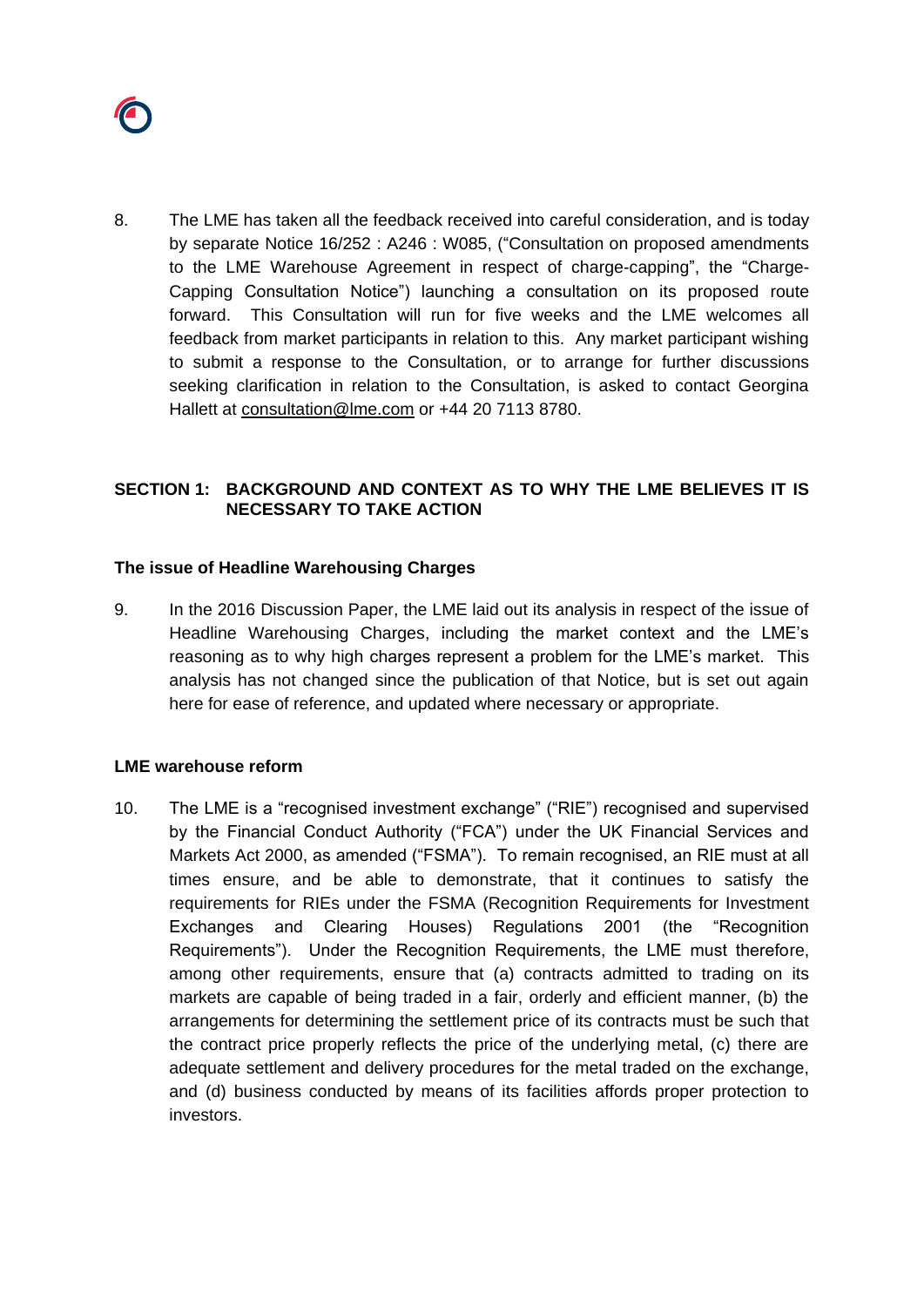

 $\overline{a}$ 

11. In November 2013, following a three-month market-wide consultation<sup>1</sup> (the "2013 Consultation"), the LME announced a comprehensive package of warehouse reform comprising twelve key measures (the "2013 Reform Package"). At the heart of these was the Linked Load-In / Load-Out Rule (the "LILO Rule") which was implemented on 1 February 2015 and which requires LME-listed warehouses with queues of over 50 days to load out more metal than they load in. Eleven of the twelve items (plus additional measures such as a separate load-out rate for aluminium alloys, an increase in the decay factor under the LILO Rule and an increase in the daily minimum load-out rate) have now been implemented. Full details and copies of the relevant notices and additional documents are available on the LME website at:

[http://www.lme.com/trading/warehousing-and-brands/warehousing/lme-warehouse](http://www.lme.com/trading/warehousing-and-brands/warehousing/lme-warehouse-reform/)[reform/](http://www.lme.com/trading/warehousing-and-brands/warehousing/lme-warehouse-reform/)

- 12. The LME is pleased to observe the positive impact of the 2013 Reform Package on the physical market. In particular, the LME notes that its commitment to address existing queues and prevent future queues<sup>2</sup> has led to a significant reduction in queues.
- 13. The graph below shows the longest waiting time in calendar days at the five warehouses which had queues on 1 July 2013 (being the start of the 2013 Consultation).

<sup>1</sup> See Notice 13/208: A201: W076, ("Consultation on changes to LME policy regarding the approval of warehouses in relation to delivery out rates", 1 July 2013).

<sup>2</sup> Most recently, and pursuant to Notice 15/072 : A071 : W025 ("Discussion Paper relating to possible reforms of warehousing policy and physical delivery network", 2 March 2015, the "2015 Discussion Paper"), through the implementation of a load-out rate increase on 1 March 2016, and the implementation of a queue-based rent cap on 1 May 2016.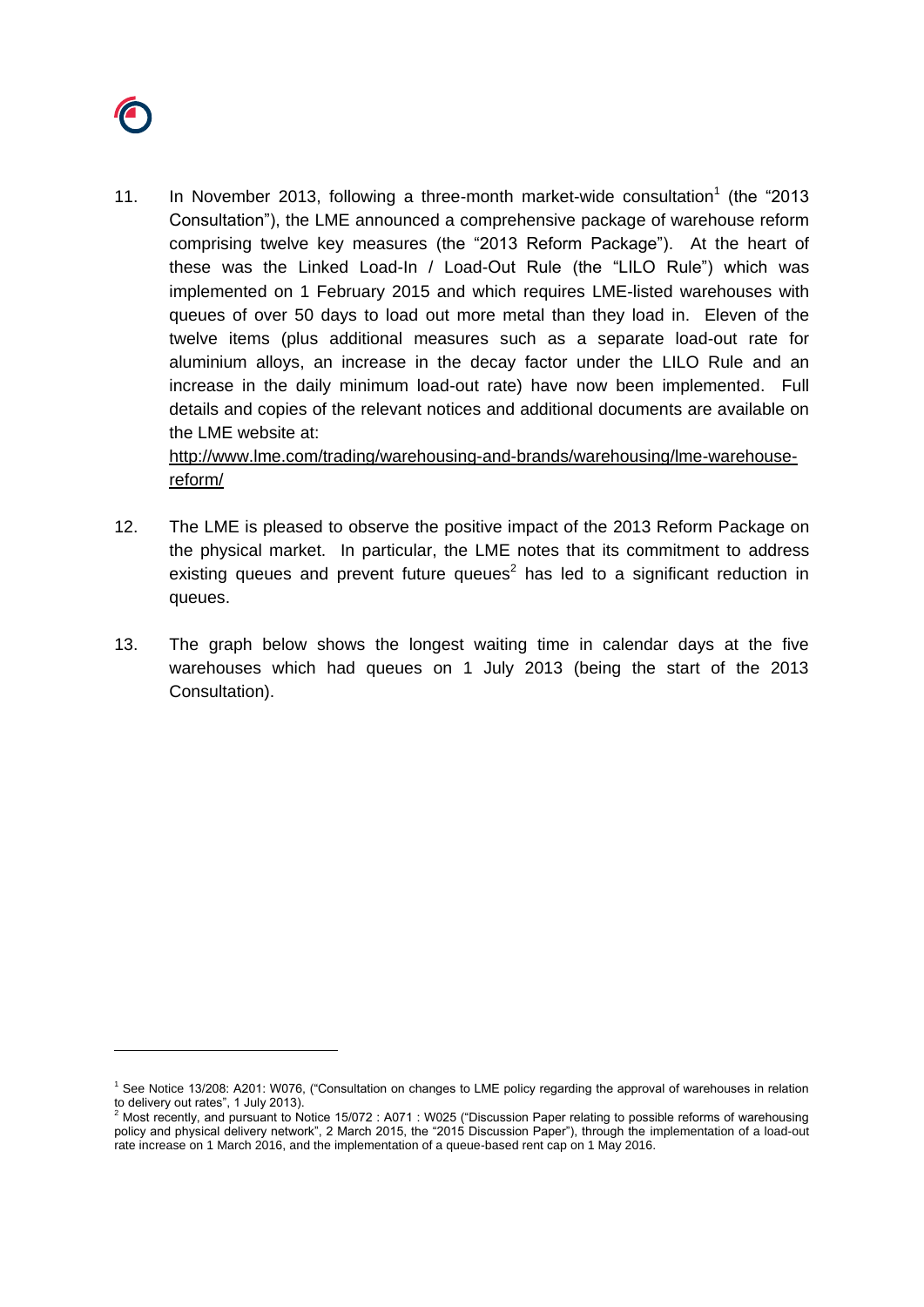



*Queue development at warehouses which exhibited queues as at 1 July 2013 (data as of 30 June 2016)*

14. The twelfth of the original items from the 2013 Consultation is the LME's commitment to investigate structural solutions to Headline Warehousing Charges which are, in the view of some segments of the market, too high. As set out below, considerable attention has already been paid to this topic by the LME.

## **Background to, and analysis of, LME Headline Warehousing Charges**

- 15. Under the Warehouse Agreement, each warehouse operator must fix its maximum rent rates and FOT charges (i.e. its Headline Warehousing Charges) annually in respect of each 12 month period commencing 1 April by notification to the Exchange not later than 1 December in the preceding year. Therefore, each year in early November, the LME Physical Operations department asks all of its listed warehouse operators to submit their proposed Headline Warehousing Charges for the next annual cycle, which runs from 1 April to 31 March.
- 16. Warehouse operators must submit their proposed Headline Warehousing Charges to the LME by 1 December. Under the Warehouse Agreement, at any time within 10 Business Days of receiving the proposed charges, the Exchange may, at its discretion, require the warehouse to provide, within 10 Business Days, a comprehensive, written explanation of the economic circumstances which, in the view of the warehouse, necessitate the change in its Headline Warehousing Charges. However, the Warehouse Agreement does not prescribe that the LME can require that the warehouse operator reduce its charges.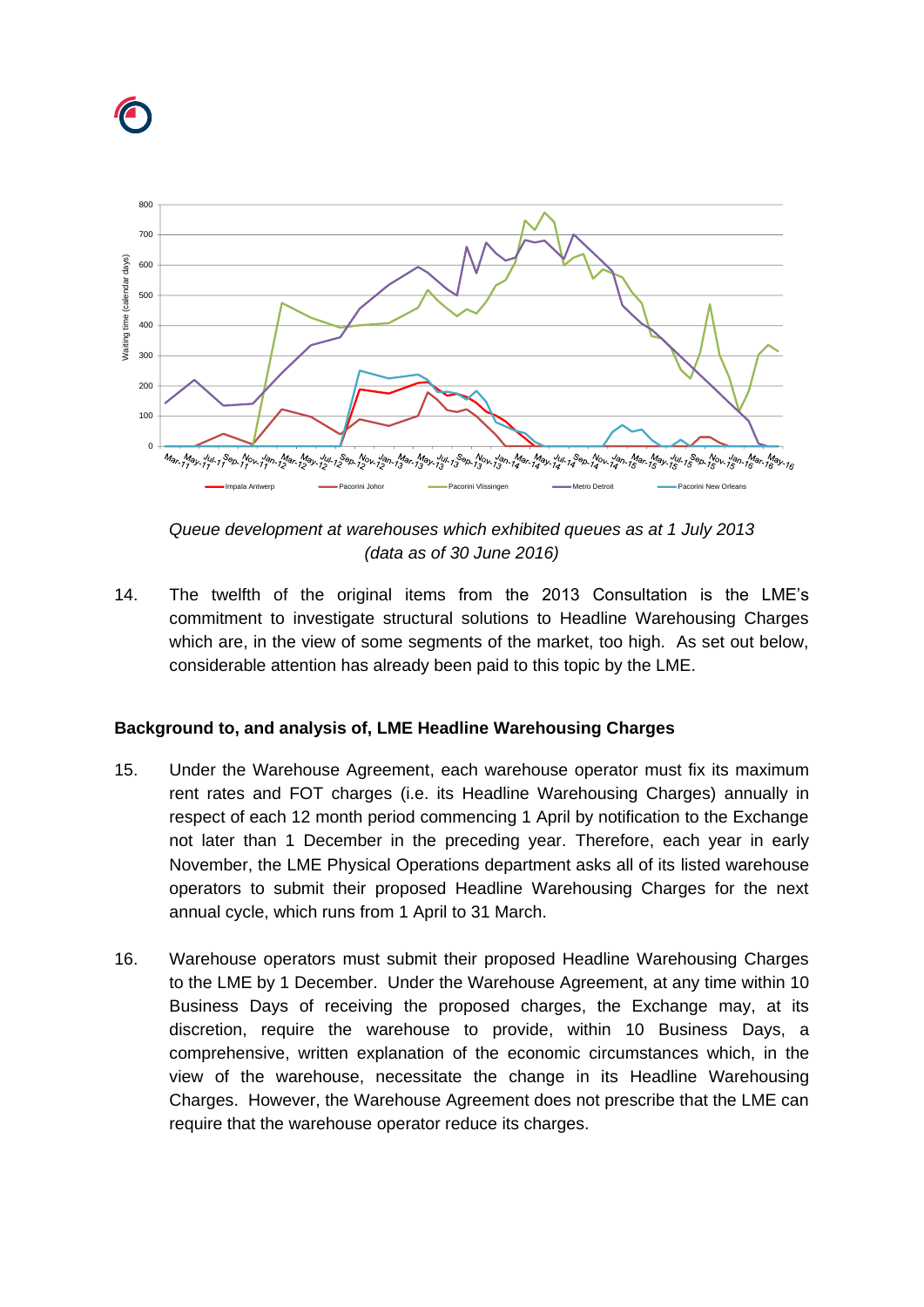

- 17. Final Headline Warehousing Charges for the next cycle are published by the LME before 31 December each year. These are maximum charges – warehouses are always free to offer reduced rates on an *ad hoc* basis to particular metal owners in respect of particular metal storage activities.
- 18. As outlined in previous notices<sup>3</sup>, the LME has consistently highlighted that its market exhibits a number of features, including the process outlined above and the factors listed below, which mean that there is very little downward pressure on Headline Warehousing Charges.
- <span id="page-7-0"></span>19. When a metal owner places metal on warrant, they have two options:
	- (a) The metal owner may retain the warrant and eventually either withdraw the metal from the warehouse themselves, or sell the warrant bilaterally to a counterparty who will factor frictional costs of storage (including anticipated rent and FOT charges) into the purchase price. In this event, the metal owner depositing the metal will be motivated to negotiate rent and FOT rates $4$ with the warehouse company, because the costs will be borne either by the metal owner themselves, or by the buyer to whom the metal owner sells the warrant bilaterally, with a consequent reduction of purchase price that the buyer is willing to pay to the metal owner. In this scenario, therefore, the Headline Warehousing Charges are not relevant, since (in the understanding of the LME) a significant discount will be offered by the warehouse – and, importantly, the Headline Warehousing Charges are not generally used as a basis for negotiation (i.e. often the warehouse operator and the metal owner will recognise that the Headline Warehousing Charges are simply not relevant for storage under this model, and so discuss absolute rates of bilaterally-negotiated charges, rather than percentage discounts from the Headline Warehousing Charges). In particular, metal owners are not guided by the Headline Warehousing Charges in assessing at which warehouse they may achieve the lowest bilateral charges – just because a warehouse has relatively high Headline Warehousing Charges, this does not indicate that it

<sup>&</sup>lt;sup>3</sup> For example, Notice 15/190 : A186 : W062, ("Discussion Paper – Feedback and Analysis", 1 July 2015, the "2015 Discussion Paper Results Notice"), and the LORI and QBRC Implementation Notice.

<sup>&</sup>lt;sup>4</sup> It is the understanding of the LME that metal owners depositing metal under this model (a) will almost universally negotiate discounted rent rates. In respect of FOT rates, owners may (i) opt to take an up-front cash incentive and then effectively repay this via acceptance of the headline FOT rate at the time of metal withdrawal, (ii) negotiate a discounted FOT rate, in which case an up-front cash incentive payment will not be available, or (iii) a combination of the two (a more modest incentive payment balanced by a less-heavily discounted FOT payment). In all cases, because any payment of incentive to the metal owner will be funded primarily by the payment of the FOT by that same metal owner at the time of metal withdrawal, the economics should balance (including the effect of time-value-of-money between incentive and FOT payments).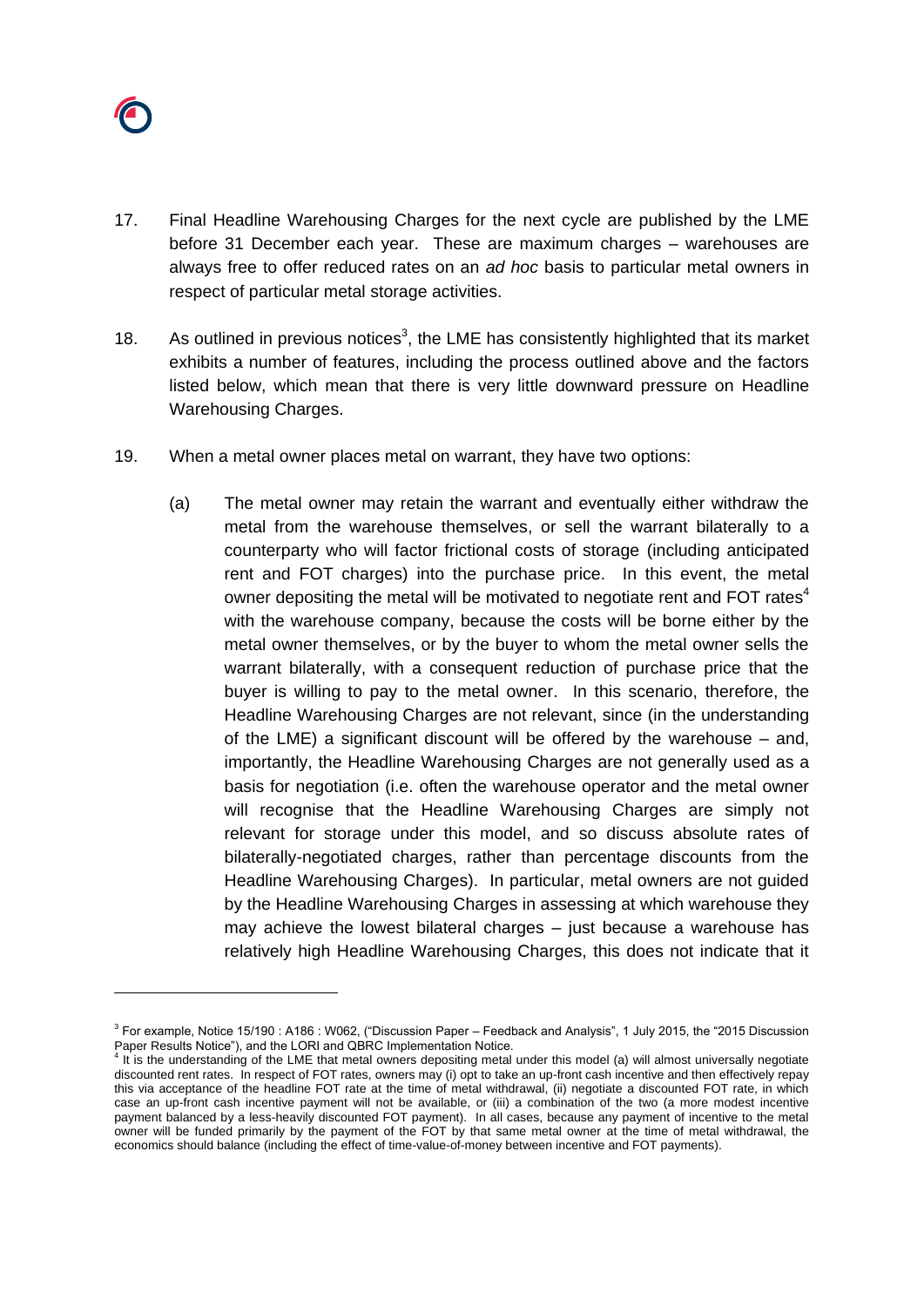will be in any way uncompetitive in negotiating relatively low (and hence attractive) bilateral storage rates.

- (b) The metal owner may sell the warrant through the Exchange. Under this model, the metal owner will keep the metal in the warehouse for some period of time, and subsequently sell the metal on the LME (after which the metal may change hands a number of times before it is eventually withdrawn from the warehouse). In this case, the metal owner only bears the cost of storage prior to delivering the warrant on the LME, because the LME delivery mechanism has no adjustment to give credit to warrants which are subject to more advantageous (i.e. lower) storage costs<sup>5</sup>. Because negotiating lower post-delivery rent and / or FOT rates for the particular metal being sold on the LME would not affect the price achieved on the LME, the metal owner has no motivation to negotiate rent and FOT rates with the warehouse company, and will generally be content for the warehouse to levy its Headline Warehousing Charges on the new owner. Instead, the LME understands that it has become common practice for warehouse operators to offer financial incentives to metal owners to attract load-in of metal. These incentives are funded by the anticipated rent and FOT paid (at the rates set by the Headline Warehousing Charges) by the subsequent acquiror(s) of the warrant on the LME.
- 20. A warehouse operator looking to offer an incentive to a depositor of metal will generally model the expected economics arising from that metal during its time in the warehouse. Such economics will be a combination of (i) the expected rent, based on the daily rent level multiplied by the number of days for which the new owner is expected to keep the metal in the warehouse, (ii) the FOT, which must be paid when the metal is eventually withdrawn (although at an unknown future date, giving rise to a potential discounting effect), and (iii) other logistical and service charges which may be paid by the new owner. The expected "rest time" per item (i) has historically been increased by the presence of load-out queues at certain warehouses, although the LME's actions to reduce the length of queues, and the introduction of Queue-Based Rent Capping ("QBRC") which limits the rent chargeable in respect of metal sitting in queues, has significantly reduced this effect. Accordingly, the key charge in respect of setting incentives is now broadly FOT, given that this is an "exit barrier" which must be paid in order to withdraw any metal from the warehouse. Furthermore, the effect of the FOT is to "lock in" high rents – because, in order to move metal to a lower-cost negotiated rent environment, the

 $5$  The only adjustment mechanism is in respect of the accrual of historical rent, not the susceptibility of the warrant to a given level of Headline Warehousing Charges going forwards.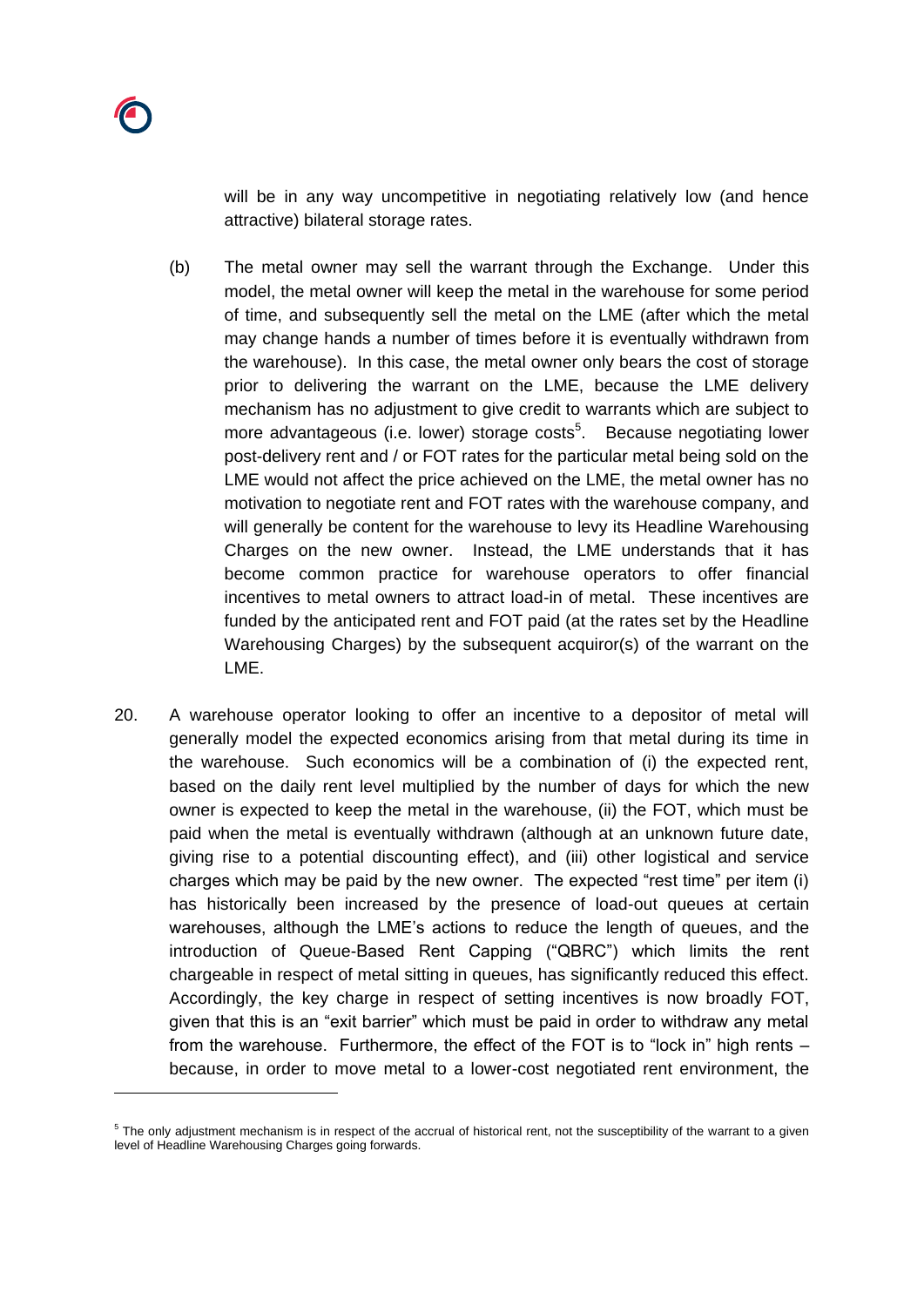FOT must still be paid to the incumbent warehouse, which raises the frictional cost, and may result in metal owners continuing to pay higher rents, in order to avoid paying the high FOT in order to move storage location.

- 21. Because of the lack of downward pressure on Headline Warehousing Charges where the metal owner intends to deliver the warrant on the LME, the LME understands that warehouse companies compete on incentives offered, rather than Headline Warehousing Charges. Such incentives may take several forms, including free or discounted shipping, cash payments or below-cost storage of the metal in the period prior to its onward delivery by the original metal owner.
- 22. So, in summary, the party putting the metal on warrant with the intention of selling that warrant on the LME has no motivation to negotiate rents and FOT rates; in contrast, the subsequent acquiror of the warrant on the LME has limited leverage over rents and FOT rates. Headline Warehousing Charges and incentive payments hence interact in a deterministic way, with high FOTs acting to lock in rents. The higher the rents and FOTs, the higher the financial incentives the warehouse operator can offer the metal owner. It is a self-reinforcing system. The large majority of metal loaded-in with the intention by the metal owner of eventual sale on the LME will be attracted, through the incentive mechanism, to warehouses which are able to offer high incentives (primarily, in the absence of queues, through high Headline Warehousing Charges).
- 23. The nature of the economic system, in the view of the LME, incentivises warehouse operators to increase their levels of Headline Warehousing Charges. In general, a charge-setting process exhibits a natural downward tension, because those businesses setting more competitive charges will tend to see a greater level of business. However, because in the LME system the levels represent maxima, setting high Headline Warehousing Charges in no way impacts the ability of a warehouse to compete for metal stored under model (a) above, in that the warehouse can simply offer discounted charges when asked by a metal owner looking to deposit metal and then withdraw it again in the future. However, under storage model (b), warehouses with higher Headline Warehousing Charges are able to offer greater levels of incentive, and hence are better positioned to attract metal from owners looking to deposit metal and then sell such metal on the LME. Accordingly, economic feedback in the system acts to drive Headline Warehousing Charges upwards.
- <span id="page-9-0"></span>24. This effect is further accentuated by the competitive tension between warehouses. A warehouse submitting Headline Warehousing Charges for a given rent year will, in general, be concerned to ensure that such charges are as high as possible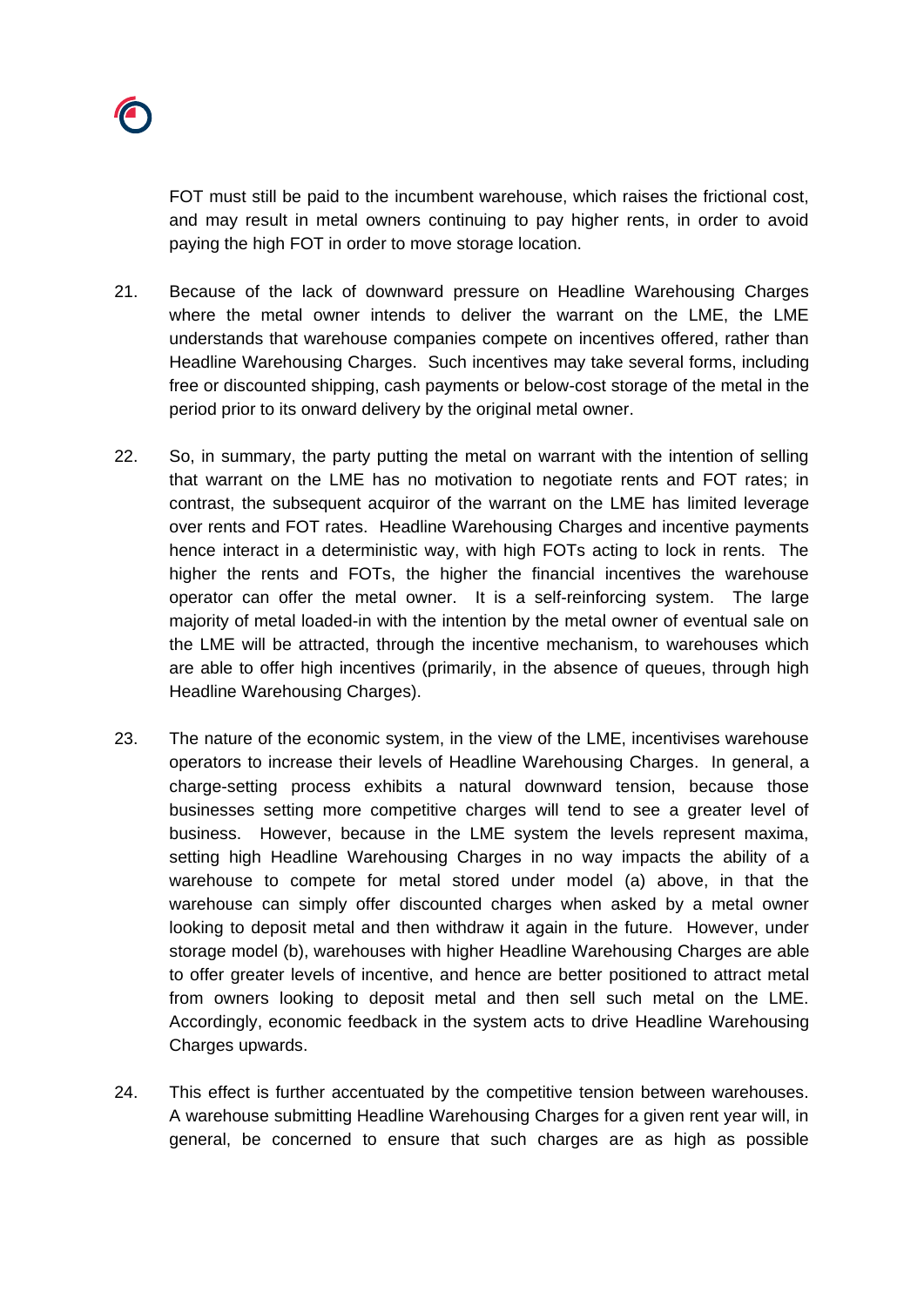

compared to competitors, given that this will enhance its ability to pay incentives and attract metal as set out above. If the warehouse submits lower Headline Warehousing Charges than competitors, it may find itself at a competitive disadvantage when seeking to attract metal to its warehouse, with such disadvantage lasting for the entire year, given that Headline Warehousing Charges cannot be increased intra-year. Accordingly, the inducement for charge-setting militates to "err on the upside" – in general, there is little downside to submitting Headline Warehousing Charges higher than those of peers, and significant downside to submitting charges lower than those of peers. Because the Headline Warehousing Charges are submitted by warehouses acting in isolation, with limited signalling mechanisms in the market, the logical outcome is one of an "upwards spiral". This effect is compounded year-on-year, whereby an operator which has submitted lower increases than peers for a given charge cycle may be economically disadvantaged in terms of seeking to attract metal to its warehouse, and then attempts to compensate by submitting an "adjusting" above-market increase the next year. This process of "leap-frog" carries a significant risk of an accelerating rate of increase over a period of several charge cycles.

- 25. There exists an additional concern with FOTs, in that warehouses offering relatively low levels of FOT will generally suffer greater outflows of metal, in comparison to warehouses with higher levels of FOT. This is due to the role of FOT as an "exit barrier", in that a buyer of metal taking receipt of a set of warrants through LME delivery, and looking to access some proportion of the underlying metal, will preferentially cancel warrants with lower FOT, as the frictional cost of withdrawal is lower. Indeed, even if the metal is not required for physical use, a buyer of the warrants may cancel metal in lower-FOT warehouses in order to move it to higher-FOT warehouses and benefit from the resultant incentive. This hence represents a further factor driving up Headline Warehousing Charges.
- 26. On the basis of the arguments above, it would at first glance seem that the LME warehouse network does not obey the general economic principle that offering goods or services at a lower price (in this case, at lower Headline Warehousing Charges) should, *ceteris paribus*, increase the demand for such services. However, the view of the LME is that Headline Warehousing Charges are simply not the venue in which competitive forces meet. Instead, the determining factor for metal owners looking to store metal and then withdraw it is the level of discounted charges offered by warehouse operators (in respect of which there is fierce competition and hence a downward force on prices, as would be expected), and the determining factor for metal owners looking to deposit metal and then sell on the LME is the level of incentive (so in this context, metal owners are effectively sellers of the right to store their metal, and rationally accept the highest bid in respect of that right).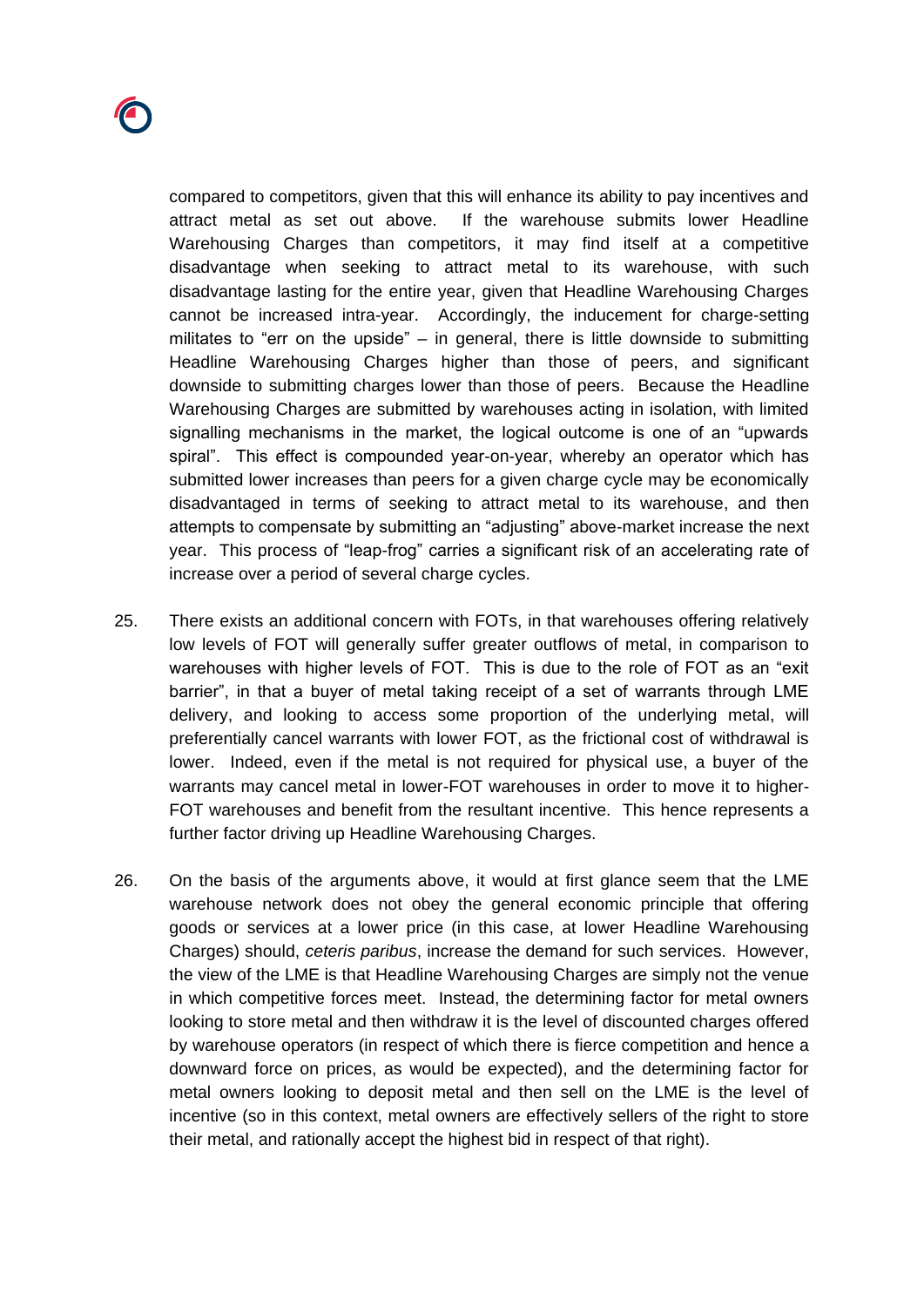

- 27. It should be noted that all LME warehouse operators also face a set of factors specific to their particular business model (e.g. long-term agreements for metal storage or captive flows of metal from parent organisations which do not necessarily require the payment of significant incentives, restricted access to financing which may constrain the regular payment of incentives) which results in each operator managing their operations to specific business models. Accordingly, it should not be supposed that all warehouse operators are motivated by precisely the same behaviours, and hence not all warehouses set Headline Warehousing Charges with precisely the same set of intentions.
- <span id="page-11-0"></span>28. However, there are a sufficient number of warehouse operators pursuing an incentive-led model of metal sourcing (funded by high Headline Warehousing Charges) that the highest observed Headline Warehousing Charges are driven by the analysis set out above. Because the LME market operates on the basis of "sellers' option", a market participant delivering warrants in settlement of an LME contract will always look to deliver the "worst warrant" – which is likely to be the warrant with the most onerous conditions attached, particularly in respect of liability for the new owner of the warrant to pay high Headline Warehousing Charges in respect of the underlying metal.
- 29. Accordingly, the net effect is an environment where there is a risk that Headline Warehousing Charges will be higher than the true economic cost of delivering the storage and logistical services to which these charges relate. This might be said to have at least three undesirable effects:
	- (a) Those taking delivery of warrants on the LME market may, because of the Headline Warehousing Charges, pay a set of charges (rent and FOT) in respect of metal storage and withdrawal which is higher than would be justified by the cost of providing these services, and is higher than which would be encountered if sourcing the metal through a different procurement route. While, as set out below, the majority of those taking warrant delivery on the LME market are likely to be professional merchants who will have adjusted for such frictional costs in their economic modelling, it remains the fact that one of the LME's functions is to provide a "market of last resort" for those buying (and selling) metal. An unduly high logistical cost burden will naturally weaken the LME's ability to fulfil this role, and subject those using the market for this purpose to a greater frictional cost of usage than would be rational in a well-functioning economic system.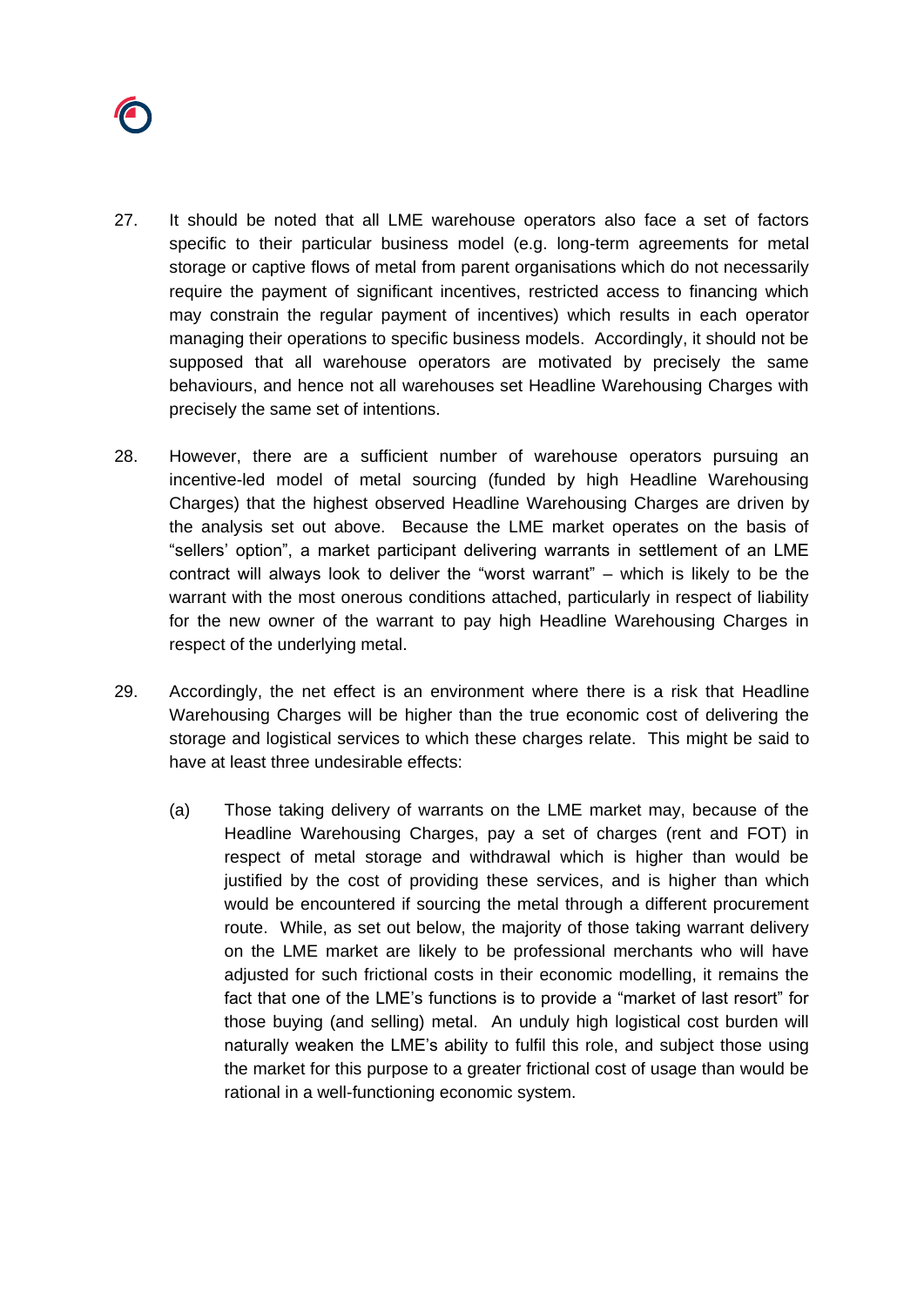

(b) In general, warrants on the LME market are taken in settlement by merchants, rather than by physical users. These merchants will factor in the logistical cost of accessing the metal they have purchased, and hence when bidding for metal on the LME market, will bid at a level below the "true" price of the metal, i.e. they will apply a discount equal to the logistical frictional costs of converting an LME warrant to metal which can be sold to an enduser (or alternatively, re-warranted with another warehouse in exchange for an incentive). Accordingly, the LME's cash price will generally trade at a discount to the "real-world" price of metal (which is typically observed by the market as the "real-world" price of metal trading at a premium to the LME cash price).

To a certain extent, this is unavoidable in a global physical delivery network – there will always exist a discount due to the fact that a warrant delivered on the LME may be in any LME Delivery Point, and of any LME-recognised brand or shape. Historically, the existence of queues has added further to the discounting effect – although, as set out above, the LME's reform programme is reducing queues, and consequently the impact of such queues on the LME price. However, the Headline Warehousing Charges have always been  $-$  and will continue to be  $-$  a significant driver of the discount embedded into the LME price, given that (as set out in paragraph [28\)](#page-11-0) the warrants with the highest Headline Warehousing Charges will generally be seen in settlement, and hence drive the LME price. In particular, the FOT represents effectively a dollar-for-dollar discount, given that, in order to convert an LME warrant (representing the LME price) into readily-accessible metal (representing the "real-world" price), the FOT must be paid.

The fact that a greater proportion of the "real-world" price is thus represented by the premium, rather than the LME cash price, is problematic for both the market and the LME. In general, the market will hedge its exposure to metal prices by hedging the LME price. Although risk-management products do exist to hedge the premium, this is generally more expensive for users given the less liquid nature of the market. Accordingly, premium price discovery is generally conducted via survey pricing, which is viewed by certain segments of the market as less robust and reliable than the physical price discovery for the core  $LME$  contract<sup>6</sup>. . Accordingly, while respecting the fact that fundamental market factors (in particular, regional supply/demand imbalances) will validly give rise to regional premia, the LME currently

<sup>&</sup>lt;sup>6</sup> Although the LME offers a physically-settled regional premium contract for aluminium, this has yet to gain traction in the market.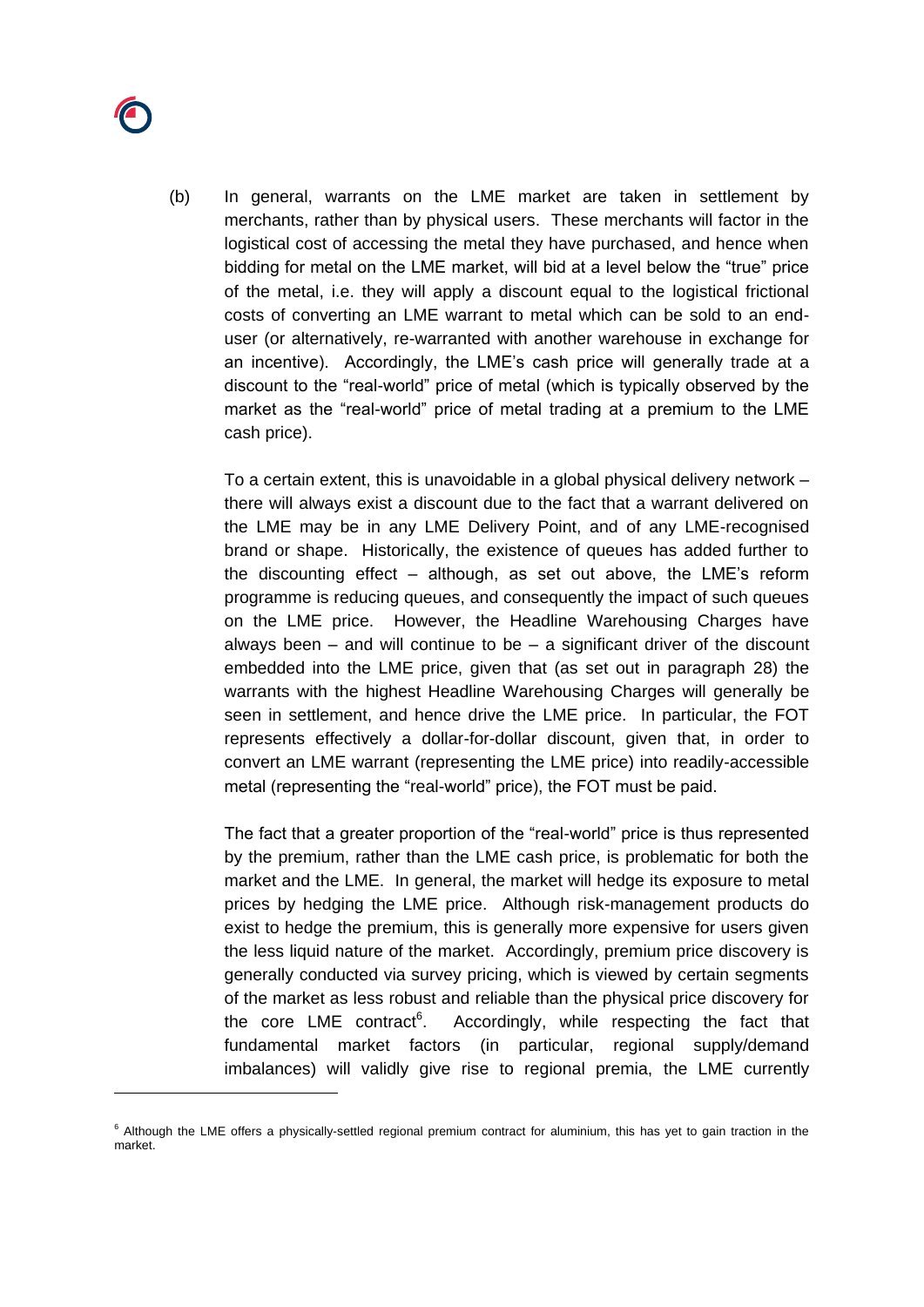

considers that reducing as much as possible the proportion of the market premium, and the changes in the level of that premium, caused by technical market factors (queues and Headline Warehousing Charges), to be a valid aim in order to ensure the reliability and integrity of the LME's price discovery arrangements and thus the orderliness of the market.

(c) The level of Headline Warehousing Charges also represents a key tool used by warehouse operators to attract metal being deposited by owners who then intend to sell that metal on the LME, and hence (as set out further above) are looking for the highest level of incentive. While it is clearly open to any warehouse operator to set their Headline Warehousing Charges at the rate they consider most appropriate, certain warehouse operators have commented that there exists a fundamental conflict between their desire to support the LME ecosystem (which would militate for lower, more cost reflective, Headline Warehousing Charges, given the arguments set out above) and their need to avoid losing market share to their peers (which would militate for higher Headline Warehousing Charges).

### **Historical development and analysis of Headline Warehousing Charges**

- <span id="page-13-0"></span>30. The LME has previously noted the incidence of high<sup>7</sup> Headline Warehousing Charges. In coming to the view that such rates are high, the LME has regard to three broad market observations:
	- (a) Year-on-year increases in the Headline Warehousing Charges.

Over a number of years (and starting significantly before the emergence of queues at LME warehouses), such increases have been significantly above the rate of inflation. While it may be the case that, in a particular year, specific factors (such as the introduction of new rules by the LME) mandate higher rates of increase, the persistence of such increases over a period of several consecutive years suggests that Headline Warehousing Charges may be increasing at a faster rate than the underlying economic costs of providing the services to which they relate.

 $^7$  From this point, the Discussion Paper will use the term "high" to refer to Headline Warehousing Charges which have, in the view of the LME, diverged from the true economic cost of delivering the storage and logistical services to which these charges relate, and which may therefore be unfair to the customers on whom they are levied.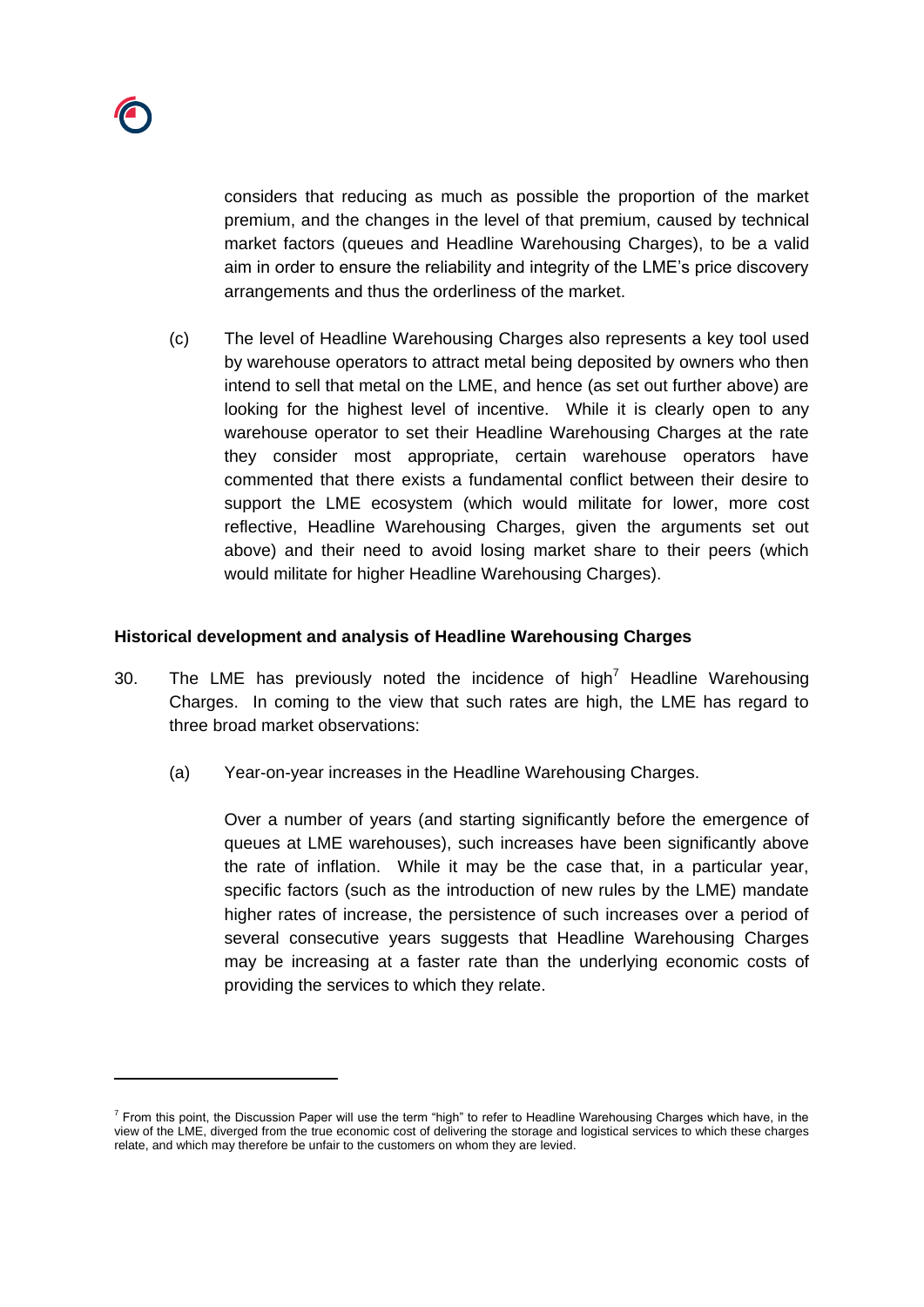



*Development of average FOT rate in certain key countries*

(b) Comparison between Headline Warehousing Charges and the rates charged to users on a bilaterally-negotiated basis.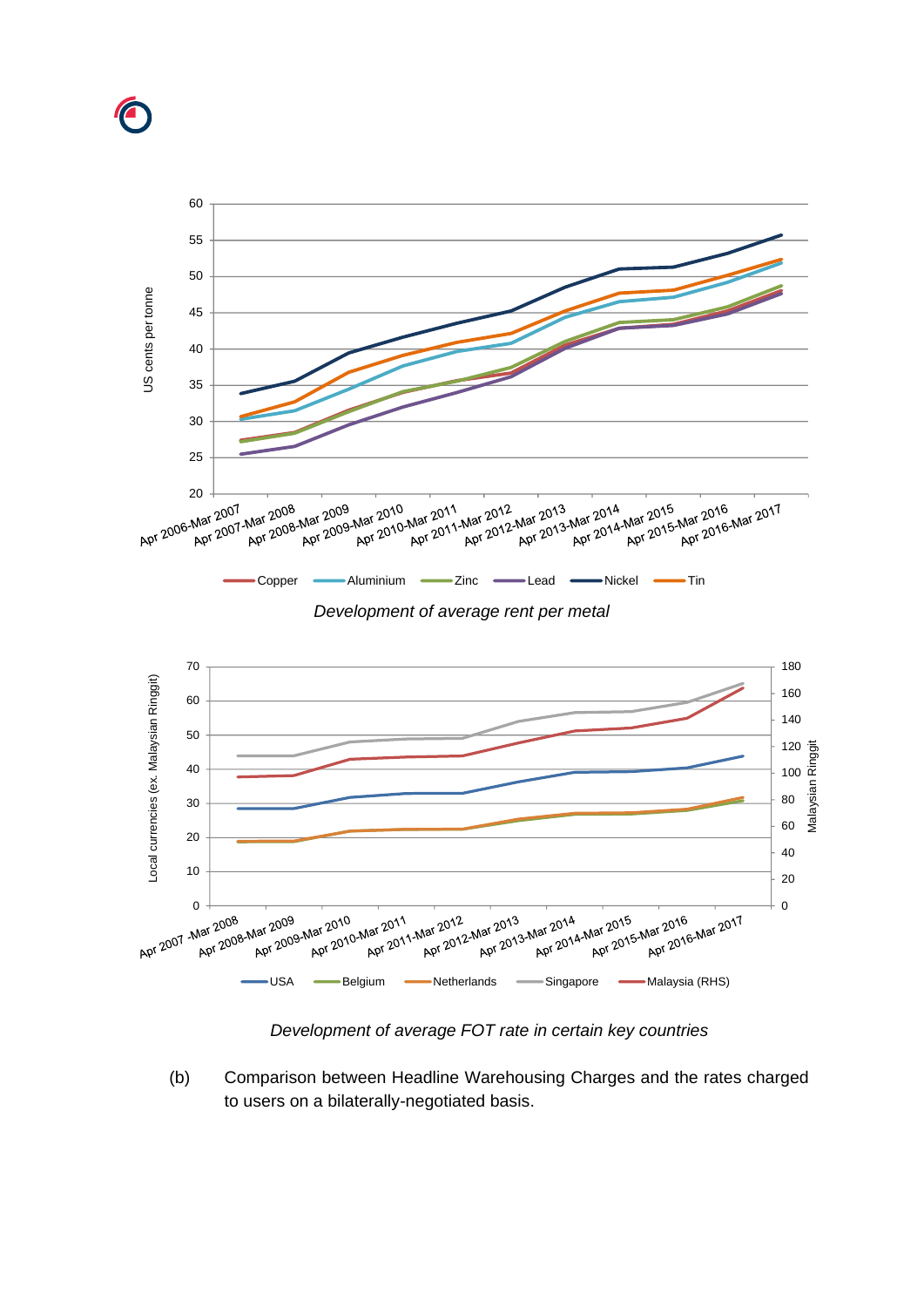As set out further in paragraph [19\(b\),](#page-7-0) headline rates are generally only charged to metal owners who take delivery of warrants through the LME settlement process. If a metal owner places metal on warrant and looks to withdraw that metal themselves, it is generally possible to negotiate significantly reduced levels of rent and FOT. This may suggest that the headline rates are deliberately set at a high level to target metal owners who do not enjoy the bargaining power to negotiate economically rational rates. Warehouses have not historically been obligated to report such negotiated rates to the LME $<sup>8</sup>$ , but the LME's anecdotal experience has been that there</sup> exists a material divergence between headline and discounted rates.

The LME notes that there may be additional factors which would naturally cause discounted pricing levels to be lower than Headline Warehousing Charges. In particular, "rent deals" often require the metal owner to commit to storage for a given period of time, allowing the warehouse greater visibility over future cashflows, and (in common with most economic systems) commanding a discount in exchange for a commitment to longer-term usage of the service.

Additionally, discounted pricing levels are generally offered in exchange for the storage of a large quantity of metal by a single owner, whereas the Headline Warehousing Charges may relate to storage or withdrawal of as little as one lot of metal. However, the issue of scale is further complicated by certain of the LME's warehousing rules, and in particular the introduction of QBRC on 1 May 2016 – in this context, certain warehouses have noted that the storage of too great a quantity of metal by a given operator in a given location may give rise to scale dis-synergies, in that a simultaneous cancellation of a large quantity of metal by a number of parties $9$  may give rise to load-out queues which, under QBRC, would represent a loss of revenue for the warehouse operator. It could further be argued that discounted rate storage can avoid certain of these issues, as the warehouse operator will likely enjoy greater visibility as to when the metal will be withdrawn (e.g. at the end of the "rent-deal" period), and can plan accordingly in respect of other metal.

The position of the LME remains that it intentionally licenses a large number of Delivery Points, such that warehouse operators may establish LME

<sup>&</sup>lt;sup>8</sup> An obligation of this nature took effect on 1 January 2016, and the first reports were submitted in April 2016.

<sup>&</sup>lt;sup>9</sup> In the event of cancellation by a single party, or multiple parties acting in concert, the warehouse operator would be protected by the anti-abuse provisions of QBRC.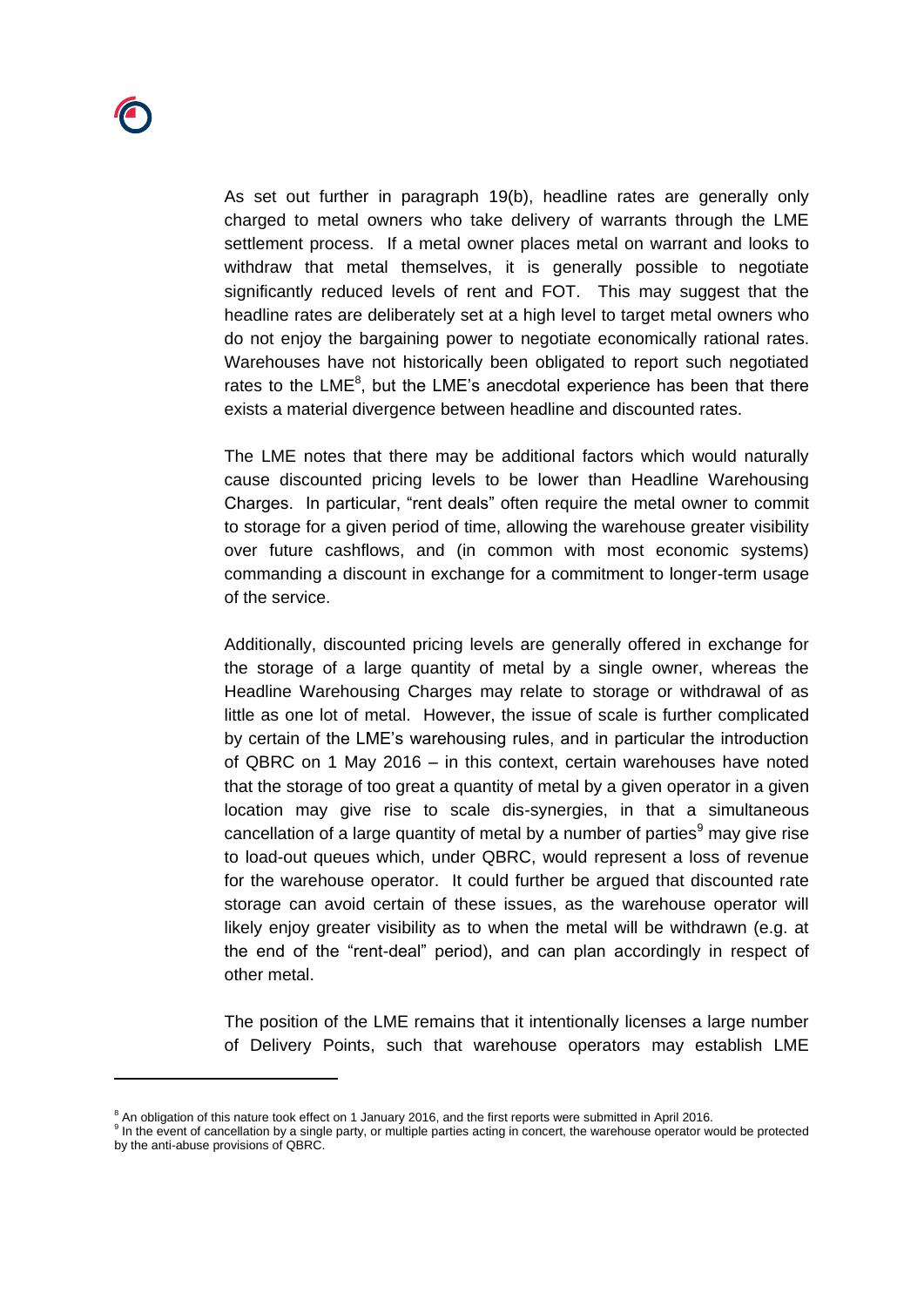warehousing activities in a number of different locations, and hence avoid the need for any one location to become so large that it risks losing economics under QBRC. Arguably this may act to increase charges for LME vs. off-LME storage, as further set out below.

(c) Comparison between Headline Warehousing Charges and the cost of offwarrant storage.

Again, there is no obligation for warehouses to report off-warrant charge levels to the LME, but the LME's anecdotal experience suggests a significant disparity in pricing between LME and off-warrant charges. While the LME accepts that the obligations associated with LME warranting are greater (for example, the requirement for LME reporting, indoor storage, maintenance of a London agent, payment of the LME stock levy, compliance with LME loadout rates, the introduction of QBRC etc), the LME is not convinced at present that this would account for the scale of observed divergence between the two sets of prices.

- 31. For those reasons, the LME is concerned that charges may be unreasonably high a factor which (as set out further in paragraph 10) could affect the LME's assurance to the FCA that its warehousing arrangements are operating in a way that enable it to satisfy its regulatory obligations. As a result, and as part of the 2013 Consultation Results<sup>10</sup>, the LME committed to investigate potential solutions to high charges, including capping Headline Warehousing Charges ("Charge-Capping", or "CC") $11$ .
- 32. To honour its commitment in the 2013 Consultation Results, the LME undertook a review of the scope of the LME's powers under competition law to cap Headline Warehousing Charges, and published the summary of this review as the Annex to the 2015 Discussion Paper.
- 33. Ultimately, the LME decided to adopt a "wait and see" approach to CC following the 2015 Discussion Paper, reserving the right to implement the measure in the future should the structural issues caused by high Headline Warehousing Charges persist, rather than progressing with the implementation in the immediate term. This was in consideration of a number of factors, including (but not limited to) (a) the high level

<sup>&</sup>lt;sup>10</sup> See Notice 13/326 : A312 : W125 "Result of consultation on changes to LME policy regarding the approval of warehouses in relation to delivery out rates", 7 November 2013 and attached Consultation Report (together, the "2013 Consultation Results").<br><sup>11</sup> The charge-capping approach was chosen for investigation since it had been the most common 2013 Consultation as to how the problem of high Headline Warehousing Charges could be addressed. However, at the time of publication of the 2016 Discussion Paper, the LME had not yet reached a view as to whether charge-capping was the only approach capable of addressing this issue, hence the inclusion of five reform proposals.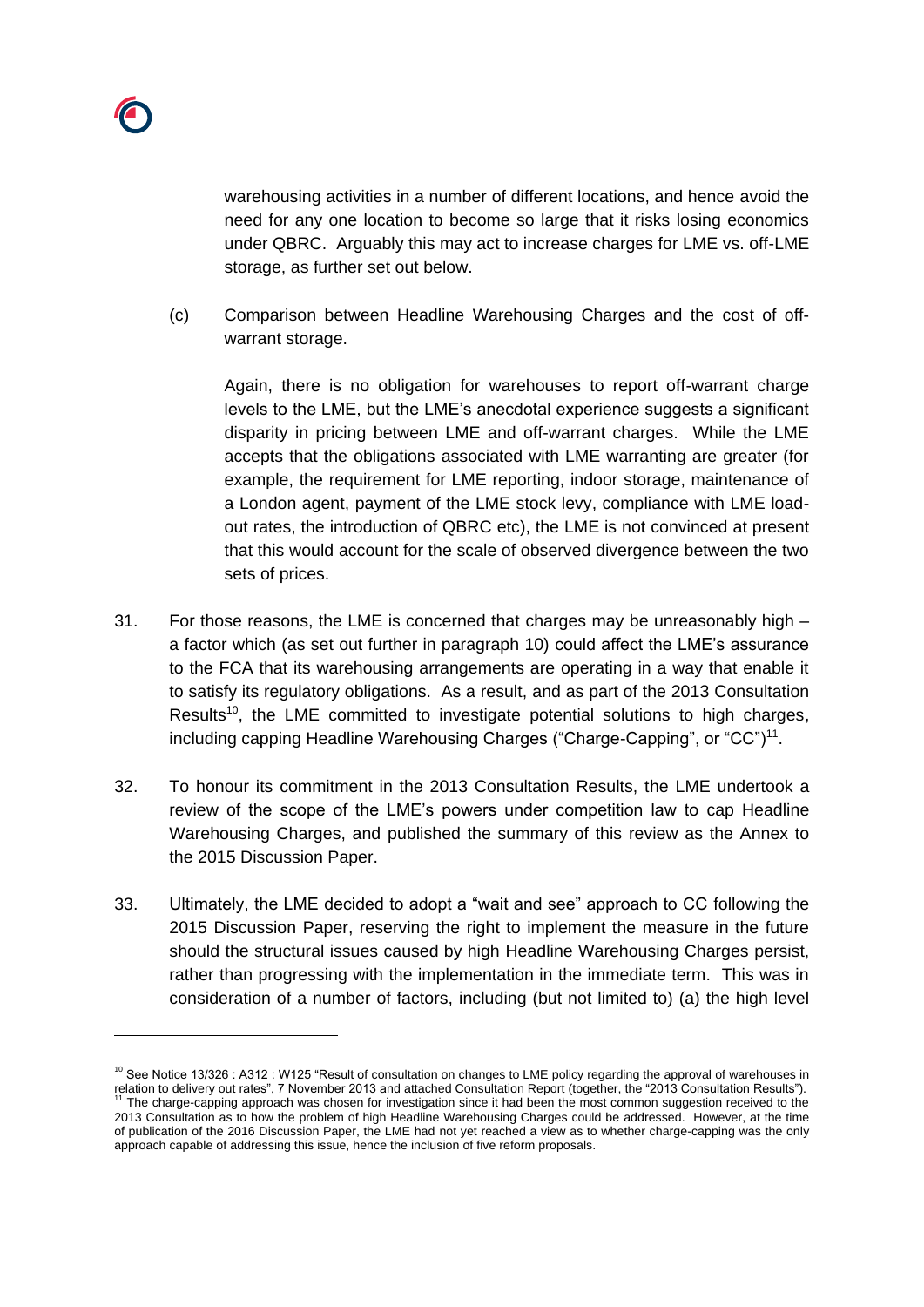

of litigation and investigation risk associated with such a measure and the potentially disruptive effect such litigation or investigation could have on the market, (b) the LME's recognition of the market preference for time to allow existing reform to take effect before assessing the need for further change, (c) recognition that warehouse operators had shown restraint in recent years when setting Headline Warehousing Charges (see paragraph [35\)](#page-17-0), and (d) the LME's preference to allow its warehouse operators to set the rates for their businesses themselves.

34. Given the evolving market context outlined below, however, the LME felt that it would be appropriate to further explore its options to address high Headline Warehousing Charges. This is the context in which the 2016 Discussion Paper was released, and following the results of this paper, and the wealth of feedback which supported both the LME's analysis of the problem and further reform through which to address the issues under discussion, the LME is now minded to progress with the introduction of charge-capping.

### **Recent developments in respect of Headline Warehousing Charges**

<span id="page-17-1"></span><span id="page-17-0"></span>35. Headline Warehousing Charges have increased significantly in recent years. Charge increases from 2012-2013<sup>12</sup> to 2013-2014 were 7% for rent and 8% for FOT (computed as a stock-weighted average to accurately reflect the real financial implications<sup>13</sup>). Following a call for voluntary restraint in respect of rate rises from the LME, for 2013-2014 to 2014-2015 the rate rises decreased to 3% and 2% respectively. From 2014-2015 to 2015-2016 charge increases were again 3% and 2% respectively. Most recently, however, and as illustrated by the graphs below, the stock-weighted averages for Headline Warehousing Charges submitted for the 2016-2017 cycle were significantly higher than in respect of the previous two cycles, being 10% for rents and 12% for FOTs.

 $12$  Years relate to rent cycles i.e. 1 April of the first year to 30 March of the second year.

<sup>&</sup>lt;sup>13</sup> For more detailed notes on the calculation methodology, interested parties are referred to Notice 15/410 : A397 : W138 ("Rent and FOT charges 1 April 2016 – 31 March 2017", 30 December 2015, the "Initial 2016-2017 Charges Notice"). Note in particular that stock-weighted averages are recalculated each year based on updated stocks and exchange rates (in the case of FOTs), and hence restated levels may not be the same as the figure for the same period when analysed in the previous year.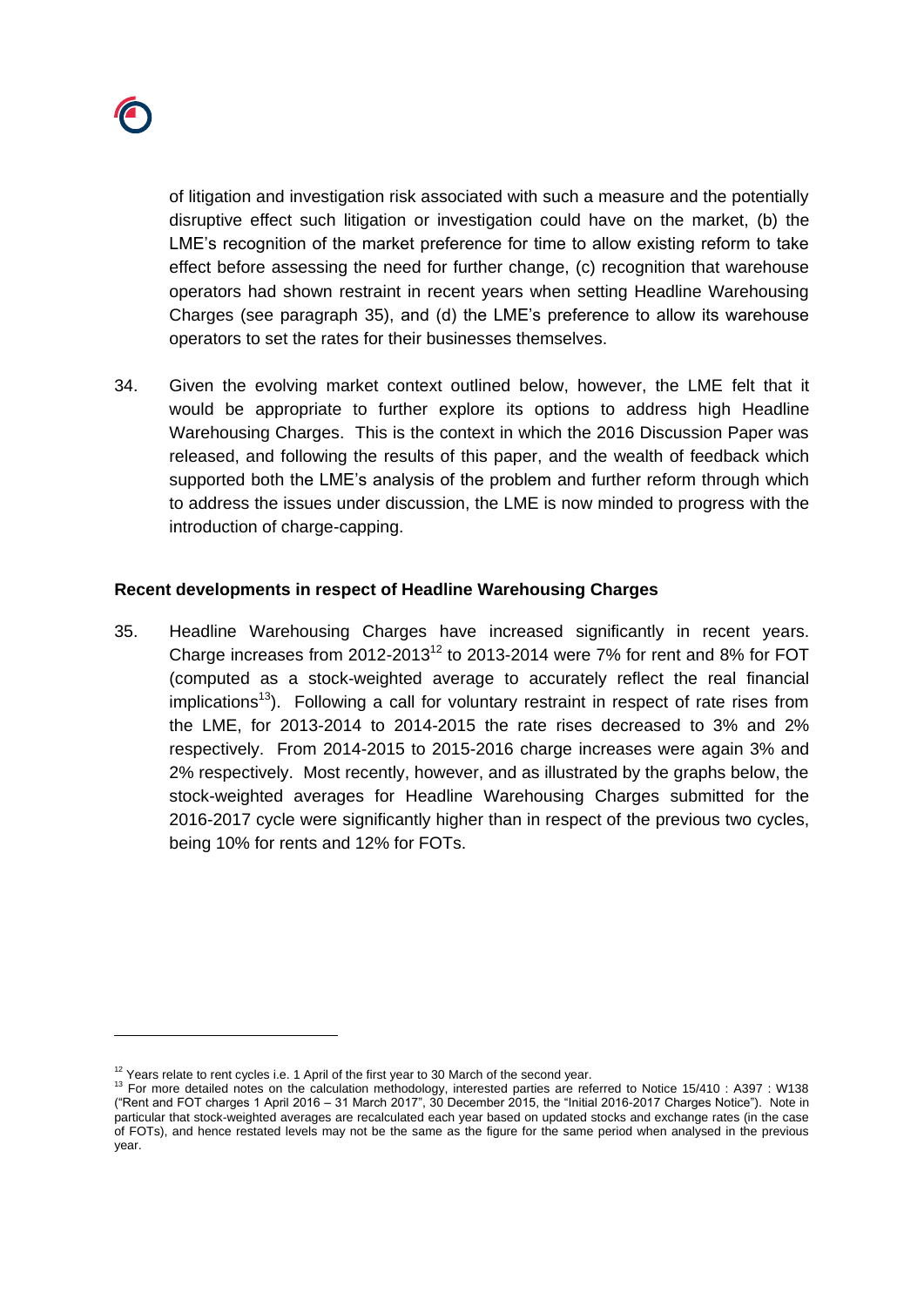



*Stock-weighted rent and FOT increases over recent years[13](#page-17-1)*

- 36. The LME has always noted (e.g. in paragraphs 46(e) and 111 of the 2015 Discussion Paper), that one effect of warehouse reform may be to cause warehouse operators to increase charges – and the LME does not dispute that certain of its rule changes do place greater burdens on warehouse operators.
- 37. However, in the view of the LME, the levels submitted by LME-listed warehouse operators for 2016-2017 did not appear to be based on objective economic factors, even considering that 2015 saw the implementation, or announcement of future implementation, of significant levels of reform to the LME warehouse network. While this would suggest that a greater-than-inflation charge increase would be justified, as set out in paragraph [30,](#page-13-0) the LME believes that Headline Warehousing Charges have been, for many years, high compared to all relevant market comparators. Accordingly, the impact of high percentage increases applied to already inflated price levels suggests that the absolute Headline Warehousing Charges are disproportionately high. Although the LME employed its powers to query the economic rationale for such charges, this did not materially change the nature of the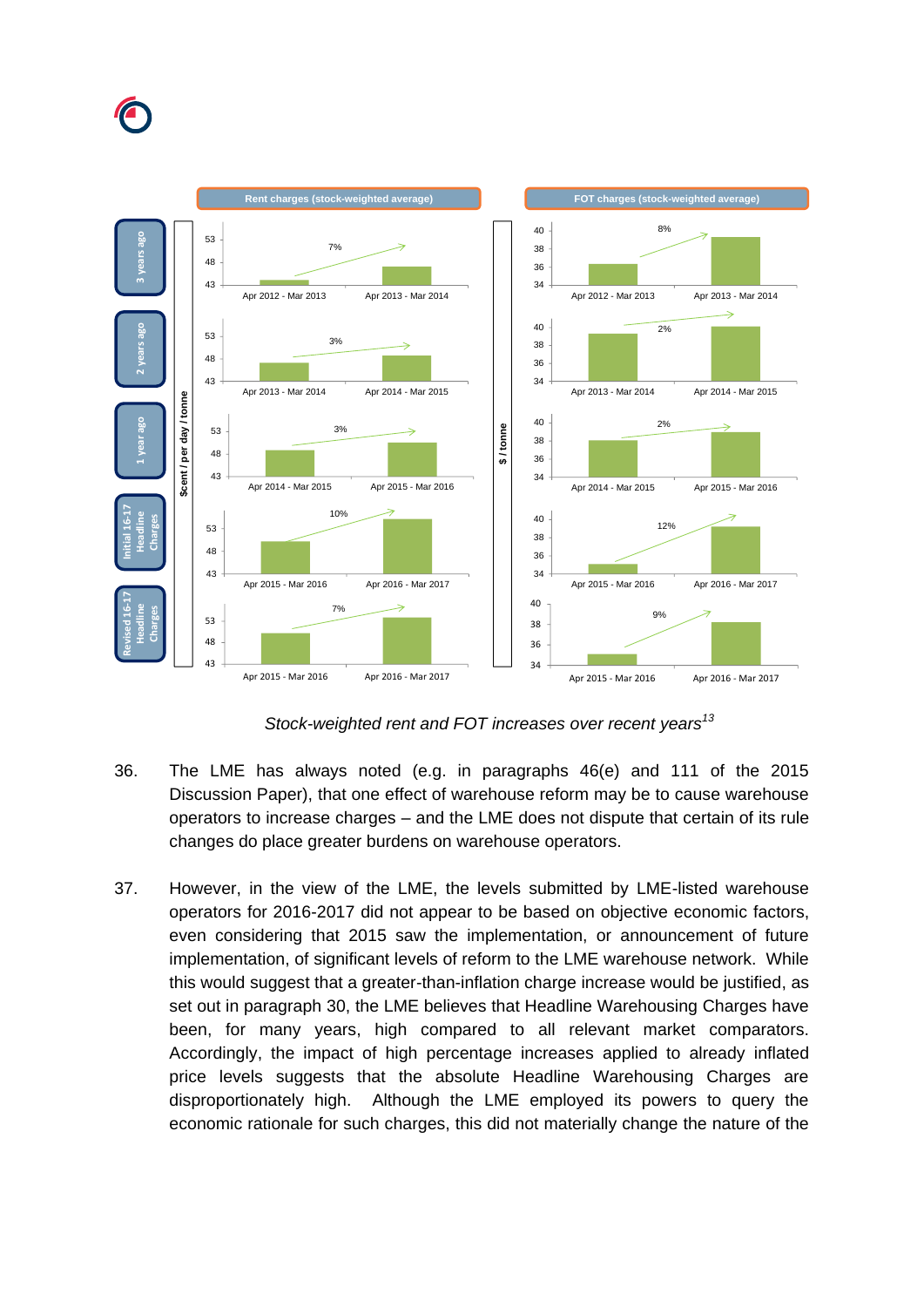submissions, which were eventually published in the Initial 2016-2017 Charges Notice.

- 38. The level of increase caused concern for metal owners, and specifically those owners buying metal on the LME market, and hence more likely to pay the Headline Warehousing Charges stipulated by the warehouse. In particular, metal owners subjected to load-out queues (and hence compelled to pay daily rent while waiting to withdraw metal from the warehouse) were particularly aggrieved, although the LME would note that the introduction of QBRC would provide offsetting relief to a number of such metal owners. However, metal owners with load-out slots scheduled after the introduction of the new charges (1 April 2016) and before the offsetting impact of QBRC (broadly during June 2016) would indeed be subjected to a greater level of charges.
- <span id="page-19-0"></span>39. Furthermore, certain warehouses commented specifically on the disparity in charge levels submitted for the 2016-2017 rent cycle. In particular, certain warehouses were of the opinion that they had demonstrated restraint in the setting of charges, and that the fact that others had not done so had placed those showing restraint at a competitive disadvantage. While it is clearly for each warehouse operator to arrive independently at the assessment of appropriate charges, there exist significant perverse incentives in that those operators submitting the highest levels of charge increase (even if not objectively justified by economic factors) will enjoy a competitive advantage in terms of the ability to pay incentives and source metal.
- 40. As a result, the LME believed that these extraordinary circumstances justified action, and announced<sup>14</sup> that the LME would re-open the Headline Warehousing Charges submission window for a two week period for downward modifications to 2016-2017 charges only.
- 41. This two week period closed on 19 February 2016, and the LME was pleased to announce on 29 February 2016 in the Revised 2016-2017 Charges Notice that two warehouse companies had taken advantage of the opportunity to reduce their Headline Warehousing Charges for the 2016-2017 period.
- 42. However, the LME was clear in the 2016 Charge Window Re-Opening Notice and the Revised 2016-2017 Charges Notice that such a re-opening would be an exceptional one-off event given the extraordinary circumstances, and that it did not intend to repeat this process should the problem arise in future years, due not only

<sup>&</sup>lt;sup>14</sup> Via Notice 16/044 : A043 : W012 ("Re-opening of rent and FOT rate window for downward modifications", 5 February 2016, the "2016 Charge Window Re-Opening Notice").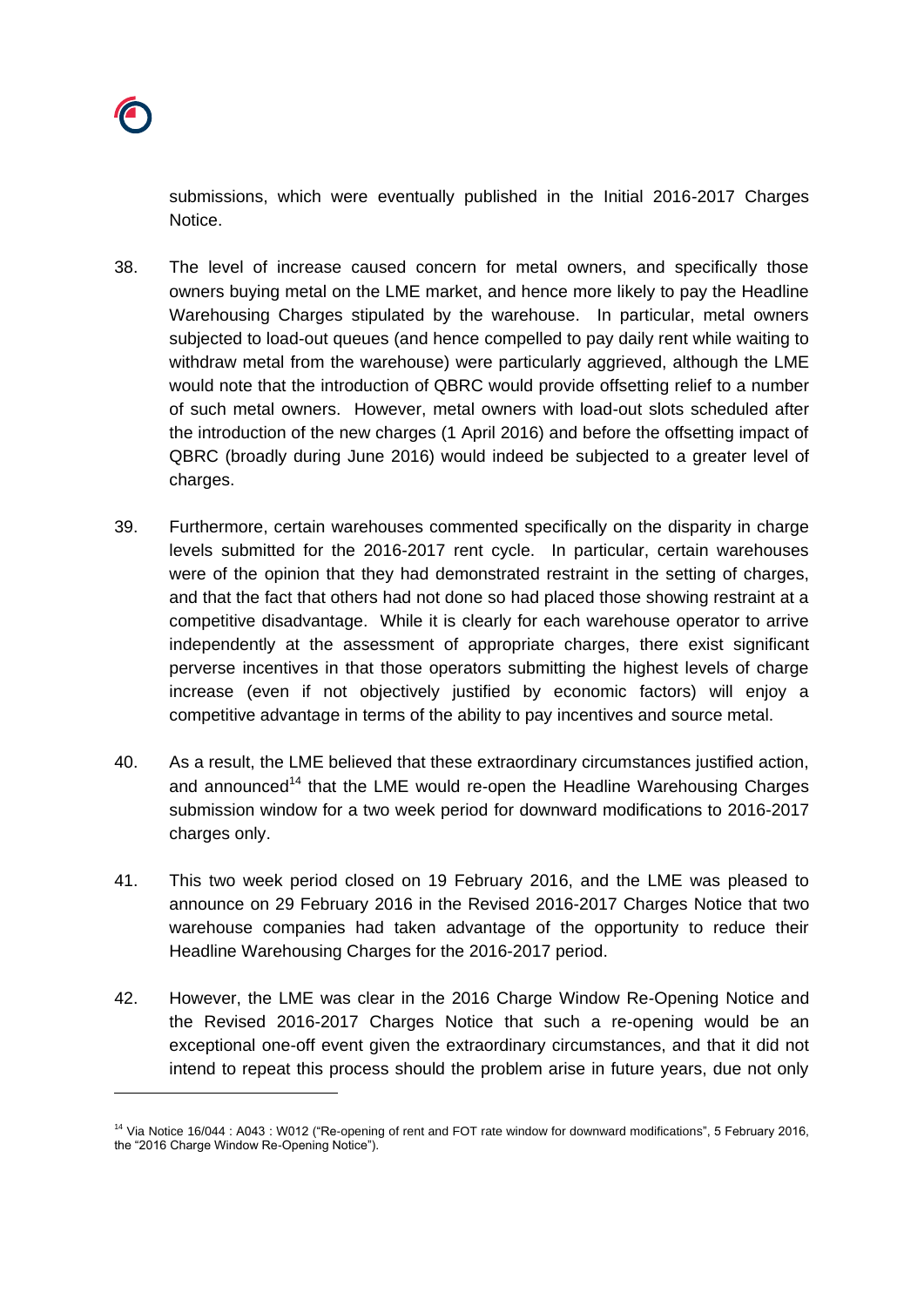

to the market uncertainty engendered by such a process, but additionally because this solution does not address the underlying problem, namely that the market will remain susceptible to this issue while the LME does not have broader powers in this respect. The LME has no reason to assume that, in the absence of any substantial change, the market will not encounter the same, or similar problem, during the next and / or future rate-setting cycles, a factor which could affect its ability to provide an orderly market. Furthermore, it is highly likely that the charge-setting process for the 2017-2018 rent year will be particularly impacted, since warehouse operators who feel disadvantaged by the disparity in paragraph [39](#page-19-0) might submit large increases in order to avoid the possibility of again being "left behind", thus further accentuating the "upwards spiral" set out in paragraph [24.](#page-9-0)

- 43. As a result, in the Revised 2016-2017 Charges Notice, the LME concluded that it would, at a minimum, explore the possibilities for implementing a longer term solution to high charges – hence the 2016 Discussion Paper. In making this commitment, the LME was mindful of the widely-held market view that the LME warehousing network has been the subject of considerable reform activity, and that it would be preferable to avoid further reform, particularly until the impact of current reform can be fully assessed. Furthermore, the LME notes the argument that issues in respect of Headline Warehousing Charges may resolve themselves over the coming years as the effect of warehouse reform beds-in<sup>15</sup>. However, in the view of the LME, the market concerns expressed around the 2016-2017 charge-setting process necessitated at least the investigation of further action to address these issues and that led to the 2016 Discussion Paper.
- 44. The 2016 Discussion Paper outlined five Discussion Items which were put forward as the best options to address the issues outlined above. This Notice summarises the feedback received in respect of these items and explains why, following consideration of that feedback, the LME currently considers charge-capping to be the LME's preferred option in this respect.

### **SECTION 2: ASSESSMENT OF DISCUSSION POINTS 1 AND 2**

*Discussion Point 1: Do you agree with the LME's proposition that (i) Headline Warehousing Charges are out-of-line with the economic cost of providing the services to which those charges relate, and thus out-of-line with both off-warrant and discounted LME rates, (ii) that such charges may be unfair to customers of the market, (iii) that this may* 

<sup>&</sup>lt;sup>15</sup> Although it should be noted that issues of high Headline Warehousing Charges have been a topic of LME market concern for a period of many years, and considerably predate the current warehousing reform initiatives.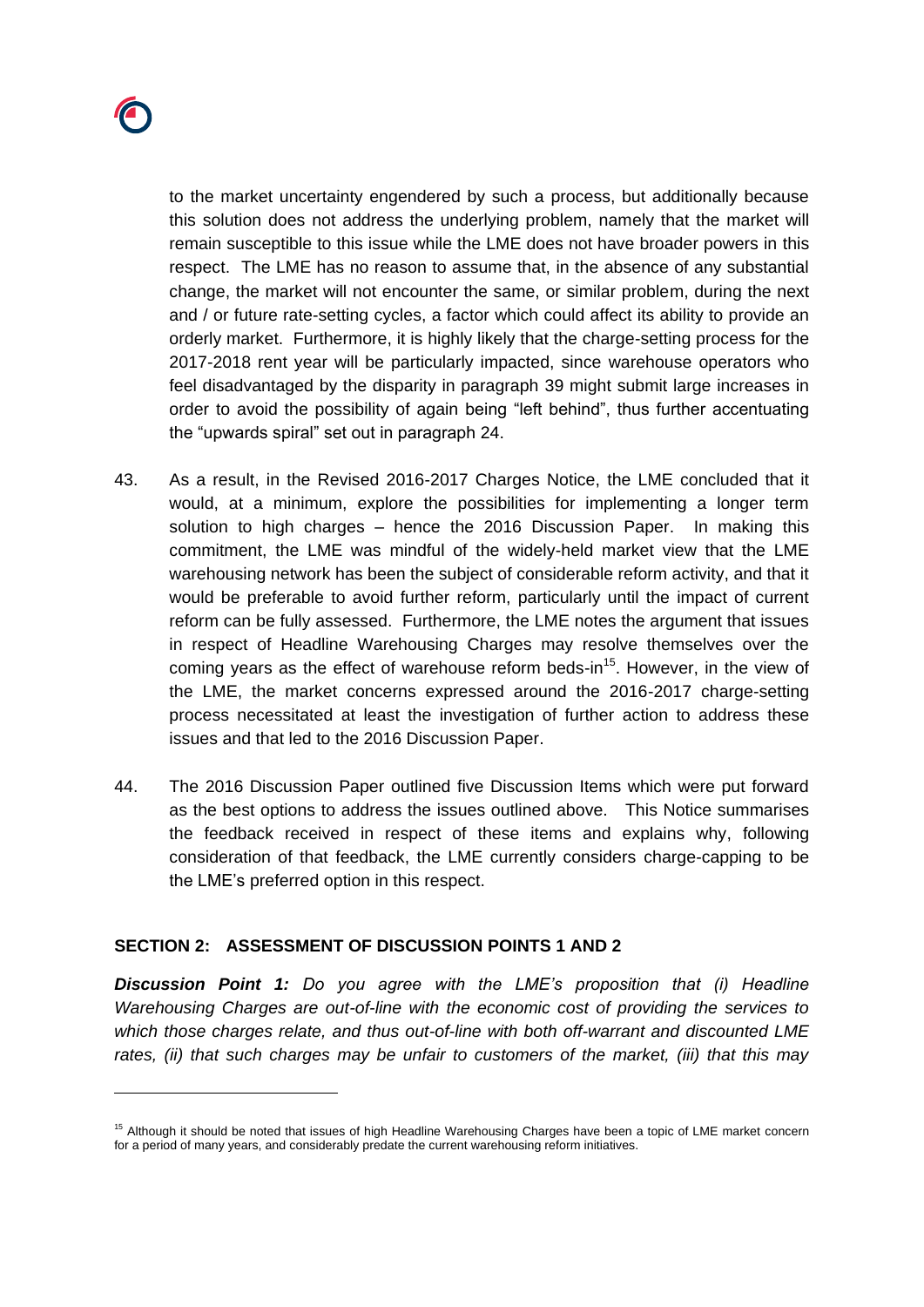

*have an impact on the quality of LME pricing, and (iv) that the mechanism by which charges are set leads to the danger of an increasing degree of disparity?*

- 45. In general, the majority of respondents to the 2016 Discussion Paper did believe that Headline Warehousing Charges are out-of-line with market comparables, arguing variously that FOT is often (if not always) unrelated to the cost of releasing metal from a warehouse, and that these charges distort the market and are unclear, unfair, or both. One respondent also pointed out that this disparity is extreme and, given that only a few players can take advantage of it, these players are able to manipulate markets and circumvent any reform implemented by the LME. It was also seen to have a negative impact on competition.
- 46. However, other respondents did not agree highlighting that, in reality, headline charges are rarely paid, that they are not always higher than the true economic costs of storing the metal, and that any discrepancy can be accounted for in a number of ways, including the plethora of additional regulation imposed upon warehouse companies by the LME, by the very real costs, which are  $-$  at times  $-$  substantial, associated with putting metal into a warehouse and storing it, and by the additional services provided by LME warehouses. Additionally, one respondent pointed out that the "significance" of discounts is subjective, that this is not always the case, and that there are also times when the metal owner will pay the warehouse to put metal on warrant. These respondents warned that undermining the value of such services (and related costs) risks undermining their value, the ultimate consequence of which could be a reduction in services and standards to better compete with off-warrant costs, or a departure from LME warehousing altogether.
- 47. One respondent felt that the LME was being disingenuous in arguing that rent and FOT charges are a factor in price discovery (and therefore subject to regulatory oversight), arguing that the numbers of contracts actually going to physical delivery are too low to be relevant to price discovery. They felt instead that price discovery is a combination of factors including supply vs demand, stock availability, interest rates and storage costs and that the traded future is a hypothetical lot of metal of any brand in any warehouse. This respondent did not feel that storage and financing components are likely to be material to traded price, and would be very small compared to other costs in the physical purchase price. Further, this respondent pointed out that a number of transactions occur after a warrant has been exchanged to enable the buyer to source metal appropriate to their needs and that within this broader process (which is not subject to supervision by the LME), rental charges are only a very small part.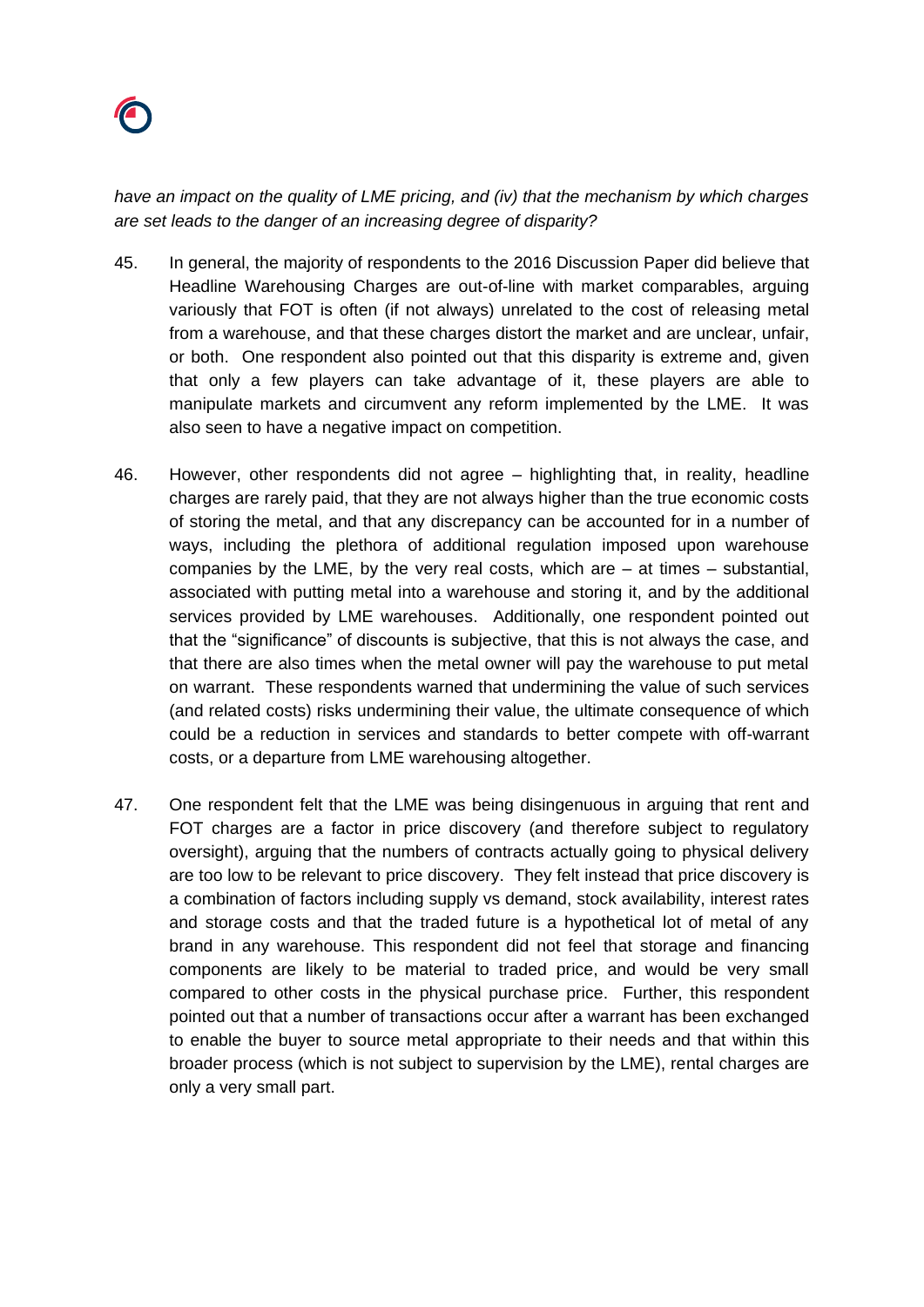

- 48. This respondent was disappointed, therefore, that the LME had not chosen to include other costs which may be material to the LME price within the scope of the 2016 Discussion Paper. Further, given this distinction between the price discovery process for the first, hypothetical, lot, and the second, physically-delivered, lot (including all appropriate adjustments), this respondent felt that the LME should be focusing on the first for regulatory reasons, and the second to ensure the groundwork is in place (i.e. storage arrangements, brand management and contractual infrastructure). However, they stressed that the LME should not be trying to supervise the second – either directly or by stealth.
- 49. Other respondents highlighted that the LME requests an economic justification for those charge submissions which are believed to be out-of-line, a process which is often followed by a reduction; in short, that many warehouse companies work with the LME to ensure that their charges are fair. Some frustration was expressed here that the increasing disparity was the result of the lack of restraint shown by only a few operators and that all warehouse companies should not have to bear the consequences of the actions of a few. Alternatively, some respondents felt that these charges are only unfair if considered in isolation and not in conjunction with the incentives that warehouse companies have to pay in order to attract metal into a warehouse. One respondent went on to explain that, for the majority of warehouses, FOTs are a zero-sum equation in conjunction with incentives.
- 50. One respondent disagreed with the rationale that FOT is used to lock in higher rents arguing that it is, in fact, used to pay for moving metal to access the specific warrants required for load-out, with any remaining used to fund the empty space left behind. Funding this is considered crucial given the role of warehouses to absorb metal quickly in times of over-supply, a function that requires spare warehouse capacity.
- 51. Some respondents did feel that these charges are unfair or unclear to customers, although it should also be noted that many respondents believed them to be unfair to all market participants, not just customers. Customers, in fact, were seen by some respondents as sufficiently knowledgeable and sophisticated to cope with such seeming anomalies, that they frequently only own the metal for a brief period of time, in which case the charges have minimal impact, or, that customers frequently heavily negotiate the charges (especially those dealing with high volumes and / or special arrangements) and that paying a high FOT has often been offset by receiving an incentive of comparable size.
- 52. Additionally, it was noted that rates are transparent so they are known well in advance by all market participants, that the metal price is discounted accordingly,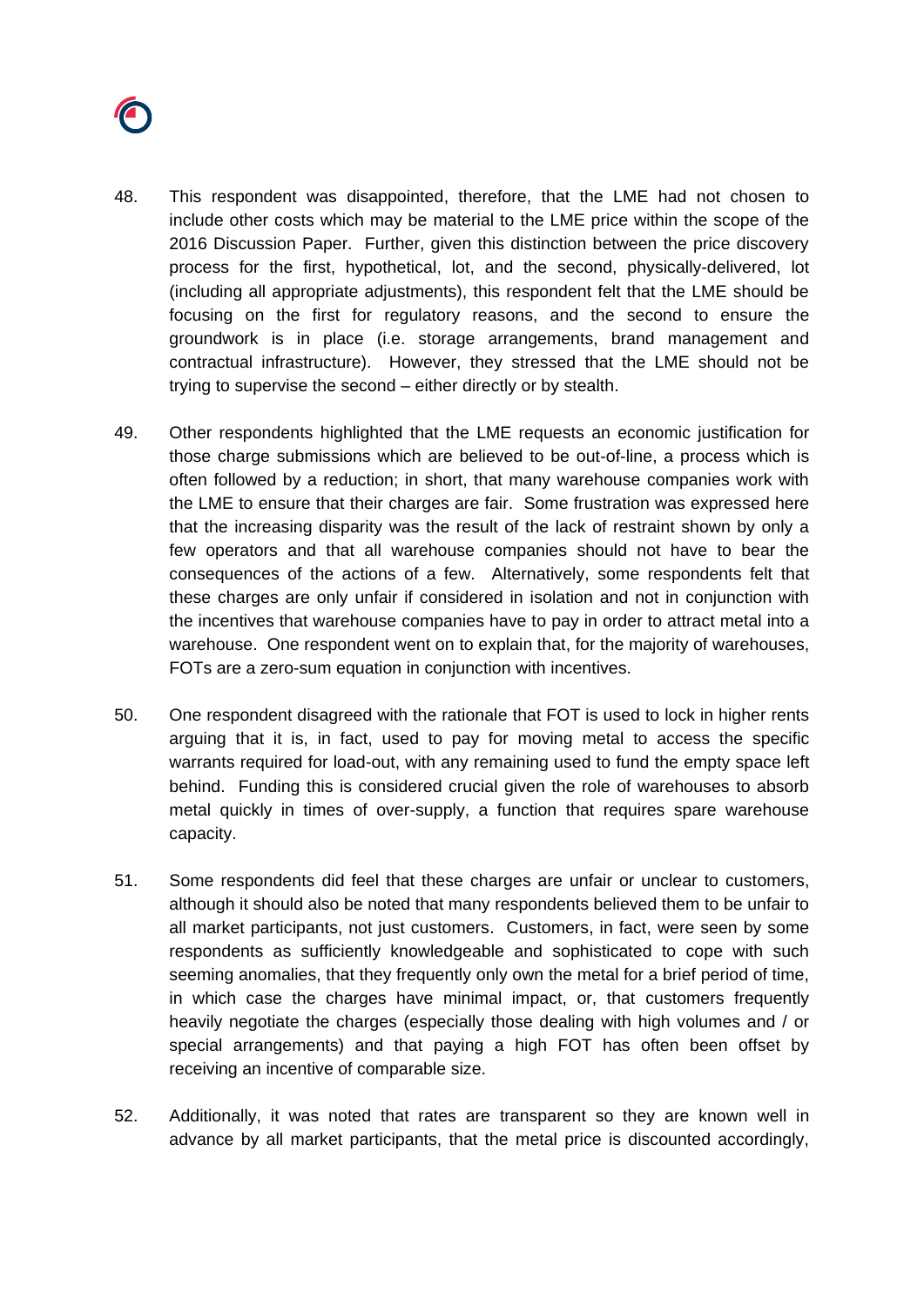

and fixed over a year-long period meaning that they do not have to be hedged, and allowing customers to factor in increased or reduced costs immediately and to make decisions which take these charges into consideration. The only exception provided to this flexibility was when metal was held in queues, but, as pointed out by this respondent, this is now irrelevant given the LME's work on tackling queues.

- 53. Further, one respondent pointed out that a metal owner can negotiate the rent or withdraw the metal in favour of a better deal elsewhere. Given that FOT charges are factored into the price of the metal, this respondent felt that the owner has considerable leverage unless there is a queue. They also felt that the LME's analysis of incentives (specifically in paragraph 27 of the 2016 Discussion Paper), omits the fact that often the basis of LME storage is a physical flow of metal which can get disrupted through economic circumstances, prompting the metal owner to use the LME as a market of last resort. This respondent felt that metal is warranted, therefore, most often in the absence of a physical buyer, with the exception of warehouses with queues in which case the warehouse became the market of first resort.
- 54. More specifically, one respondent disagreed with the LME's analysis of "front" vs "back" book, arguing that it is oversimplified and flawed and pointing out that not only are market participants sufficiently knowledgeable to deal with market circumstances as outlined above, but in fact, most cancellations are driven by financial participants who have sophisticated systems which calculate when and if to cancel metal. In addition, this respondent considered that most warehouse reform has resulted in a redistribution of economics directly to these participants from warehouse operators and exacerbated issues relating to cancellations and queues.
- 55. For one respondent, this raised the question of whom the LME is trying to protect, pointing out that discounts arose during a time when there was an excess of storage and a few large counterparties were able to dictate terms to warehouse companies. That this has continued to present day should have meant, they believe, that the LME asks itself whether it should be warehouses that warrant additional protection.
- 56. One respondent argued that in fact, the participants are only at a disadvantage when rules are broken or the market does not function as it should. Examples provided of this include queues and aluminium buyers recently disadvantaged by backwardations because the spot price for warrants has been artificially inflated by the shortage of LME warrants for delivery.
- 57. Some respondents also agreed that high charges impact negatively on LME pricing given that the frictional costs of storage have to be factored in to LME pricing (or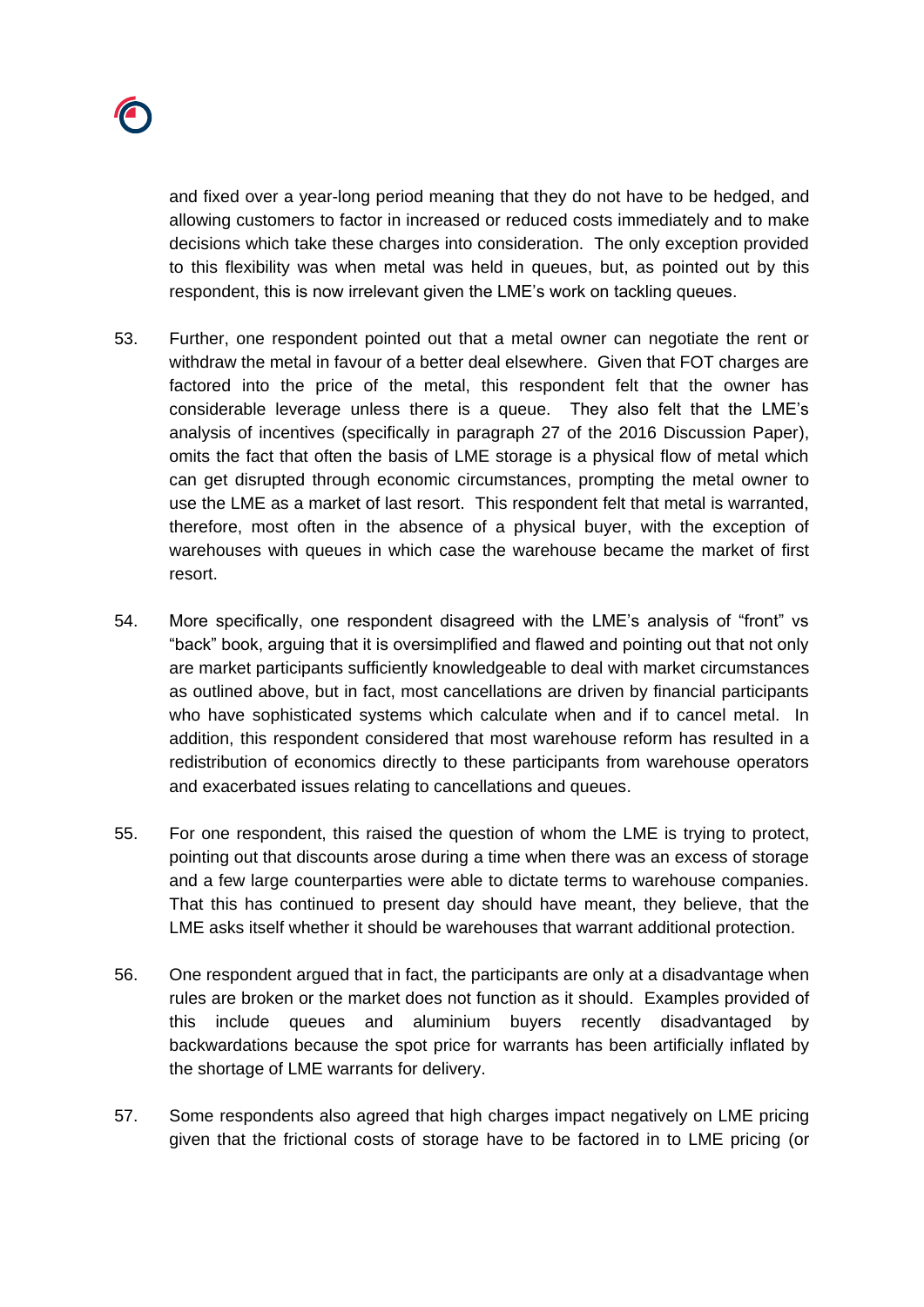

premium) and if not, then the all-in price does not reflect the actual cost of the underlying metal. This risks market disorder and decreases the relevance for the LME as a pricing venue, the quality of LME pricing and creates distance between the LME and the physical market. Further, several respondents pointed out that high charges encourage metal into non-LME storage, reducing liquidity – one respondent argued that it is these conditions which has led to recent backwardations on the aluminium market, blaming both LME reforms, and the impact of financial speculators.

- 58. In general, respondents who took this view also believed that the mechanism by which these charges are set does lead to a danger of disparity meaning that the LME is unable to fulfil its role as a market of last resort for those transacting metal, or that the high charges levied by some will have a knock-on effect on the behaviour of others in the following year. This process was described by one respondent as a self-reinforcing system or vicious cycle which will only further increase the delta between headline and bilaterally-negotiated charges. Finally, one respondent pointed out that the LME is responsible for this process, that warehouses are provided with no signalling mechanisms as to where charges should be, and that issues contained therein could have been resolved earlier had the LME consulted appropriately with warehouse companies and clearly defined how to calculate the rates. As a result, this respondent objected to the LME blaming warehouses, especially those who have never had, nor benefitted from, queues.
- 59. As a result, these respondents do feel that the LME needs to take action to address charges or risk significant inflation of rent and FOT rates, such risk meaning that that the system will no longer be financially viable for existing customers or appealing for new customers.
- 60. The LME notes the diversity in feedback received in respect of this question, a fact which mirrors previous market feedback, and understands that this is a controversial topic which far reaching implications for many market participants.
- 61. The LME is entirely cognisant of the fact that the standards and obligations for LME warehouses are significantly higher than those for off-warrant metal, and as such, agrees that these charges should be higher. The LME is also aware, and is very grateful for, the efforts made by many of the warehouse companies in its network to respect calls for restraint when setting charges over recent years.
- 62. The LME does not accept the argument in favour of retaining the current system made by some participants that customers are market experts able to negotiate the current system as effectively as any market operator, and that the market as a whole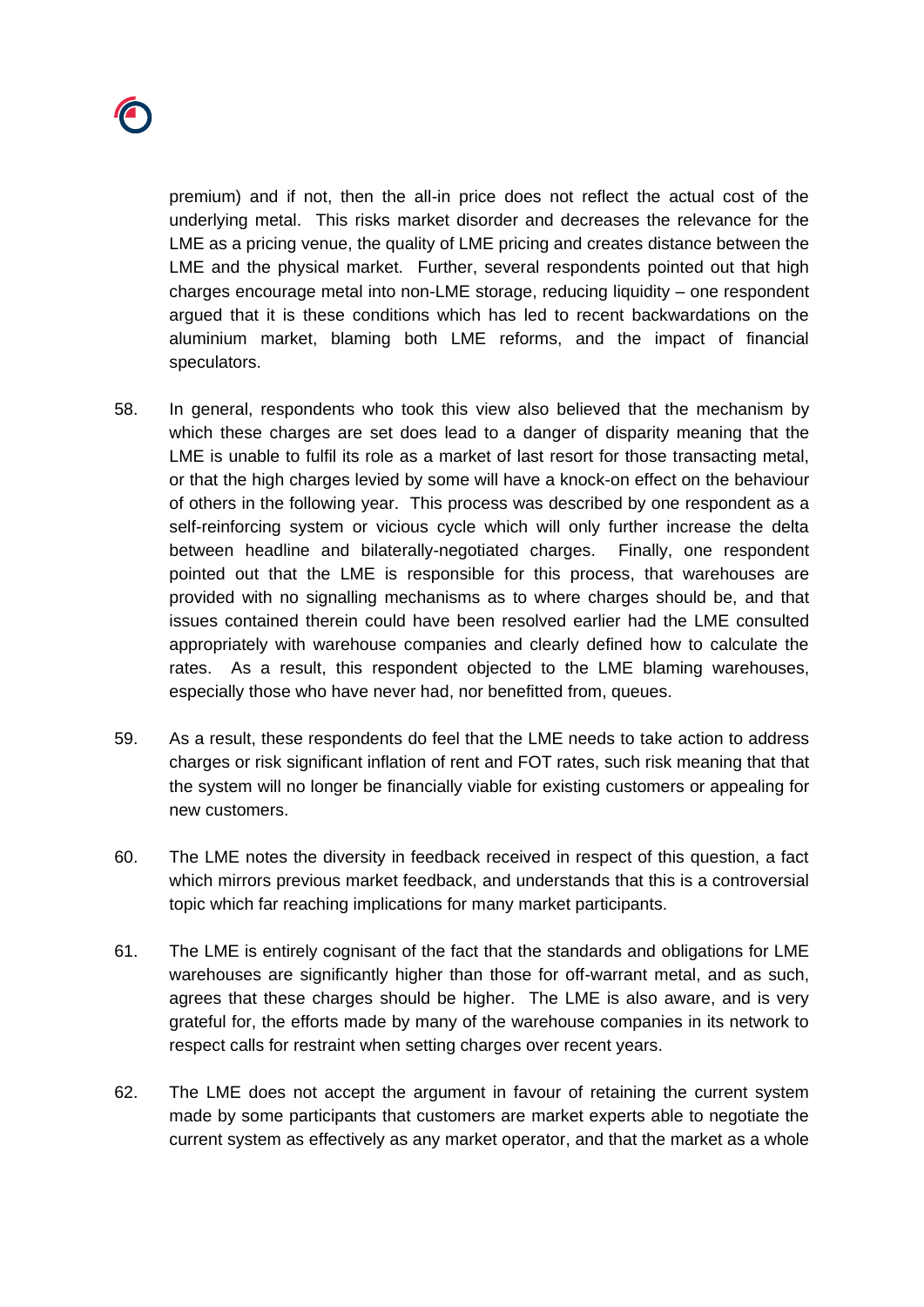

has evolved to incorporate the specificities of LME rates, and rate-setting process. The LME is of the belief that, in order to promote the operation of a fair and orderly market, all processes should be clear and straightforward to implement. Moreover, the LME does not believe that the current system is unfair only to customers – in the LME's view, certain warehouse companies may be equally disadvantaged by a ratesetting system which promotes the "leap-frogging" behaviour outlined in paragraph [24.](#page-9-0)

- 63. The LME notes the alternative market analysis put forward by respondents, especially regarding the relatively low numbers of contracts going to physical settlement (a fact which is not under dispute). The LME agrees that further transactions take place in order to convert an LME warrant received in settlement to one appropriate for that buyer's need. However, the LME does not believe that it follows that this warrant, once these negotiations begin, becomes divorced from the original price discovery process. The basis for those onward transactions will be the price originally paid for the warrant on the LME, a price which would absolutely have factored in key warehousing factors such as rent, FOTs or queues. Thus the LME does not agree that these rates are outside of its regulatory ambit.
- 64. Thus, the LME believes that its analysis, as set out in section 1 above, is correct and that charges which are out-of-line with market comparables are unhelpful for and potentially distorting of the LME price; further, that the mechanism by which charges are set – a mechanism which is run by the LME itself – no longer provides an adequate structure or process through which warehouses are able to set fair charges which represent, as accurately as possible, the underlying cost of providing such services. Given this, and the ongoing risk to LME price discovery, the LME is minded to take action to address this issue.

*Discussion Point 2: Do you believe that the LME already holds, under the existing LME Warehouse Agreement, sufficient powers to address the issue of high Headline Warehousing Charges?* 

- 65. There was a fairly even split between respondents who feel that the LME does already hold sufficient power to address the issue of high Headline Warehousing Charges, and those that do not, and one respondent commented that they would be happy for the LME to provide clarity on the rules in order to settle this issue.
- 66. However, even those who do think the LME holds sufficient power point to various difficulties in utilising those powers – questioning whether it would be legal or appropriate, either because the wording of such powers is too subjective (for example, terms such as "exceptional" are difficult to define), because the current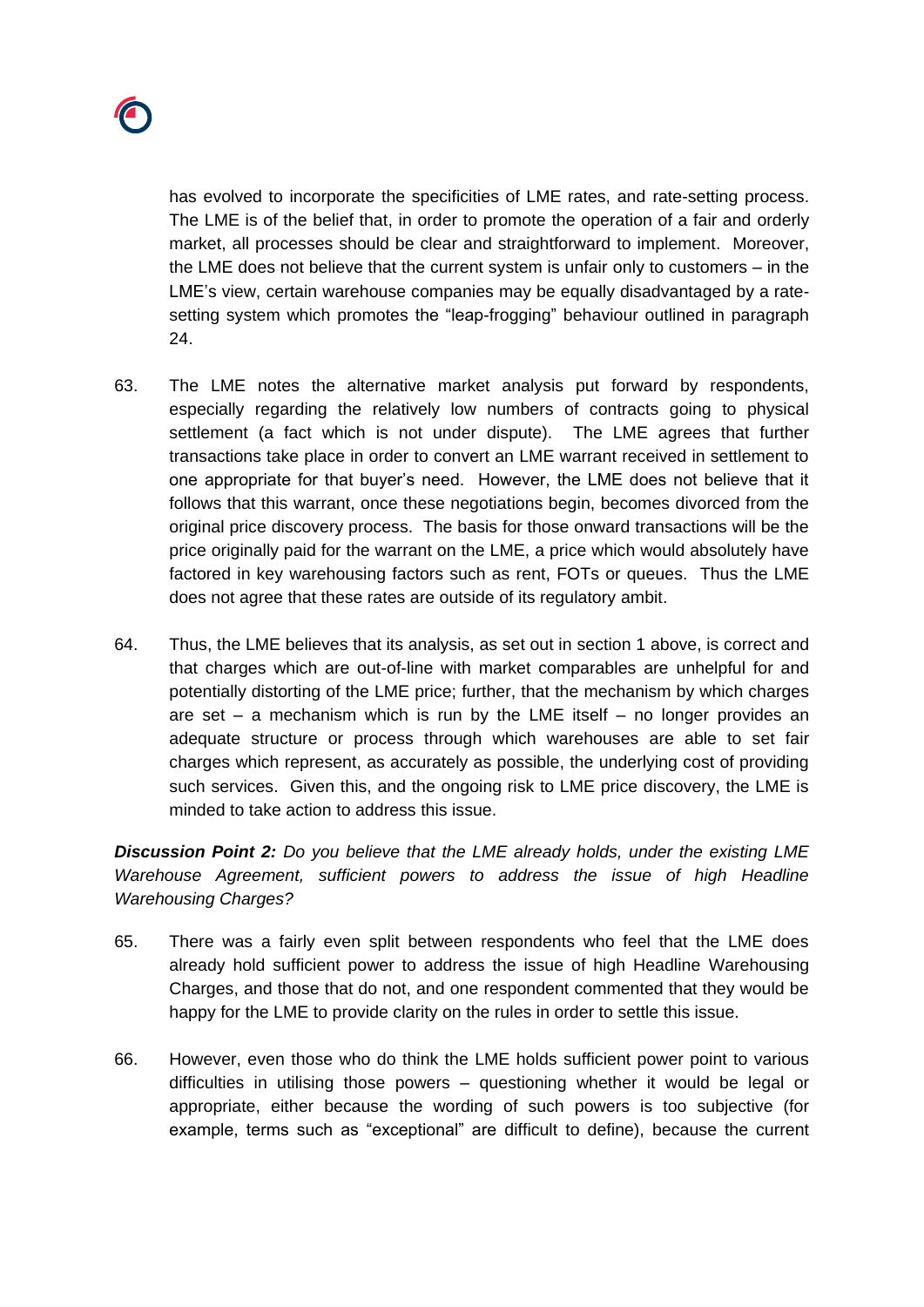climate means that the LME's starting position would be too weak, or because, while the LME can query the economic rationale for such charges, it cannot enforce material changes.

- 67. Those respondents who do believe that the LME already holds sufficient powers point to Clause 9.3 ("Proper functioning of the market") and / or Clause 11 ("Principles of conduct") of the LME Warehouse Agreement. Some also believe that the LME could simply delist warehouses and / or companies which are having a distortive effect on the market – a response which some respondents would have liked the LME to take in response to those warehouse operators who increased their charges significantly at the end of 2015.
- 68. These respondents expressed their disappointment that the LME does not exercise their powers in this regard, or that the LME does not believe that its holds such powers. They believe that this limits the Exchange's ability to proactively address issues with warehouse companies. Some respondents also expressed their regret that the significance of this is that the LME is only able to progress using a panindustry formal legal or regulatory approach – seen as overly lengthy and complicated given that they perceive the issue to have been caused by only a few market operators. The preference would have been to target these operators specifically rather than pursuing universal rule change; indeed, the preference generally was that the LME should pursue all those who break the rules and publicise such action. One respondent pointed out using existing powers would have negated the necessity of the 2016 Discussion Paper and reduced uncertainty caused to the market by the diversity of reform scenarios under consideration.
- 69. The LME recognises the disappointment felt by a proportion of respondents that the LME did not aggressively pursue those perceived as having taken advantage of, or even broken, LME rules regarding charge- setting. However, as recognised by other respondents, the LME does not believe that its existing powers provide adequate scope for the LME to pursue action against these market participants. Specifically, the LME does not believe that the powers contained in the LME Warehouse Agreement, in particular relating to Clause 9.3 and Clause 11, give the LME sufficiently clear and unambiguous authority to intervene in the charge-setting process. The LME set out in the 2016 Discussion Paper (see in particular paragraphs 52 and 53) why this is the case, and it has not seen compelling arguments from respondents to the contrary. In addition, the LME is concerned, as outlined above, that it is the process for rate-setting itself which lies at the heart of this issue and allows such a scenario as seen during the rate-setting process at the end of 2015 to occur. As such, the LME is of the belief that it would be appropriate to amend this process so as to provide a clear and unambiguous system for rate-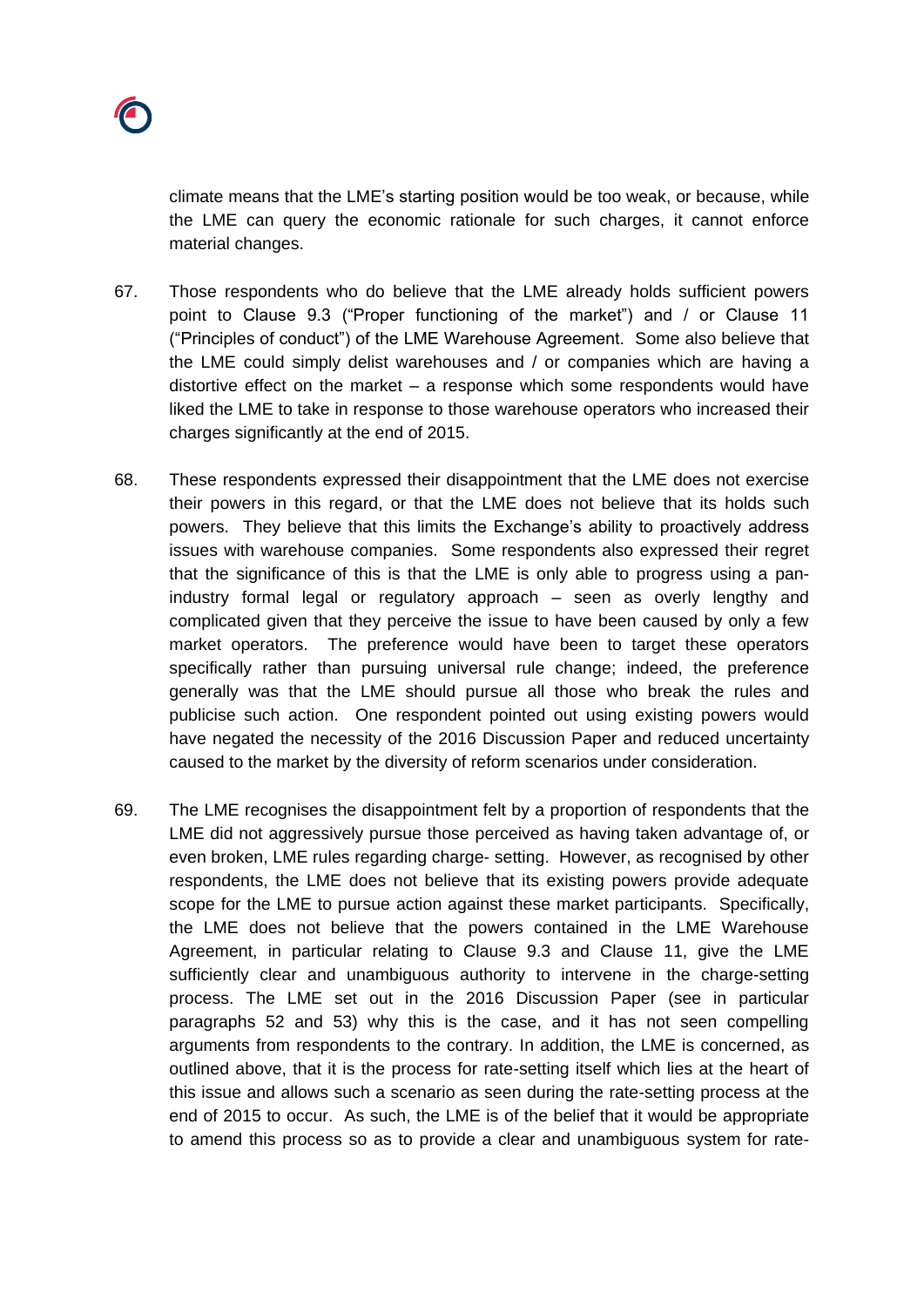

setting which includes both the right of appeal, and clear consequences for associated rule breaches. While the LME notes (and is sympathetic to) market concerns that LME warehouse reform has already been far-reaching and that the market would appreciate a pause in the rate of reform, this does not relieve the LME of responsibility to act where an issue exists (as appears to be the case with Headline Warehousing Charges and the process for setting such charges). This is particularly true where there exists a clear market concern that such issue may manifest itself in the near future (as appears also to be the case with the annual rate-setting process).

### **SECTION 3: ASSESSMENT OF DISCUSSION POINTS 3 TO 9**

*Discussion Point 3: Do you have a perspective on (i) the appropriate maximum levels of Headline Warehousing Charges (options (a)-(d)), and (ii) the relative need to address levels of rent vs. levels of FOT?*

- 70. For many respondents, the first half of this question represented the key to the discussion on the issue of high charges.
- 71. A range of opinions were provided in respect of options (a)-(d). In broad terms, however, the market consensus was that (a) or (b), or a combination of both, would be acceptable to the market, but that (c) or (d) would be more likely to lead to legal action. While many respondents thought that such a legal threat should not deter the LME from taking the right course of action, there was almost no suggestion that pursuing the more aggressive routes of (c) or (d) would lead to sufficient benefits to justify such a risk, including the potential delay, disruption and concomitant difficulty in implementing such a solution were any party to commence with legal action. Indeed, the prevalent opinion amongst respondents was that (a) or (b) would be the preferred options regardless of the likelihood of any legal threat.
- 72. Option (a) was seen by those in favour as the least disruptive method, providing a welcome limit to price increases and preventing further deterioration. It was also favoured by those who supported a control of future increases but saw no need to address current levels, and was seen as the "least worst" option by those who do not perceive there to be an issue with the market orderliness in the current system. Additionally, it was preferred by those respondents who felt that options (b), (c) and (d), in reducing the delta between on- and off-warrant charges, would lead to a consequent withdrawal of warehouse companies (and thus competition) from the LME system due to the difficulty of balancing high operational costs in such a pricing environment.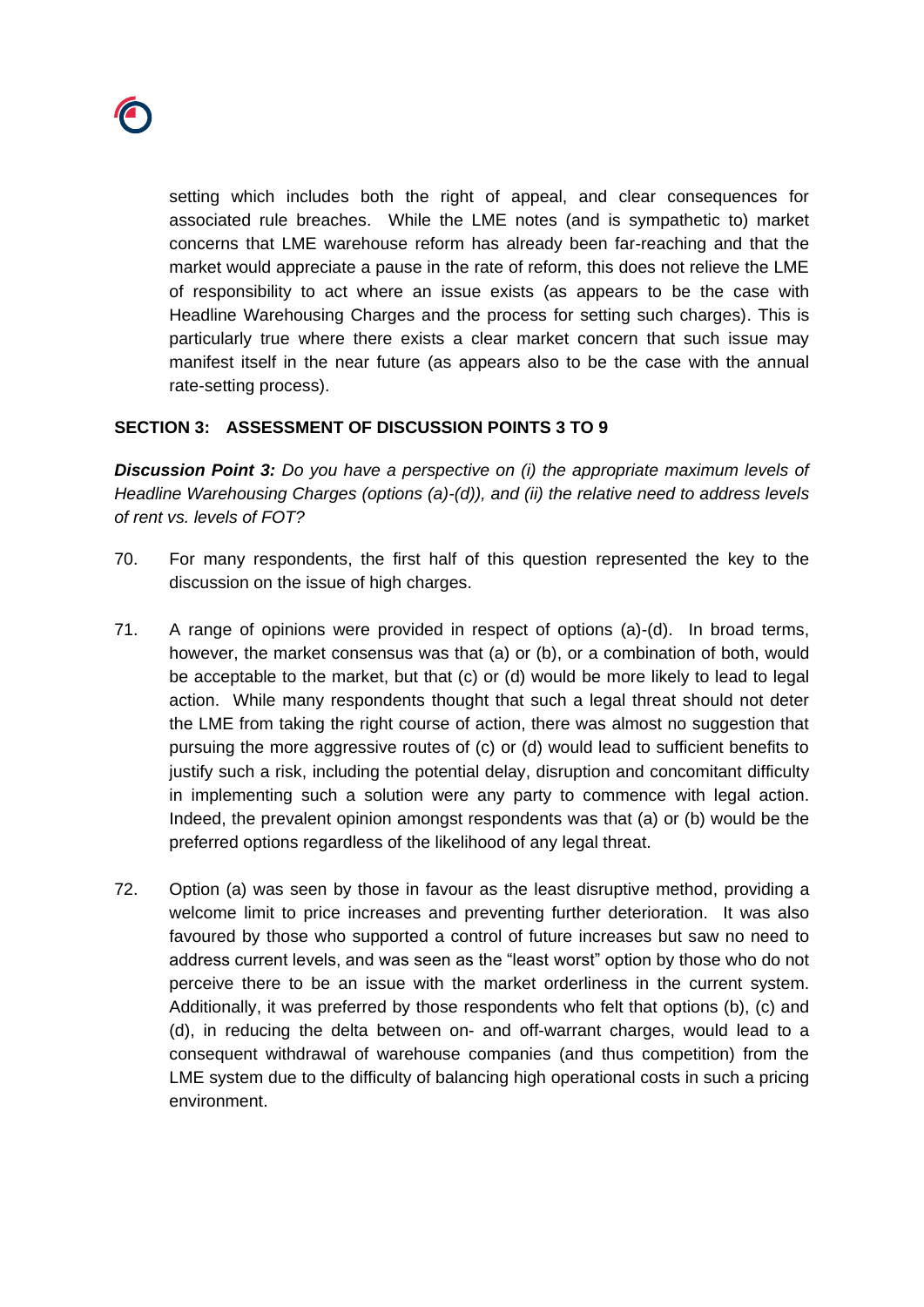

- 73. However, three respondents felt that option (a) would be insufficient given that it would not reduce the delta between Headline Warehousing Charges and Bilateral Warehousing Charges.
- 74. Option (b) was seen as a good compromise, a reasonable measure to bring the market back to a more realistic charge comparison, easy to implement and likely to be acceptable to warehouse companies, who would have time to earn back the majority of historically paid incentives. Respondents felt that it would, in time, address both increasing charges and the delta between Headline and Bilateral Warehousing Charges without causing significant disruption.
- 75. One suggestion made in support of (b) was that the FOT should be frozen indefinitely with the aim that, over a significant period of time, due to inflation, this contract would eventually transition naturally into an FOT contract. An alternative suggestion was to freeze only until 31 March 2019, at which point, inflationary increases would be allowed.
- 76. One respondent commented that it would be interesting to see if Bilateral Warehousing Charges under option (b) rose more quickly than they might have done otherwise – although the LME notes that it would be impossible in practice to judge this, given that only one part of the data would ever be available to conduct such analysis.
- 77. Those not in favour of (b) felt that it would represent too slow a pace of reducing the delta between Headline and Bilateral Warehouse Charges.
- 78. Option (c) was supported by those who felt that it represents a reasonable compromise between a gradual reduction in the delta between Headline Warehousing Charges and Bilateral Warehousing Charges and allowing market participants sufficient time to adjust their strategic planning to incorporate the new pricing structure, but noted that it does raise the issue of what would be a reasonable rate at which to reduce the delta.
- 79. Those less positive disagreed, feeling that option (c) would be more difficult given the likely consequences of financial loss to warehouse operators whose ability to recoup money from historically paid incentives would decrease over time. It was also pointed out that any solution involving an immediate decrease of charges would also pose an increased risk of disruption to the warehousing market, including all-in metal pricing, and as a result, that it would carry a fair degree of legal risk and consequent potential delay – itself creating greater uncertainty.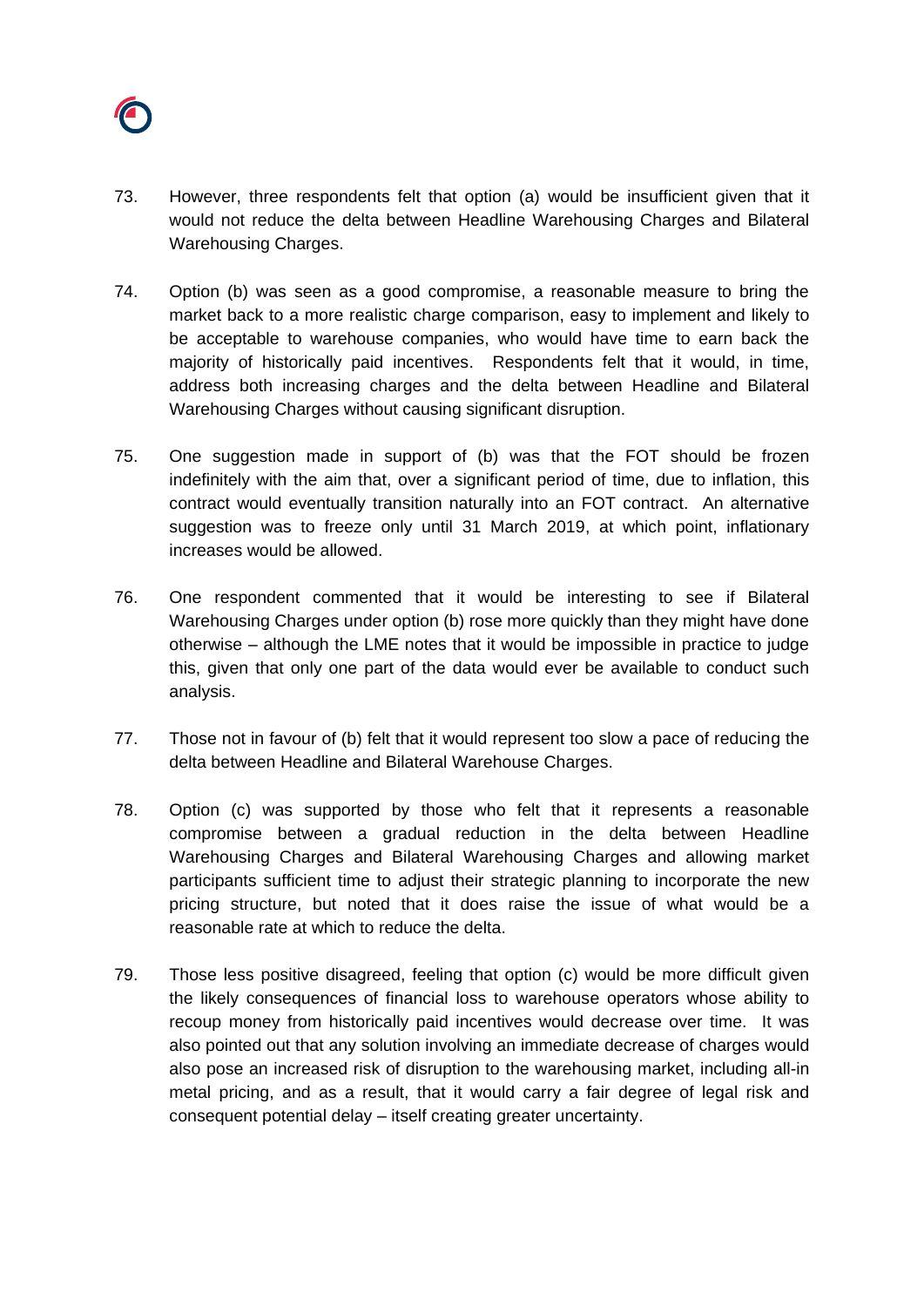

- 80. No respondent proposed that the LME progress with option (d), which was viewed as the most disruptive option, potentially too aggressive, requiring a decision about what would represent a reasonable rate at which to reduce the delta, and most likely to lead to legal action – either from a warehouse company or other market participant affected by the impact on the all-in price and thus, potential future earnings. One respondent felt that options (c) and (d), i.e. the unilateral imposition of rate reductions, should be beyond the LME's legal authority unless every LMElisted warehouse company agreed to such a measure.
- 81. One respondent felt that, under existing models used by warehouse companies, convergence of charges would not be desirable.
- 82. Another respondent suggested that the LME consider a broader set of solutions in terms of setting caps including separate accounting for rent outside the LME contract (e.g. discounts) so that these variants would not impact the LME price or for the LME to use an average net rent (received less rebated) which they felt would encourage efficient warehouses without disadvantaging the market. They did, however, point out that a risk would be that the major stockist would take their metal off warrant given there would be less incentive to store on-warrant.
- 83. Regarding the relative need to address rent and FOT vs. just FOT, many respondents were concerned that capping FOT only would lead warehouses to seek to recoup lost earnings through other avenues, the most likely being rents if they were not capped concurrently. Thus, the consensus was that both rent and FOT would need to be capped to protect holders of metal on-warrant.
- 84. However, one respondent, in support of capping FOT rates only, pointed out that decreasing FOT would automatically lead to metal leaving those warehouses with higher rental charges which would, in turn, prompt warehouses to lower their rental rates. Thus, this respondent's view was that capping rent in addition to FOT would be unnecessary and would run the risk of increasing the likelihood of a legal challenge.
- 85. One respondent commented additionally that capping rents would have little impact given that rent is factored in by the market on its future pricing, so rent caps would just change the factor that the market uses to do so.
- 86. Finally, two respondents commented that rent levels have already been addressed through QBRC, and thus they were more concerned to cap FOT, but had no objection to both charges being included under the cap.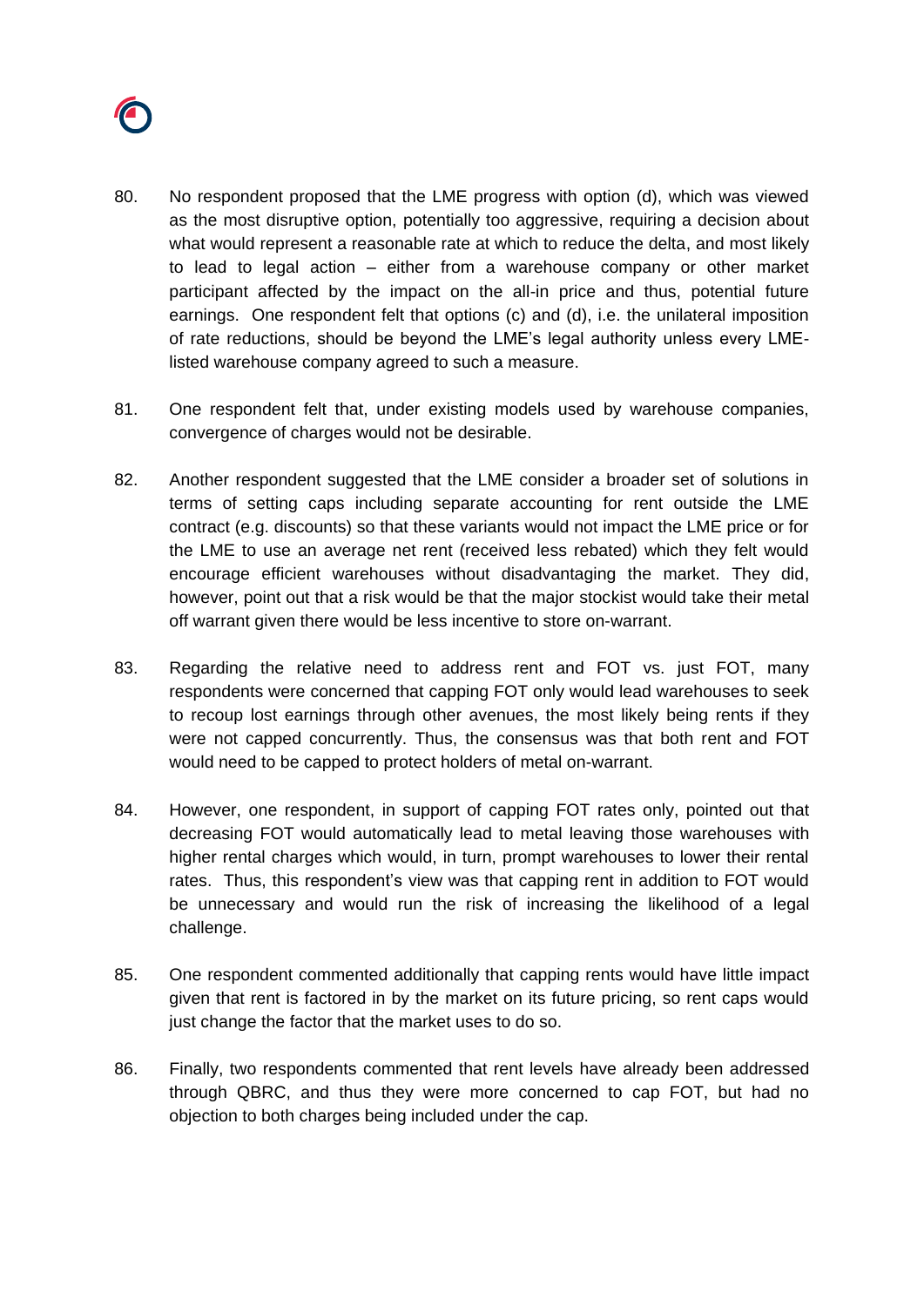

- 87. The LME agrees with the majority of respondents that this issue of the LME's position on options (a) to (d) lies at the heart of the discussion on any chargecapping measure – and notes that four of the five Discussion Items in the 2016 Discussion Paper would require a decision on exactly this point.
- 88. In considering its options, the LME is cognisant of the wealth of responses received in respect of the 2016 Discussion Paper which outlined the general level of market fatigue with reform of the LME physical network (fully outlined below from paragraph 227). The LME itself agrees that the pace of reform over the last few years has been significant and as such, is aware that the benefits of further change now have to be weighed against the possibility of further market disruption.
- 89. As such, the LME remains concerned that (c) and (d) have the potential to cause significant disorder, including an undue level of legal risk. As a result, the LME notes the preponderance of responses towards (a) and (b), and is in agreement that these two options represent the more reasonable, proportionate and fair compromise between the views of various sectors of the market. In considering which would constitute the most appropriate position for the proposed implementation of charge-capping, the LME is also minded that it has to take into consideration the practicalities of implementation and ongoing administration.
- 90. The LME is grateful for the thought that some respondents put in to considering other structures; however, the LME is not persuaded that an average rent and a separate accounting model would be feasible, given the potential difficulties caused to all market participants in making significant changes to the mechanics of rent payup and the levying of other warehousing charges.
- 91. With regard to capping both rent and FOT vs. capping FOT only, the LME shares the concern of some respondents that if only FOT charges were capped, the easiest way to recoup lost FOT revenue would be to raise rents and as a result, the "leapfrogging" of charges witnessed in previous years would continue. Thus the LME considers that it would be preferable to cap both charges rather than just one, in order to maintain consistency and an orderly process.

*Discussion Point 4: Do you have a perspective on the determination of Current Headline Warehousing Charges – per-operator or general, and choice of year?*

92. Many respondents felt that it would be most appropriate to start with 2015-2016 charges given that the 2016-2017 charges were generally viewed as excessive.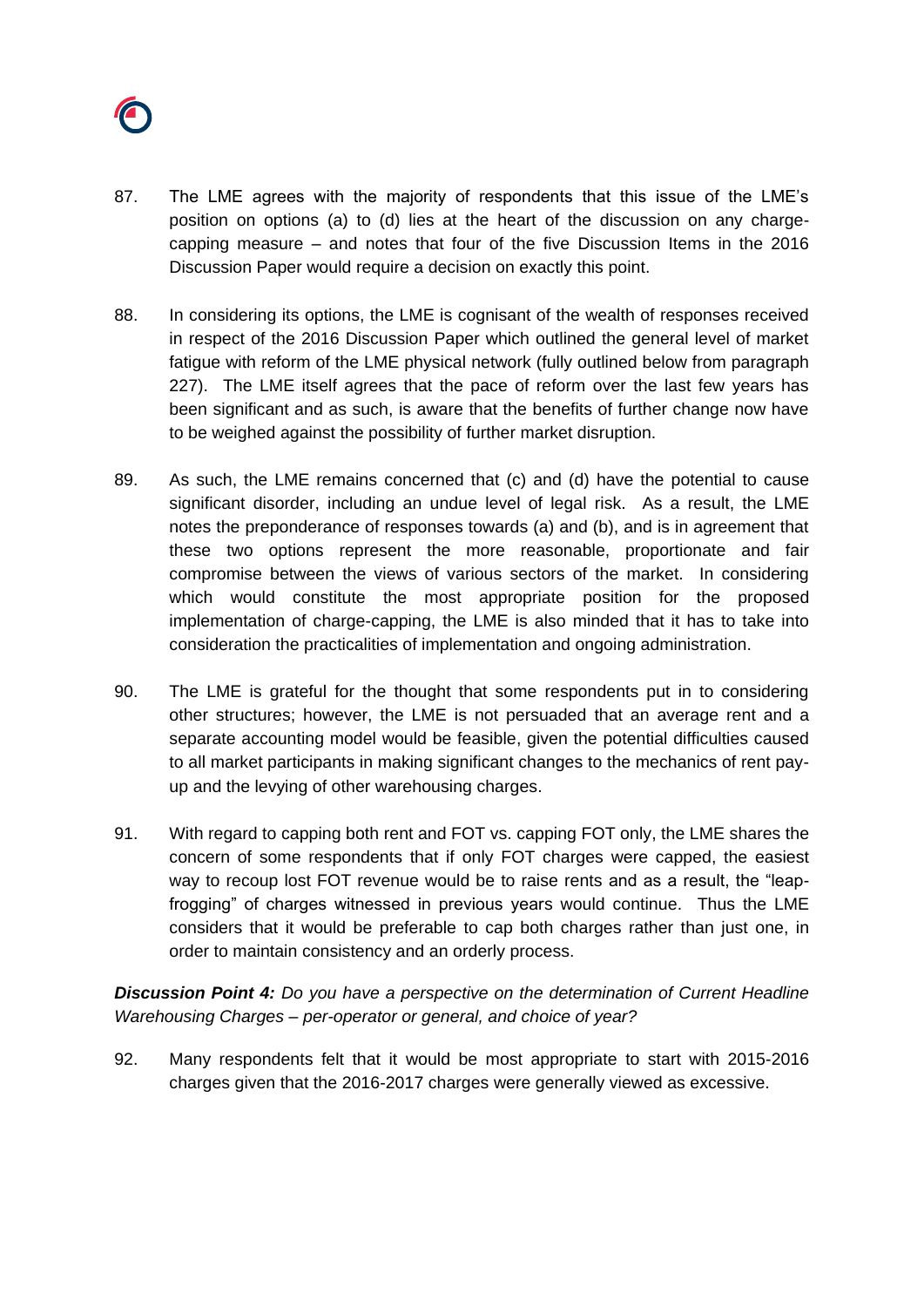

- 93. It was acknowledged that applying 2015-2016 levels would have the effect of immediately reducing charge levels (a *de facto* – although mild – transitional floor, or option (c)) and opinions were mixed about the legal risk associated with this, with some respondents still preferring to implement on the basis of 2015-2016 levels, one respondent feeling that 2016-2017 charges would be safer, and another suggesting basing caps on those rates which will be submitted at the end of 2016 for the 2017- 2018 cycle.
- 94. One respondent recommended next years' rates (1 April 2017 to 31 March 2018) be set at the weighted average of the charges across all warehouses as at 1 April 2016 which would mean no net increase but level charges across all warehouse companies.
- 95. Almost all respondents supported a general or per-Delivery Point application of Headline Warehousing Charges as the only fair way to avoid distortion or economic imbalance caused by locking in potentially disadvantageous levels between operators – causing some to be more expensive than others. These respondents disagreed, however, as to whether this should be the average per-Delivery Point, or the current highest per-Delivery Point.
- 96. One respondent felt a regional approach would be preferred given, for example, the North-Europe region (consisting of Antwerp, Rotterdam, Hamburg and Vlissingen) and South-East Asian region (consisting of Singapore and Johor). These locations serve the same market with similar conditions and the respondent felt that it would be undesirable if one location were favoured over another. Similarly this respondent was also anxious to avoid some operators being able to pay higher incentives, so recommended choosing the highest rate in a delivery point region in the chosen year to ensure a level playing field and minimise legal risk.
- 97. As to the choice of basis year, the LME does recognise that choosing 2015-2016 charges could be viewed as a *de facto* charge reduction; however, the predominant opinion here suggests that the market is dissatisfied with the excessive increases contained within some of the charges submitted for 2016-2017, and would prefer to revert to 2015-2016 levels as a more reasonable basis. Accordingly, and in order to balance the reasonable views of all stakeholders, the LME's present view is thus that any measure involving the capping of charges would be most appropriate if levied starting from the average of maximum 2015-16 and maximum 2016-17 levels.
- 98. In respect of the geographical basis, the LME agrees that locking in discrepancies between operators, regardless of basis year chosen, would be unfair to those operators who had consistently shown restraint in rate-setting. As such, the LME, as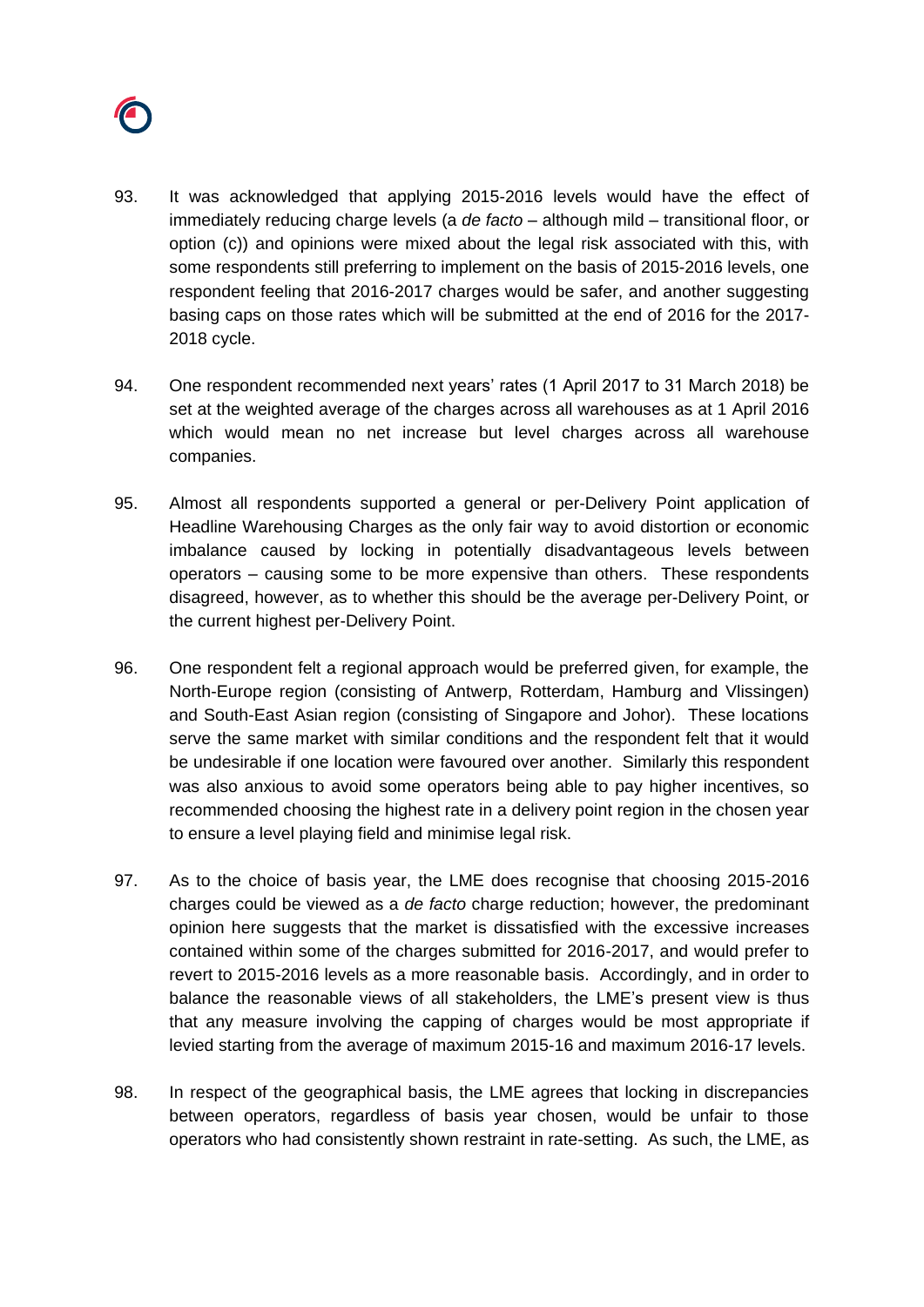

outlined in the 2016 Discussion Paper, considers that a general approach would be more appropriate.

99. Although the LME notes that many respondents preferred a per-Delivery Point charge, the LME's analysis suggests that this would still have the disadvantage of locking in rate discrepancies, for example, low rates at a particular location within a country where rates are, typically, higher. As such, the LME believes that it would be appropriate to base the Current Headline Warehousing Charges on the mean arithmetical average of (i) the highest of 2015-2016 rates in a given country, and (ii) the highest of 2016-2017 rates in that same given country.

*Discussion Point 5: Do you have a perspective on the determination of Target Future Maximum Headline Warehousing Charges – location and metal granularity?*

- 100. Although, as one respondent pointed out, it is recognised that one of the strengths of the LME is the global nature of its contracts – and that maintaining this global following is important – in general there was acknowledgement that FOT rates would need to be set to reflect the local cost of conducting warehousing operations. This is especially true, according to one participant, if the FOT does mean that the LME price trades lower than the physical market.
- 101. Other respondents pointed out that a global FOT charge could result in some locations being perceived as "lower cost" leading to metal flowing into these locations as the expense of other, higher cost locations.
- 102. Additionally, it was also recognised that different metals have different storage requirements.
- 103. As such, the broad consensus was that charges should be per-metal and perlocation / Delivery Point (or on a regional basis) to ensure that they reflect the underlying costs of operations and to be seen as reasonable by the market. Ensuring this was seen as being both cost- and time-intensive, but necessary.
- 104. The LME is entirely in agreement with these views and would be concerned that a global charge would fail to reflect local, or even regional, differences, resulting in some Delivery Points being seen as "cheap" in comparison to others, an outcome which could result in a distorted distribution of metal across the LME physical network e.g. a disconnection with trade flows or supply and demand factors. Similarly, the LME is anxious that charges reflect underlying cost, and understands that some metals, specifically cobalt and molybdenum, have higher associated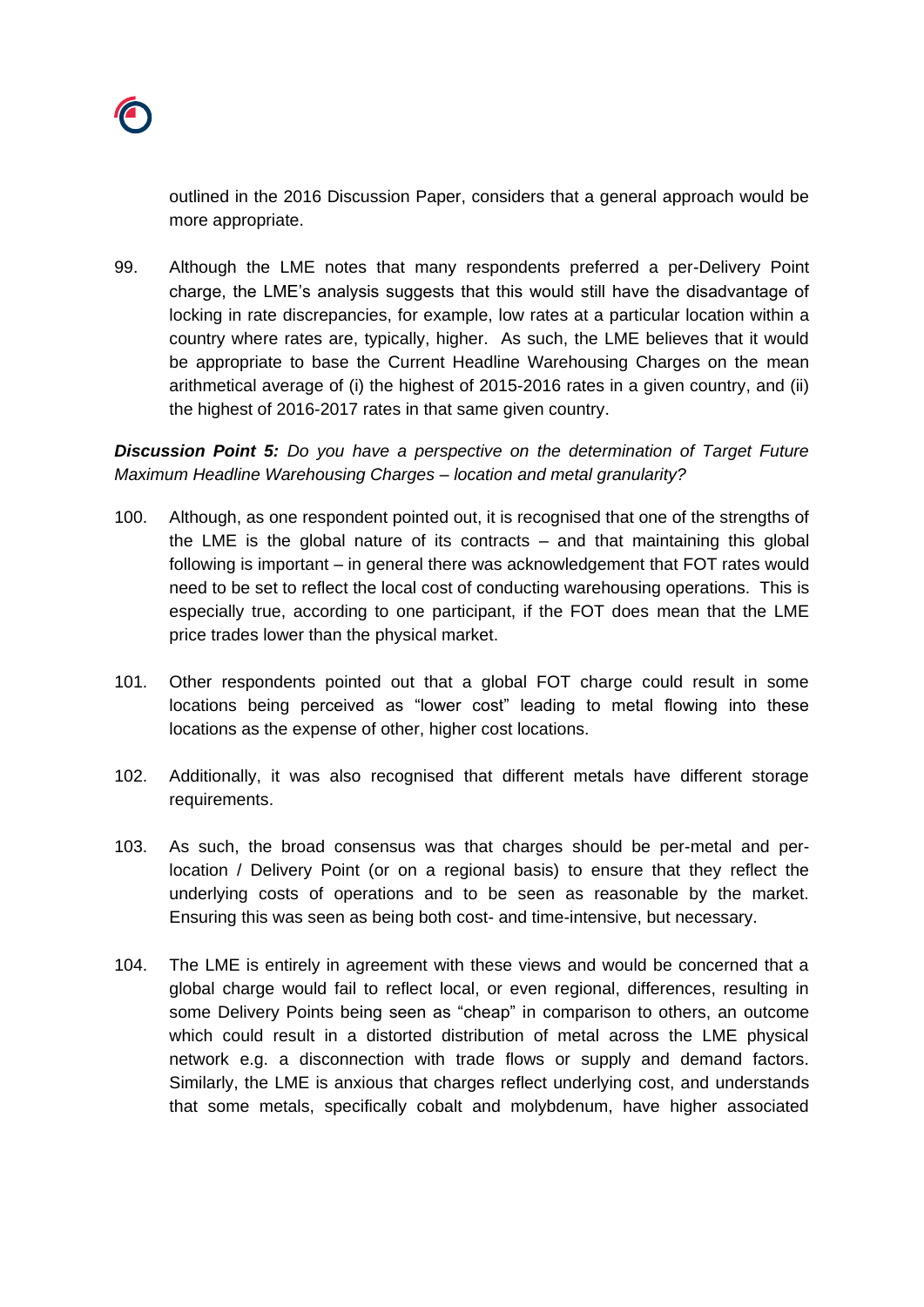

storage costs. As such, the LME believes that it would be appropriate to apply charges on a per-metal basis.

*Discussion Point 6: Do you have a perspective on the determination of permissible increases in Target Future Headline Warehousing Charges?*

- 105. Views on this were mixed, with proponents stating exogenous data points would be the most straightforward, objective, easy to repeat on an annual basis, and would remove sensitivities from the process. However, some expressed concerns that it would be unlikely to cater to the specifics and idiosyncrasies of the LME market, or to regional differences. As a result, some respondents stressed that there should be adequate provision for warehouse companies to provide evidence and justification for costs above the exogenous data points, or a process through which they would be able to agree one-off changes in a location should LME rules change over that year.
- 106. One respondent was concerned that using the inducement and charge reports (endogenous data points) would not be objective and that this data would not represent an accurate portrait of the cost of warehouse operations. This respondent felt that the most important drivers of discounted rates are spread tightness, interest rates and client economies of scale. Another respondent commented that charge increases should be based on cost increases which include local handling and storage costs, LME regulatory changes and variations on foreign exchange and local risks.
- 107. As with exogenous data points, using an external consultant was understood to be fair, able to negotiate the complexity and potential contentiousness in determining permissible increases, and as the most defensible option for the LME. However, it was also considered that the consultant would be likely to require significant access to both LME staff and LME data to ensure adequate understanding of the market resulting, ultimately, in them submitting a report of the LME's work. Using someone with existing knowledge of LME warehouses would run the risk that they would not be seen as objective and one respondent questioned whether an appropriate consultant could be found. Additionally, data used by the consultant would be likely to include the inducements and charges reports which were considered to be relevant but not a leading factor in the current determination of charge levels in the market. Finally, there were concerns about warehouse operators bearing the cost of this process, given that they would, in effect, be paying to cap their own income thus providing them with a valid argument to increase charges.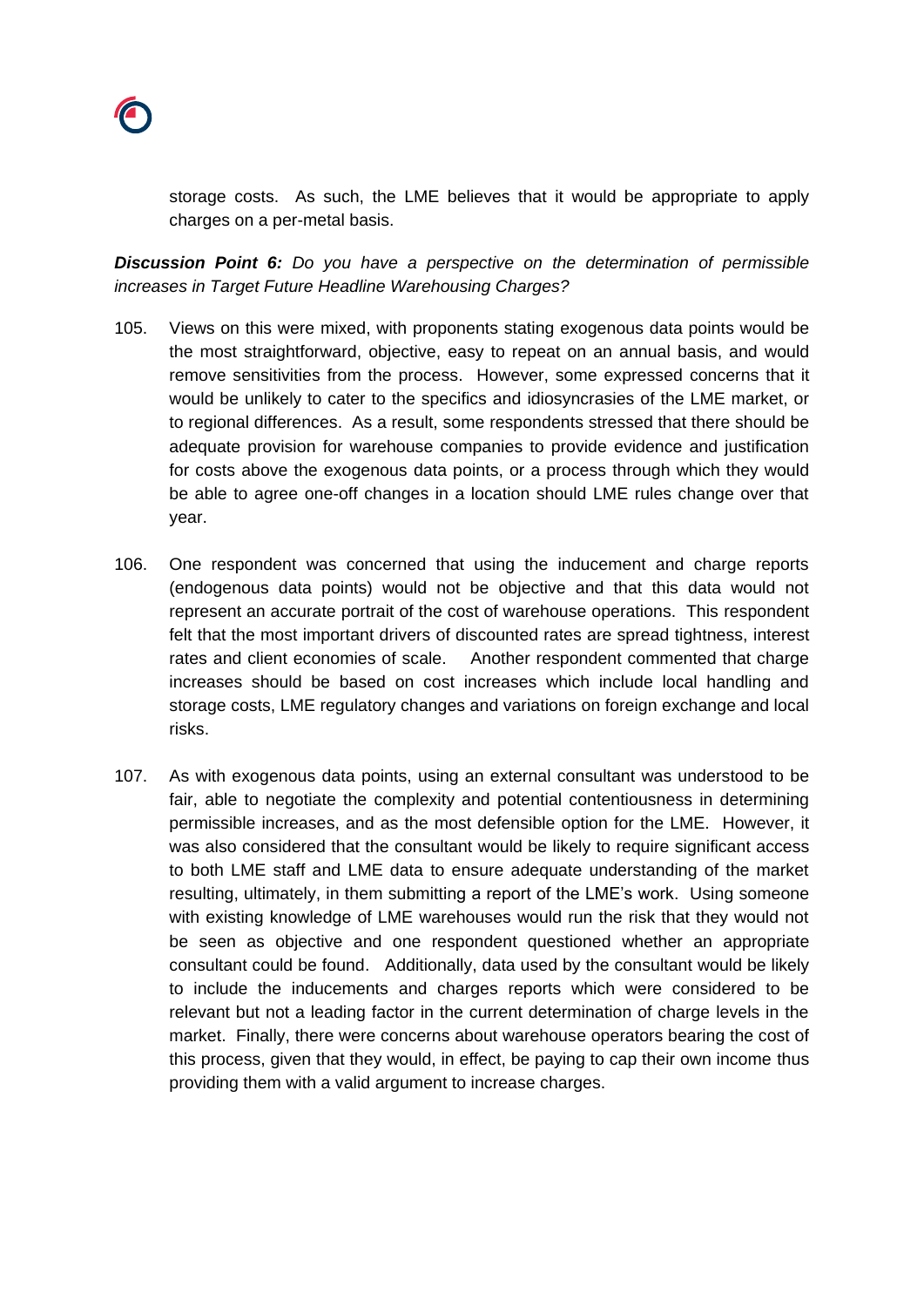

- 108. Ultimately, many respondents felt that this would be a process best conducted by the LME, given the Exchange would also be aware of current charge-setting procedures. The LME already has access to all the data sets involved in an exogenous and endogenous process, as well as being well versed in market developments and warehouse operator concerns. However, respondents did raise the risk that the LME would not be seen to be independent.
- 109. Finally, one respondent stressed the need for any approach to involve input from warehouse companies, considered crucial to ensure all relevant variables are taken into account while setting charge levels, and would also mean that warehouse operators were less likely to object to charges set.
- 110. The LME, for the most part, is in agreement with respondents on the issue of how to determine future permissible increases and is alive to the need to balance a sensible use of time, resource and effort with the need to provide caps which are fair, reasonable and proportionate and reflect the interests of all sections of the market. As such, the LME would be minded to use an exogenous data series which would be straightforward and objective to implement, and would not materially increase the administrative burden of either warehouse companies or the LME in submitting and / or collating charges on an annual basis to produce a more tailored index against which rates could be set.
- 111. The LME is aware that this option carries greater risk that the index is not a specific match to the cost of warehouse operations, but an inflationary-linked index would mean that the cost of warehousing did not exceed the permissible increases and would thus seek to ensure that warehouses were not economically disadvantaged by caps set on this basis. Additionally, the LME respects those concerned that the LME should provide sufficient provision for appeal should warehouse operators be concerned that caps set were not reflective, and agrees that it would be necessary to implement such an appeal process to afford warehouse companies sufficient time and ability to raise queries should that be necessary.

*Discussion Point 7: Do you have a perspective on the determination of Worst-Case Bilateral Warehousing Charges?*

112. Those that responded generally echoed their response to the previous question, stressing that consistency would be appropriate – thus those that preferred the external charges consultant route in Discussion Point 6 also supported it for Discussion Point 7.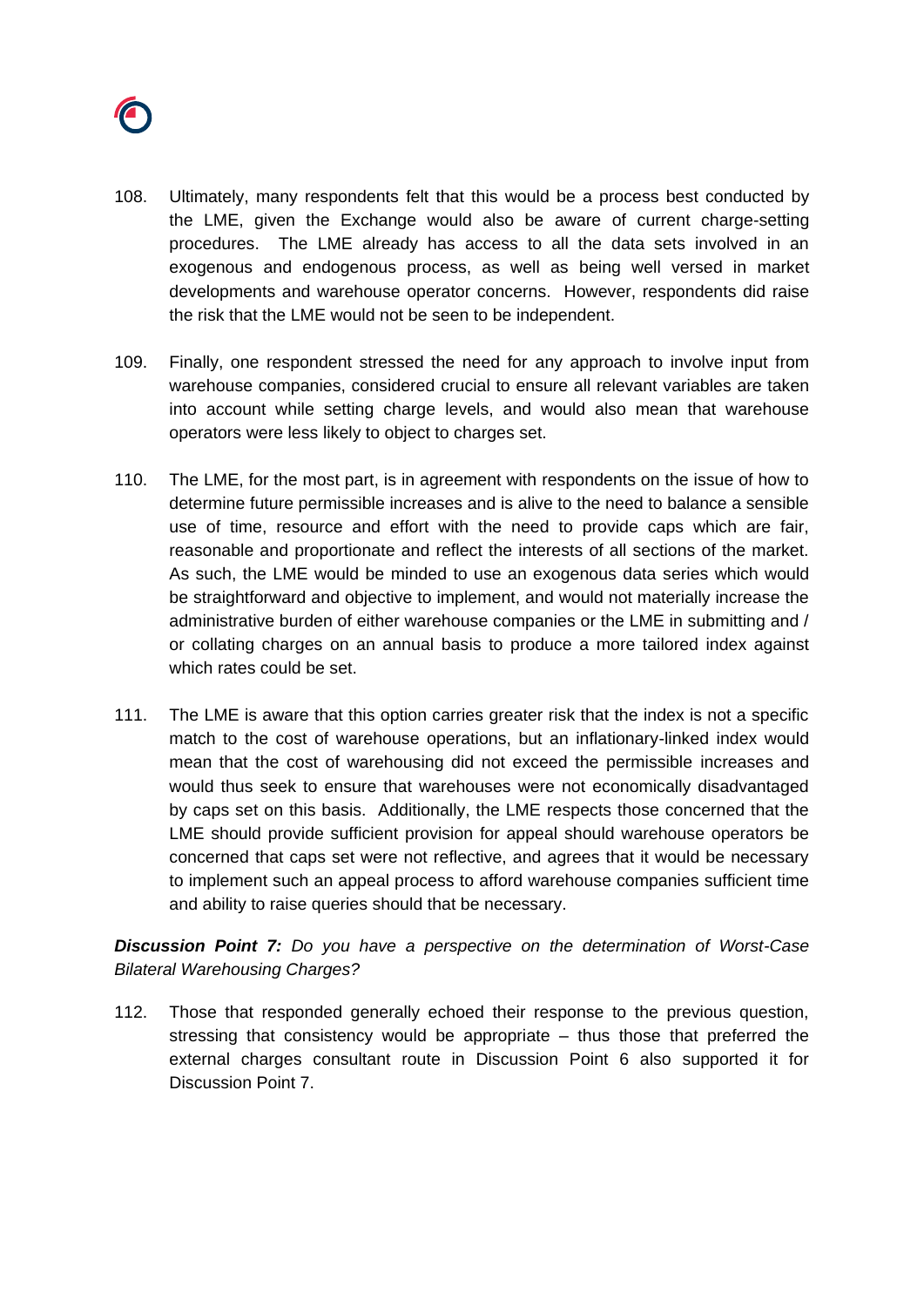

- 113. Two respondents commented on how challenging, time consuming and expensive the process would be to determine which changes render a business viable without having a guaranteed revenue (which the LME does not currently do). It was pointed out that any charge linked to tonnage would also provide variable revenue depending on stock levels, and would be unlikely to cover costs when stocks are low or zero. The LME was urged to ensure it was adequately resourced to conduct this process.
- 114. One respondent felt that this question only applies if convergence is the objective but preferred that this issue were left to the market.
- 115. The LME is presently minded to agree that consistency across this process would be beneficial to the market. Similarly, the LME considers that consistency would also be beneficial for determining Target Future Headline Warehousing Charges. However, the LME does not believe that it can, or should, guarantee revenue for any company, warehouse or otherwise, which operates within the LME ecosystem. The role of the LME is absolutely to provide a fair and orderly marketplace; however, how companies choose to operate within that, provided that they abide by LME rules and regulations, has to be the prerogative of the company in question. The results of those operations, financial or otherwise, are the purview of that company alone.

*Discussion Point 8: Do you believe that a "convergence" of operators' Headline Warehousing Charges to published Target Future Maximum Headline Warehousing Charges would represent a diminution in competition?*

- 116. Most respondents disagreed that a charge cap would diminish competition between warehouses, although many agreed with the LME's analysis that the setting of caps for rent and FOT charges would be likely to lead to warehouse charges "floating up" to the maximum charge allowed, ostensibly representing a diminution in competition.
- 117. However, most respondents did not think that competition would be restricted as a result, pointing out that competition in this market is not reflected in headline charges but is often found in other areas, for example, on discounted rates offered for metal destined for longer term warranting.
- 118. Instead, most respondents said that they consider that charge-capping would actually increase competition as it would eliminate unfair advantages – for example, "larger companies who can fund sideways through their ownership of warehouses", or those who could offer higher incentives having submitted higher than average increases during the rate-setting cycle. Charge caps would mean warehouse companies would then compete by offering incentives and discounted rates beneath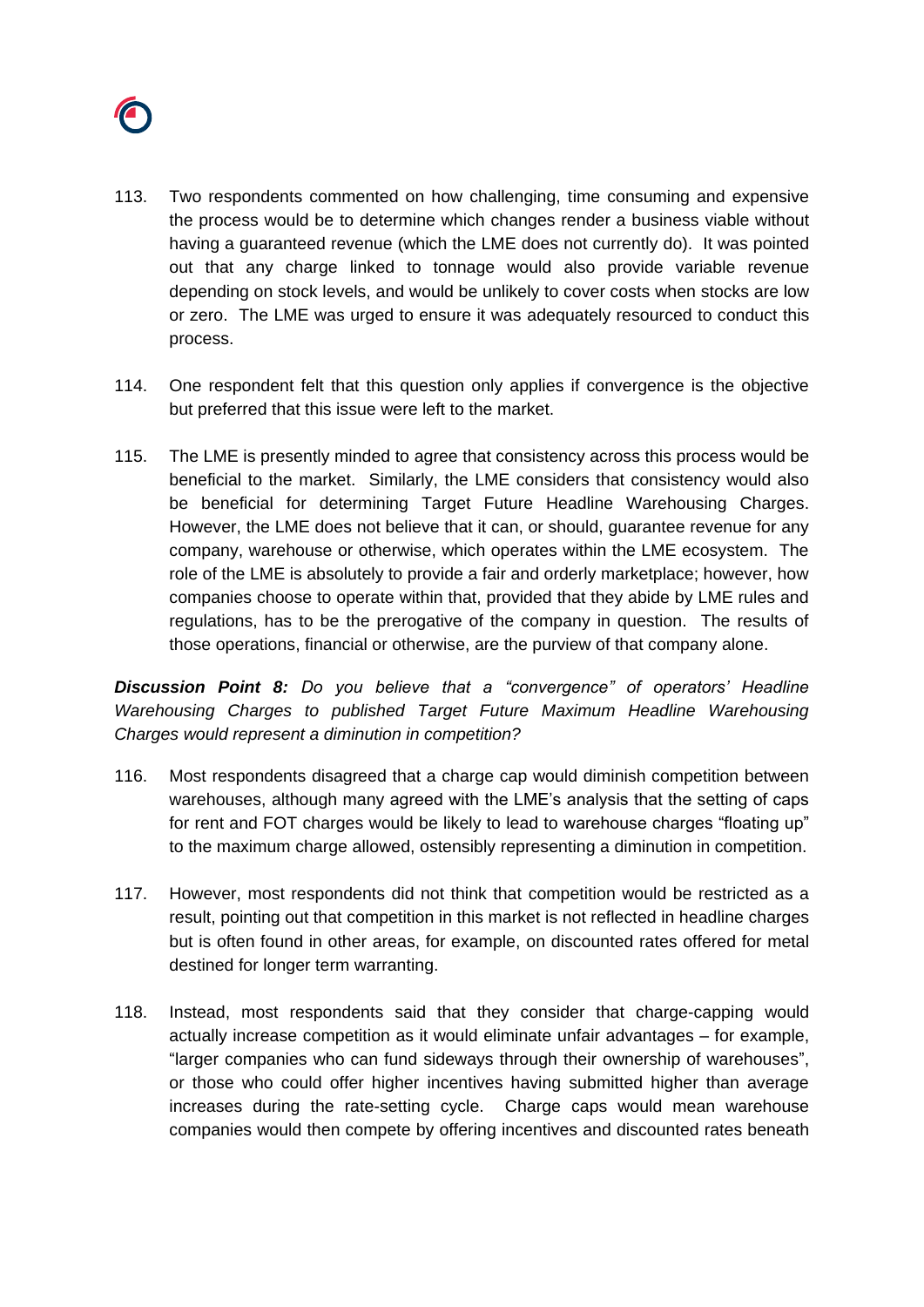

the headline charges, and thus warehouse companies would be operating from a relatively level playing field.

- 119. Two respondents pointed out that the concomitant reduction in the overall incentive "pool" would result in greater competition in the metals market as a whole and thus, despite appearances, such a convergence of charges would actually represent greater competition in the market. One felt that a reduction in warehouse costs would result in the LME system eventually reverting to acting as a market of last resort as opposed to acting as price driver for regional premia.
- 120. One respondent pointed out that, while incentives based on FOT are more a measure of costs and desired profit making, this is not the case for rents which are negotiated based on forward profitability for metal returns (contango) and their ability and willingness to pay rent and interest rates amongst other things. So actual storage costs would not stay the same regardless of any maximum charges, but would follow the market and increase if the commercial opportunity arises.
- 121. However, some respondents did have concerns warnings were issued that in some circumstances, such as when metal is not financed or there are fewer operators (or only one interested operator), there will be less reason for warehouses to compete on charges. One respondent expressed concern that fixing prices would mean less incentive for warehouse companies to compete, or that the fixed charge may benefit certain warehouses against others.
- 122. One respondent also pointed out that implementing a charge cap would represent a significant increase in the LME's own powers in the market.
- 123. The LME is presently minded to agree with the majority in this instance that although a charge cap might have the appearance of reducing competition, in reality the system will continue to operate as per current practice, where warehouse operators do not compete on the level of headline charges (hence why these continue to increase out-of-line with market comparables, as fully outlined in the 2016 Discussion Paper) but on incentives and discounted rates offered bilaterally. Furthermore, the LME notes that, in the absence of a charge cap, headline charges would be likely to keep going ever upwards unchecked, so that even just looking at the impact of charge-capping on headline charges, and even if capping leads to all warehouses adopting the same (maximum) level, that is in principle less restrictive of competition than the position in the absence of a charge cap. Therefore it currently appears to the LME that a charge cap, regardless of the approach taken to permissible increases, would have the primary impact of creating a more orderly annual rate-setting process.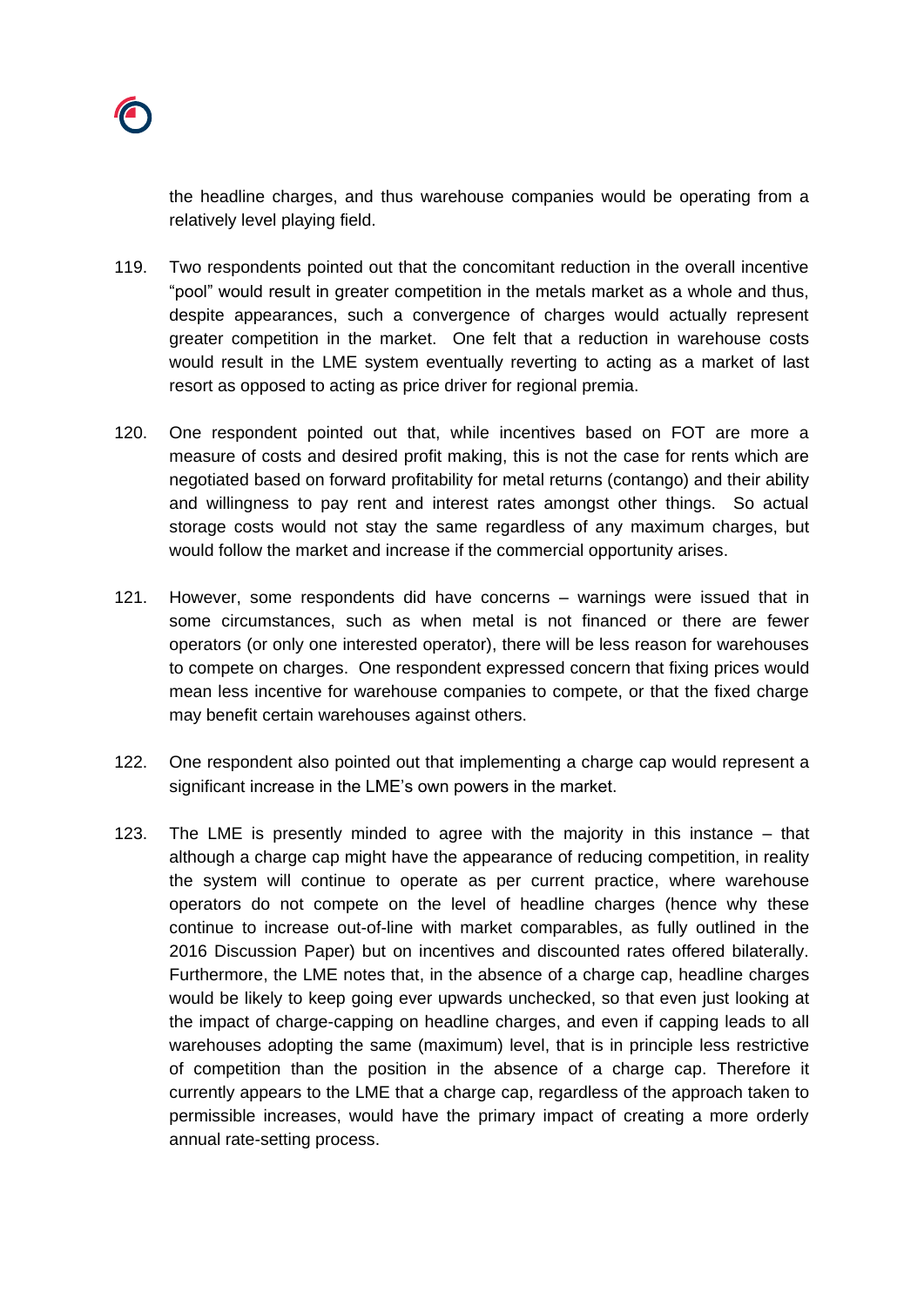

124. The LME acknowledges that it does not currently have the power to set such caps, and that as a result, this would represent an increase in the LME's powers.

*Discussion Point 9: Do you believe there are other key considerations which the LME should consider in the context of this section?*

- 125. One respondent asked the LME to consider the potential negative impact on spreads likely to occur as a result of tilting the market in favour of consumers. They see the risk of an increase in backwardations caused by the ability of large position holders to dominate the market. The repercussions were seen as damaging price transparency and further distancing the LME from the physical market.
- 126. Two respondents felt that the LME should consider simplifying or rescinding recent rules if a charge cap were implemented, one asking if QBRC would still be necessary if queues had gone. A third commented that the more prescriptive and complex the LME rules become, the more it will encourage warehouse operators who game the system, and discourage smaller independent operators who do not have the resources or the appetite to find and exploit loopholes.
- 127. One respondent objected to the LME's rationale that the listing of a large number of Delivery Points offsets the effects of QBRC, arguing that licensing warehouses outside of natural trade flows encourages metal into inconvenient and expensive offsite locations and that it would have been more helpful for the LME to address the problems which led to the need for QBRC.
- 128. The LME notes the concern about the balance of power in the LME ecosystem, but does not presently believe that any of the reform ideas contained within the 2016 Discussion Paper would materially benefit one group of LME users at the expense of another. Indeed, the aim of the 2016 Discussion Paper was to garner feedback on what the market views are on this problem – if the market views it as a problem at all – and ascertain a route forward, if necessary, that would work for all parties. The LME has received as many, if not more, comments from warehouse operators requesting a change to the current rate submission system as it has from market consumers.
- 129. Similarly, when undertaking any reform the LME is highly aware of the risk that such reform will result in unintended consequences or create loopholes in regulation which market participants can seek to use to their advantage. The LME spends considerable time and resource in thinking through all possible outcomes of any decision to implement reform, and acts to mitigate those which it views as negative. However, the LME remains cognisant that not all these outcomes can be anticipated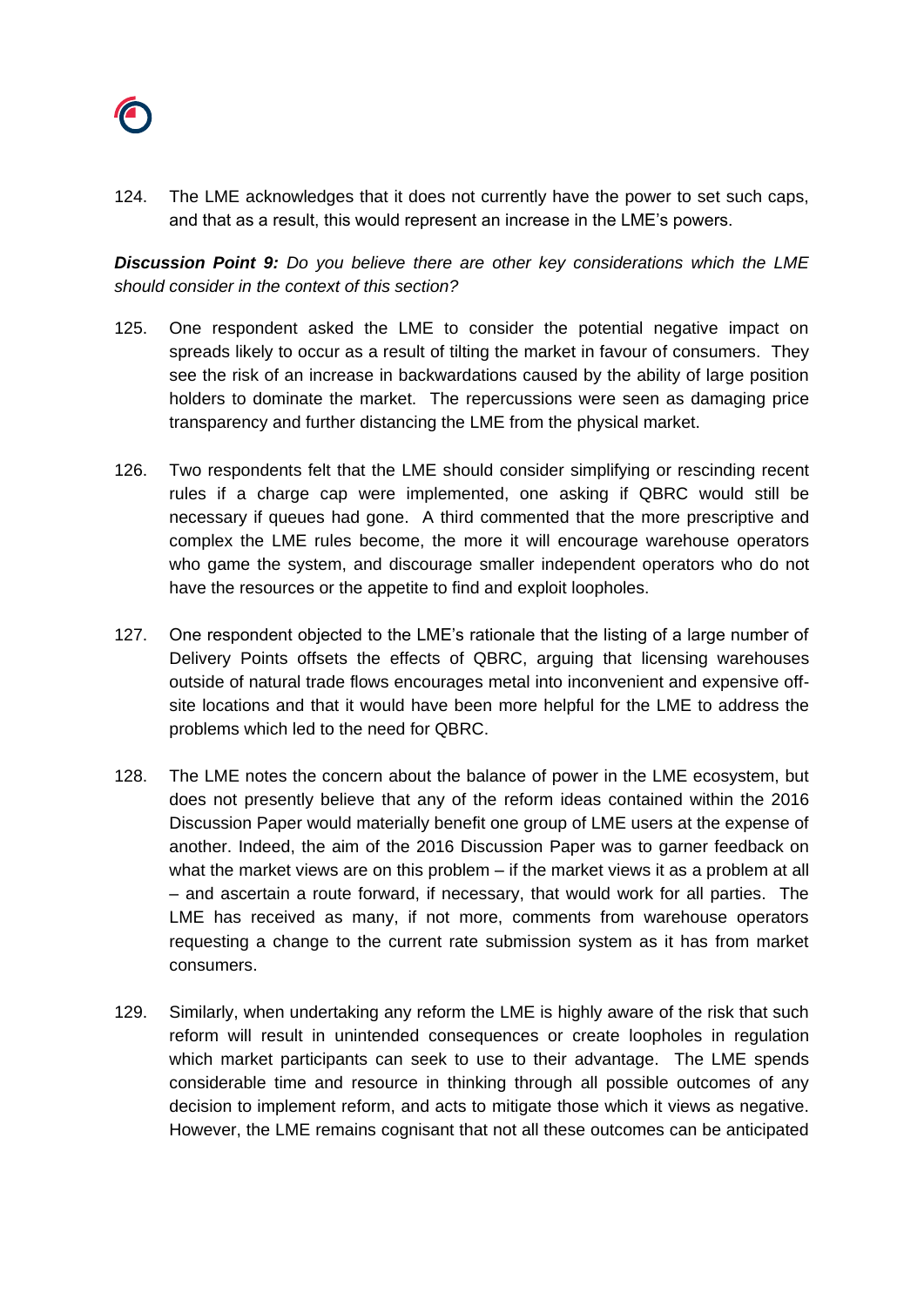

by the LME alone and it is a key function of any discussion process to elicit other views which may have seen alternatives. Ultimately, the LME has to make a decision of risk vs. reward, and then adapt to address any consequences which may emerge.

- 130. One respondent felt that the emphasis of the 2016 Discussion Paper should have been to answer the question as to why such a disparity in charges exists. They believed that all the reform proposals outlined in the 2016 Discussion Paper, either individually or in combination, could work if applied correctly and in a timely and collaborative manner, but stressed that this would not answer the question as to, if the parameters are the same for all operators, why the charges are not aligned at present. They requested that the LME grasp this opportunity to take all aspects of warehouse operations into consideration, including economic, geographical and operational, and reassess them to ensure that any reform is introduced with as few loopholes as possible and in a sufficiently simple way as to restore confidence to the market while managing expectations of those outside the warehousing functions as to what is feasible to achieve.
- 131. The LME agrees that this is an important question, and its analysis of the causes and impact of high charges (and the discrepancy in such charges) is fully laid out in the 2016 Discussion Paper and above. The LME hopes that its reform process, started in 2013, has taken all aspects of the market into consideration and as per the above, endeavours to ensure its rules represent best practice. The LME welcomes and encourages feedback on the reform proposed today in Notice 16/252 : A246 : W085 exactly for the purpose of identifying loopholes and addressing as appropriate.
- 132. One respondent noted that the 2016 Discussion Paper commented that the LME had not raised the stock levy in recent years, but did not mention increased costs to warehouse operators through stock audits, QBRC regulations and incentive reporting costs.
- 133. The LME is aware that increased regulation on the part of the LME has created an increased administrative burden on its warehouse operators. However, as one respondent noted, such costs are represented in the charges levied by warehouse operators and are arguably one of the reasons that Headline Warehousing Charges have increased significantly over recent years. However, the LME continues to believe that these costs are out-of-line with market comparables and that, unchecked, these will continue to risk causing distortions to LME pricing.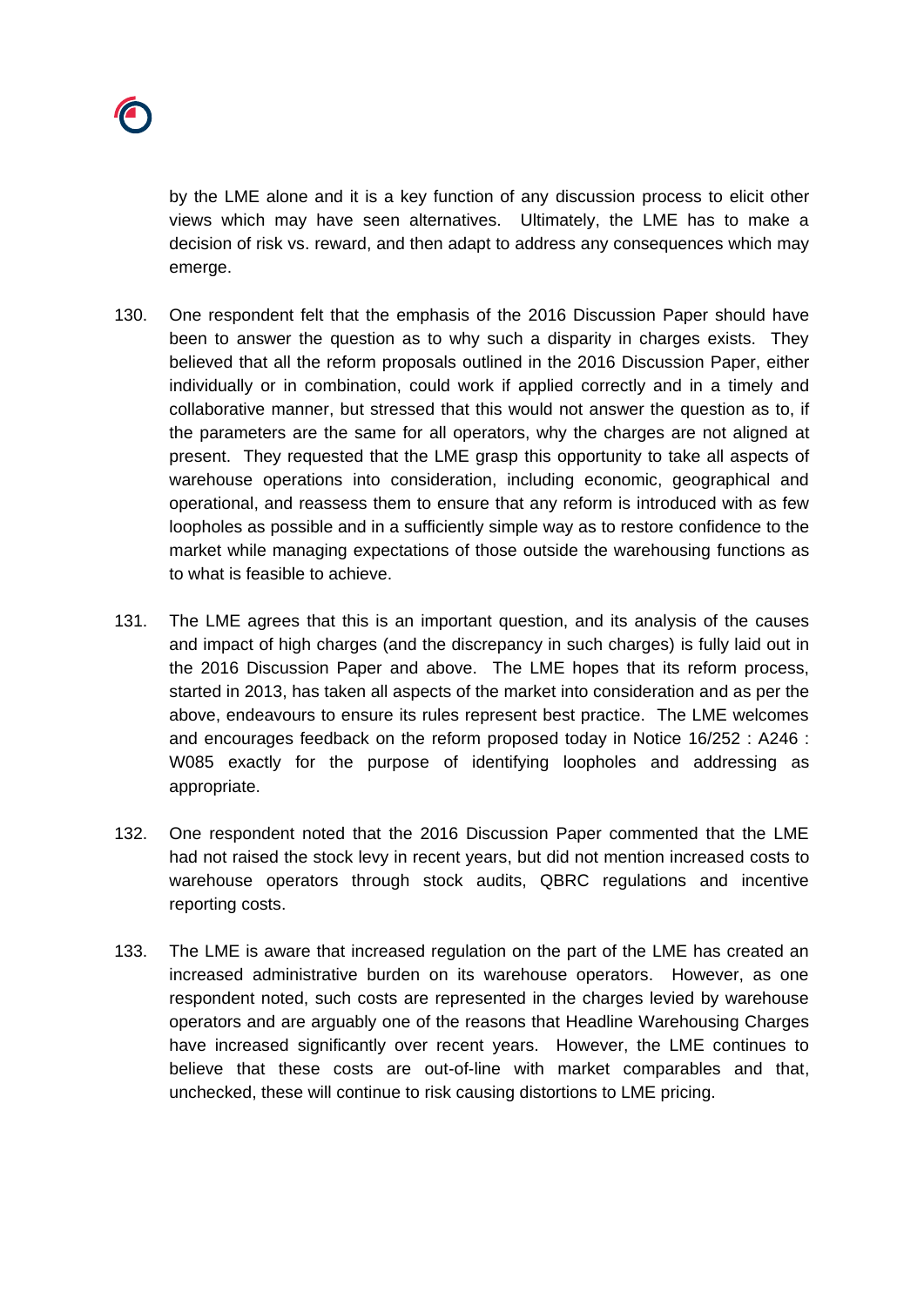

- 134. One respondent questioned whether the fact that the incentive structure does not apply to all LME material should mean that the rules be changed for all metals.
- 135. The LME has only recently had access to data pertaining to how the incentive structure works so is unable to comment on whether incentives are applied to all metals. However, the LME operates a global market and any rule changes should thus be applicable across such a market, in order to avoid regional or material distortions. Were some metals not subject to the same rules there would be a risk that these metals would be treated differently, be subject to discounts or premiums that would not be represented in the LME price, and would thus risk devaluing the reliability of that price and the LME price discovery process.

## **SECTION 4: ASSESSMENT OF DISCUSSION POINTS 10 TO 14 (THE DISCUSSION ITEMS)**

*Discussion Point 10: Do you have any comments or feedback on the FTA Discussion Item?*

- 136. Four respondents commented that they felt the FTA item was worthy of further consideration and could work, with a further three respondents providing mixed feedback, with some specifying that this would be contingent on the evaluations being conducted by the LME and any disciplinary action subject to ratification by the Warehousing Committee. Other respondents felt that the ongoing compliance requirements would be useful and promote good behaviour; indeed, that any measure which promotes transparency and accountability measures would be welcome and that the LME should take all possible steps to ensure that warehouse behaviour meets market expectations and the principles of supply and demand. One respondent commented that they have always considered that the right to operate as an LME-listed warehouse should be revoked if a company fails to operate correctly within the guidelines and rules of the LME.
- 137. It was commented that the LME would need to be clear about its expectations in respect of appropriate behaviour and that the terms would need to be defined in advance with a clear appeals process. In respect of this, one respondent suggested that the LME publish a charter or code of conduct in order to outline the behaviours expected of warehouse operators which could then be used during the reviews to ensure warehouses meet expectations.
- 138. Respondents in favour did acknowledge that the consequences of failing to comply would have to be strong in order to be able to enforce an FTA system, and that there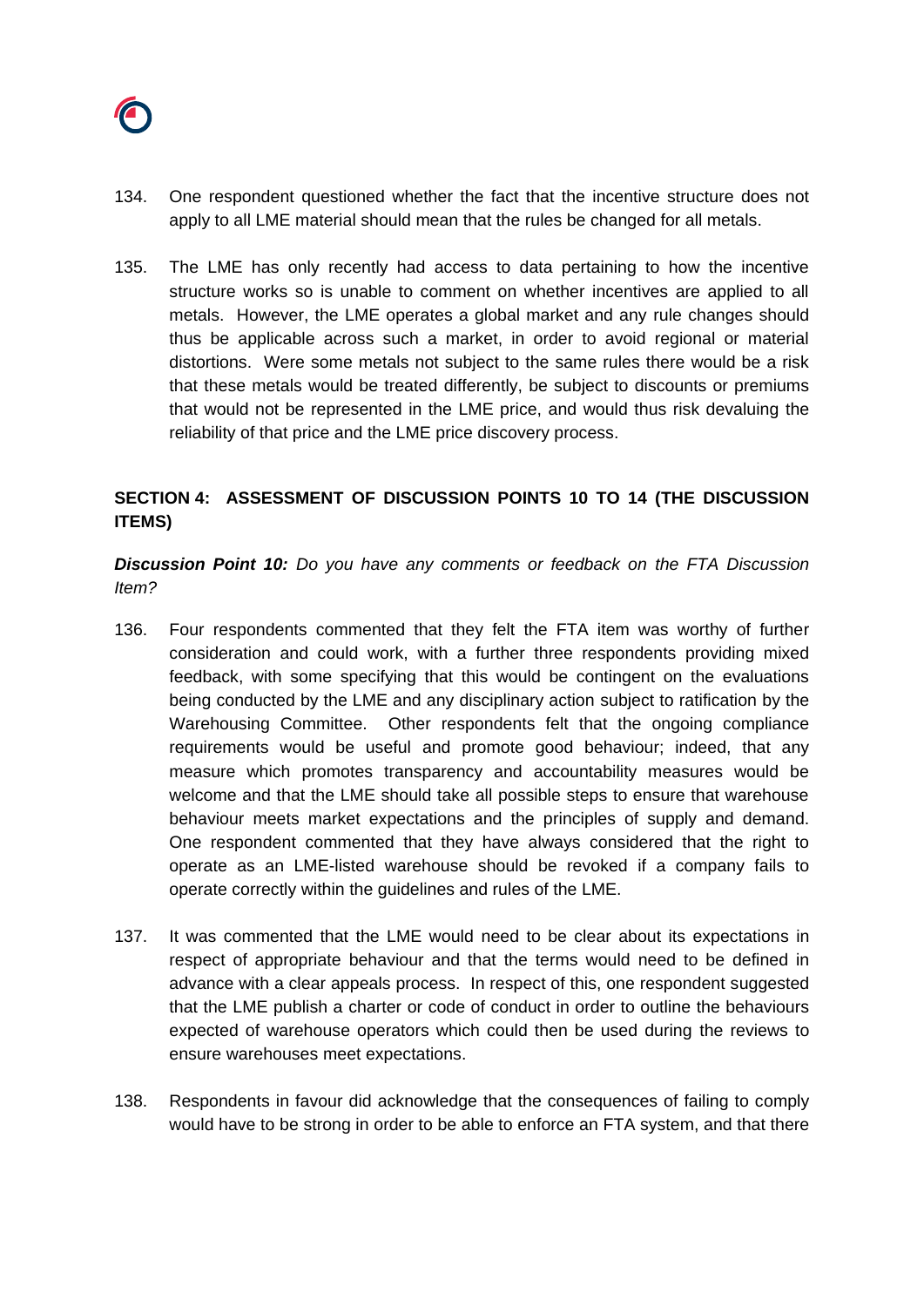

was a risk that warehouse operators would leave the LME network as a result. However, it was felt that the barriers to exit would be significant – especially if warehouse companies had to bear the cost of shipping existing metal to a new location which could potentially be very high were there no alternative availability at the current location. One respondent did not view the risk that short sellers would be unable to deliver into their preferred location at short notice as significant given that this is already an accepted risk under QBRC, commenting that most metal owners make arrangements pre-shipment, especially if delivering to an illiquid location. Their view was that this is the seller's responsibility and would remain so.

- 139. One respondent queried who would bear the financial burden for conducting the FTA reviews, pointing out that if this should be the warehouse companies, this would provide additional justification for raising rates. Either way, they felt that the Warehouse Agreement and charges should be linked rather than reviewed, discussed and agreed separately.
- 140. As an alternative to an FTA system, one respondent suggested that the LME introduce other measures to ensure warehouse operator compliance, for example, fines or mandated future year rate reductions (in addition to any maximum charges) which could act as "enforcement clauses" in the relevant LME policy documents.
- 141. However, six respondents were against FTA, feeling that it would be unnecessary, especially if charge-capping in some form was also introduced. This was echoed, in particular, by one respondent who commented that while an FTA system could be useful to review warehouses in respect of queues, incentives, high charges etc, if the LME's aim was to deal with high charges then it should pursue this directly through a charge cap, rather than indirectly. They felt that it would be an unnecessary complication of the LME's regulatory environment and would run the risk that operators ignore the FTA and challenge any refusal of re-authorisation, thus creating even more uncertainty. In short, their view was that an FTA regime was impractical, complicated, non-transparent and potentially very dangerous.
- 142. Other respondents agreed, feeling that FTA was draconian, inappropriate and would likely have the dual impact of being an existential threat to existing warehouses, and a deterrent to any new warehousing activity – especially given that the review would be used to terminate LME status for those warehouses deemed to be charging too much. It was pointed out that any contract termination would likely lead to a potentially disruptive period while any stocks were transferred to another LME warehouse operator. It was also seen as adding to the burden of both the LME and warehouse operators in terms of cost, administration and, potentially, negotiation, while adding little transparency given that these reviews would need to be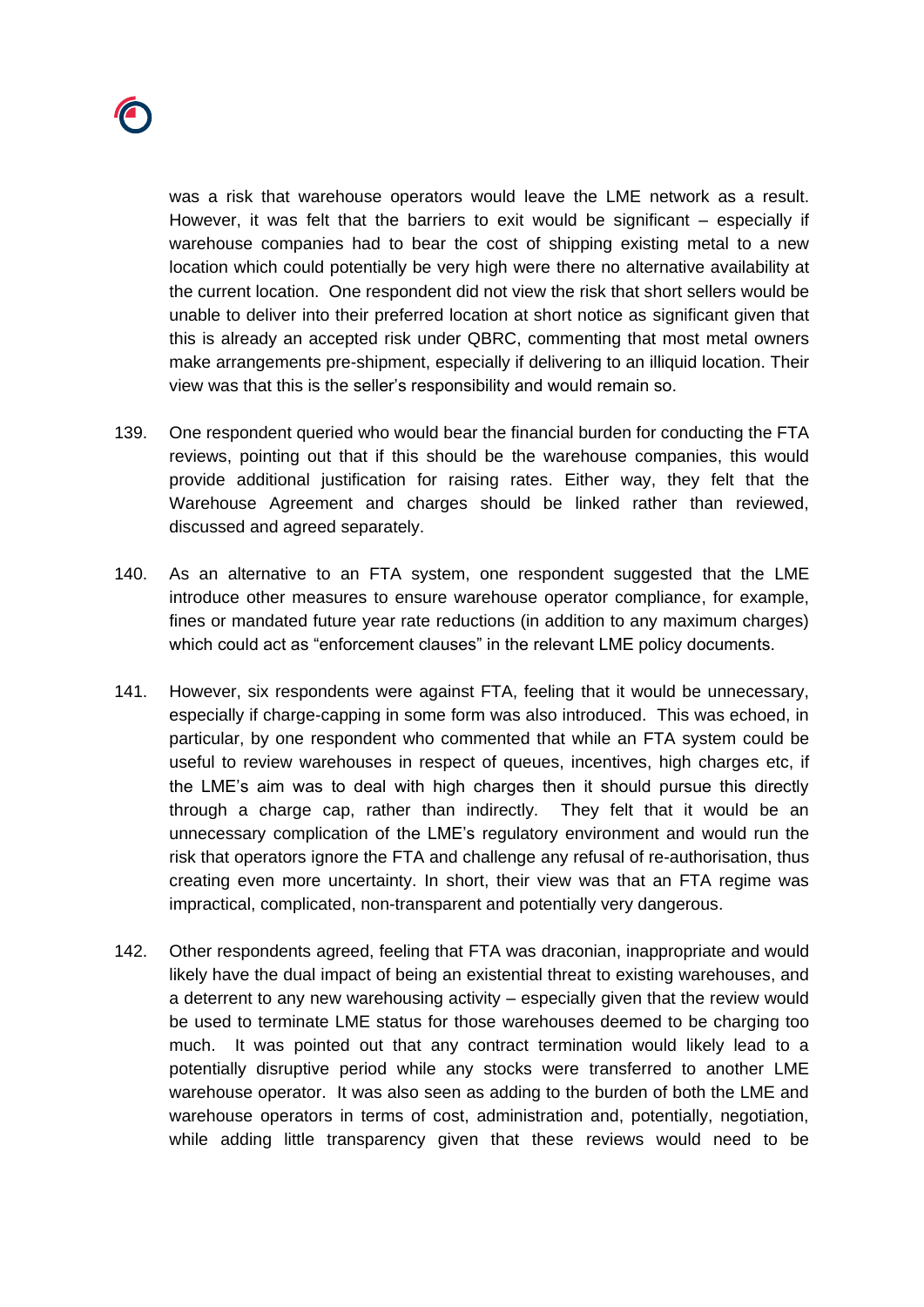

confidential. One respondent considered that the LME would be likely to face legal challenge were an FTA regime to be implemented.

- 143. Further, these respondents pointed out that one, or even two, year reviews would not be conducive to warehouse companies building long term relationships (either with customers or with shed leases) and would represent too short a period of time for adequate long term strategic planning, meaning that investment would be hampered, creating uncertainty for operators and other participants and potentially creating significant distortions within the warehousing system. It could also mean that warehouse companies attempt to recoup all costs within the stated time frame (likely to mean significant cost rises) or make no investment in a warehouse – neither of which would benefit the LME. It would also deter new warehouses from joining the LME, given that they would likely be unable or unwilling to enter into leases for longer than the stated review period.
- 144. Instead, respondents felt that the market needs confidence that warehouse companies are already compliant with all LME requirements and will continue to meet their contractual obligations in this respect, overseen by the LME. Those against FTA felt that the LME has the power to deal with warehouse operators which do not promote proper standards and that as a result, there is no need to add uncertainty to the market by introducing a short term licensing regime.

### **Analysis** (updated where necessary or appropriate)

## **Does the FTA Discussion Item seek to achieve a regulatory, prudential or organisational objective?**

- 145. An FTA system, incorporating a review process, might in theory promote good practice amongst warehouses companies. Review criteria could well include provisions relating to charge levels which could reduce the incidence of high Headline Warehousing Charges – as outlined above, an outcome which, in the view of the LME, represents a key regulatory deliverable in the context of the LME market.
- 146. However, given that the key effect would likely only be in respect of Headline Warehousing Charges (on the basis that other items are broadly addressed by the LME's existing rules and powers), the LME agrees with a significant proportion of respondents that this would represent an indirect method of addressing the issues and that, therefore, high charges could be more efficiently addressed through other means.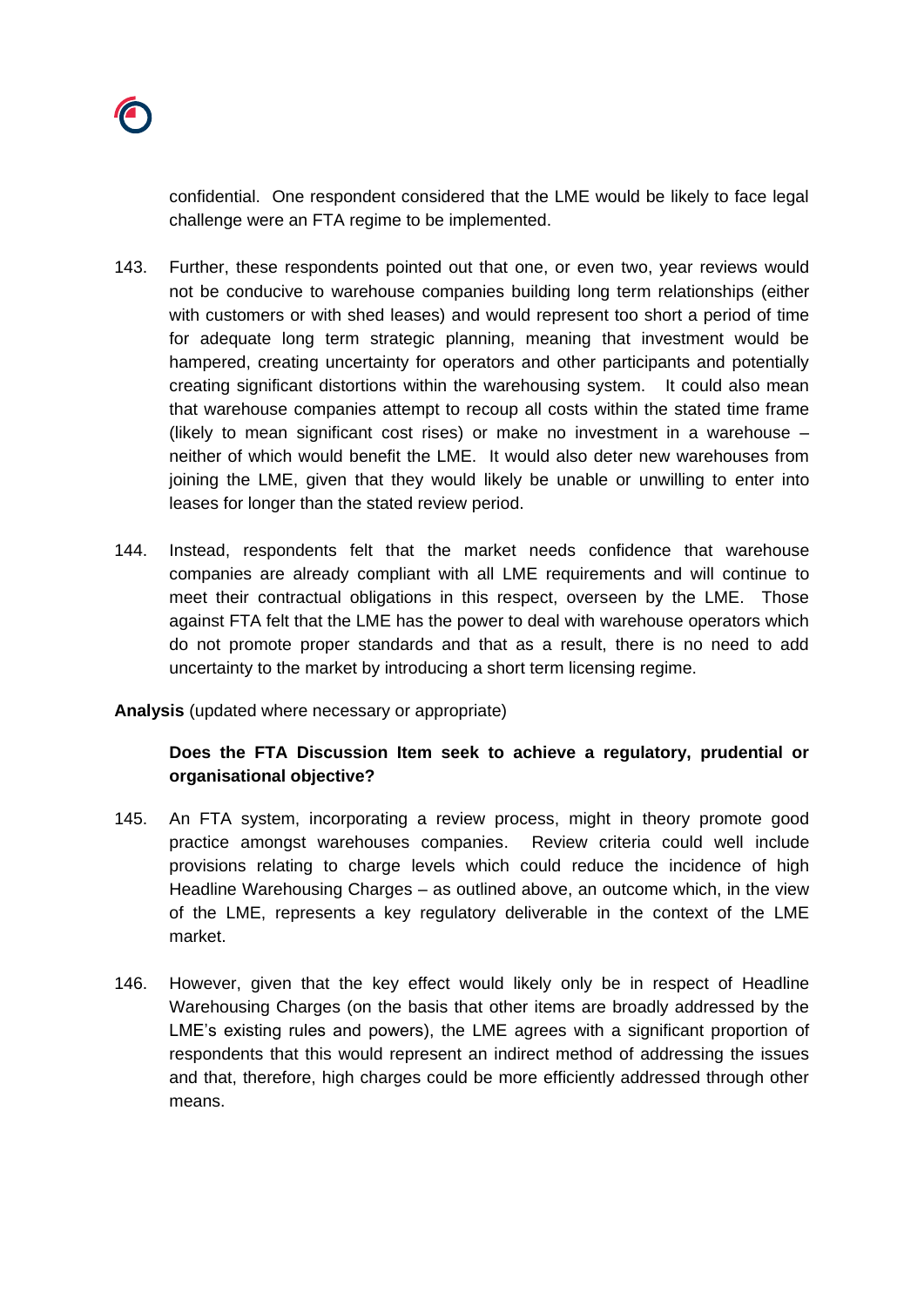

- 147. The LME is cognisant of a certain amount of dissatisfaction from certain areas of the market that it has not felt able to pursue those warehouse operators perceived as failing to meet the standards required by an LME warehouse operator and understands the market desire to see such players held to account – one method of which would be to implement an FTA regime. However, the LME does believe, especially following the reforms of the past three years, that its set of policy documents, including the Warehouse Agreement and the Policy for the Approval and Operation of Warehouses, represent such a code of conduct, and it fully intends to continue to work with all its stakeholders to investigate any potential infractions, and enforce discipline as and where necessary and appropriate.
- 148. As such, the LME does not feel that an FTA system would be the most appropriate route through which to achieve the regulatory aim of addressing high charges, or the organisational aim of running an orderly process for rate-setting on an annual basis.

## **Is FTA likely to have an effect on competition (noting that, for this proposal, even if it is likely to have an effect on competition, it may still be justifiable and proportionate)?**

- 149. To the extent that FTA results in warehouse operators observing a set of maximum Headline Warehousing Charges, it is possible that Headline Warehousing Charges will broadly "float up" to, or near to, the maximum rates, and that the maximum Headline Warehousing Charges could act as a "signalling mechanism" by which warehouse simply set their Headline Warehousing Charges at, or near, the maximum levels.
- 150. However, as addressed in Discussion Point 8 (paragraph 116), respondents to the 2016 Discussion Paper and the LME are in agreement that capping Headline Warehousing Charges through an FTA review process would not represent a diminution of competition as competition takes place at a different level of the economic system. Accordingly, the LME does not expect that FTA would have an effect on competition.

### **Does FTA comply with the principle of proportionality***?* **In particular:**

- *(a) Is FTA capable of meeting the relevant objectives?*
- 151. To the extent that warehouse operators heed the LME's powers not to re-authorise particular warehouses, then FTA is capable of achieving the relevant objective. However, the danger exists that warehouses choose to maintain high levels of Headline Warehousing Charges, and simply challenge the LME's powers not to re-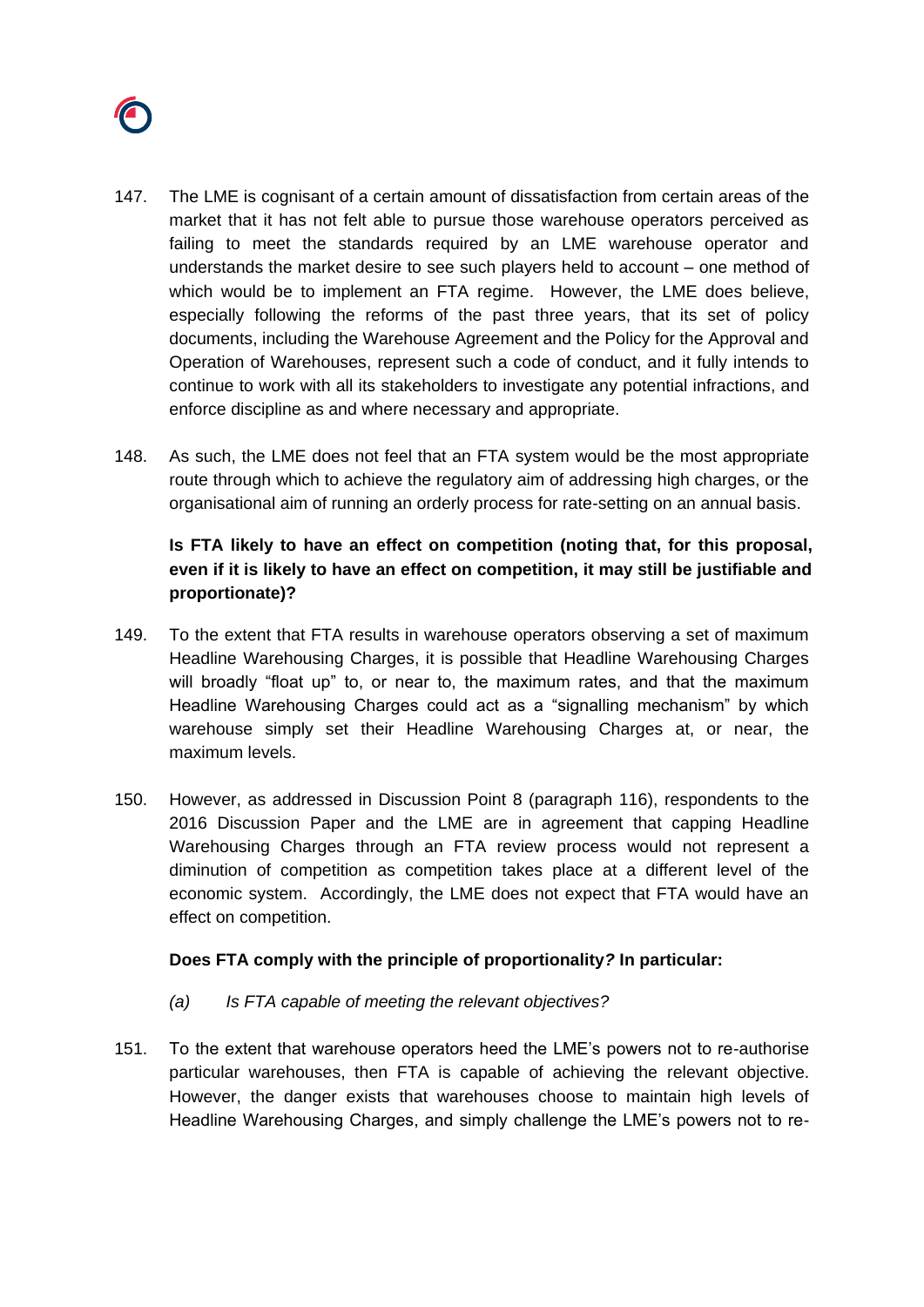

authorise – as highlighted by respondents. Particularly if the warehouse in question holds significant quantities of metal, the disruptive impact on the LME market may outweigh the benefit of non-re-authorisation, and FTA may not achieve its goals.

- *(b) What are the most pertinent arguments for FTA?*
- 152. FTA may achieve the LME's stated aim of addressing high Headline Warehousing Charges, hence reversing (or limiting) the negative market effects. In particular, the LME believes that most warehouse operators wish to play their part in promoting an orderly and efficient market, and would be expected to respect the Target Future Maximum Headline Warehousing Charges promulgated under FTA, and indeed, welcome the guidance and clarity thus delivered to the market.
- 153. Introducing FTA to the LME's current warehouse system could positively impact the orderly functioning of the LME's market in other ways by encouraging restraint and best practice. It would also place the onus of responsibility on warehouses operators, allowing autonomy for logistical operations which reflects their expertise in this field.
	- *(c) What are the most pertinent arguments against FTA?*
- 154. The most pertinent arguments against FTA are:
	- (i) Many LME-listed warehouses store thousands of tonnes of warranted material. Should a warehouse operator fail to pass the licence renewal process, this material would have to be shipped to another warehouse location at the cost of the warehouse operator, which could cause significant disruption to the orderly functioning of the market. A lost licence could also cause severe disruption to a short seller of metal, who found themselves unable to warrant metal due for immediate delivery into the system, potentially causing them to default on their position.
	- (ii) Warehouse operators or other market participants may take the view that the maximum Headline Warehousing Charges reallocate economics too severely from warehouses to metal owners, particularly if incentives have historically been paid in respect of the underlying metal. Accordingly, warehouse operators may ignore the FTA system and challenge any attempt to refuse re-authorisation, or challenge the FTA rule itself, which could exert a disruptive impact on the LME market. The extent to which this is likely to happen would depend on the severity of the changes to Headline Warehousing Charges, as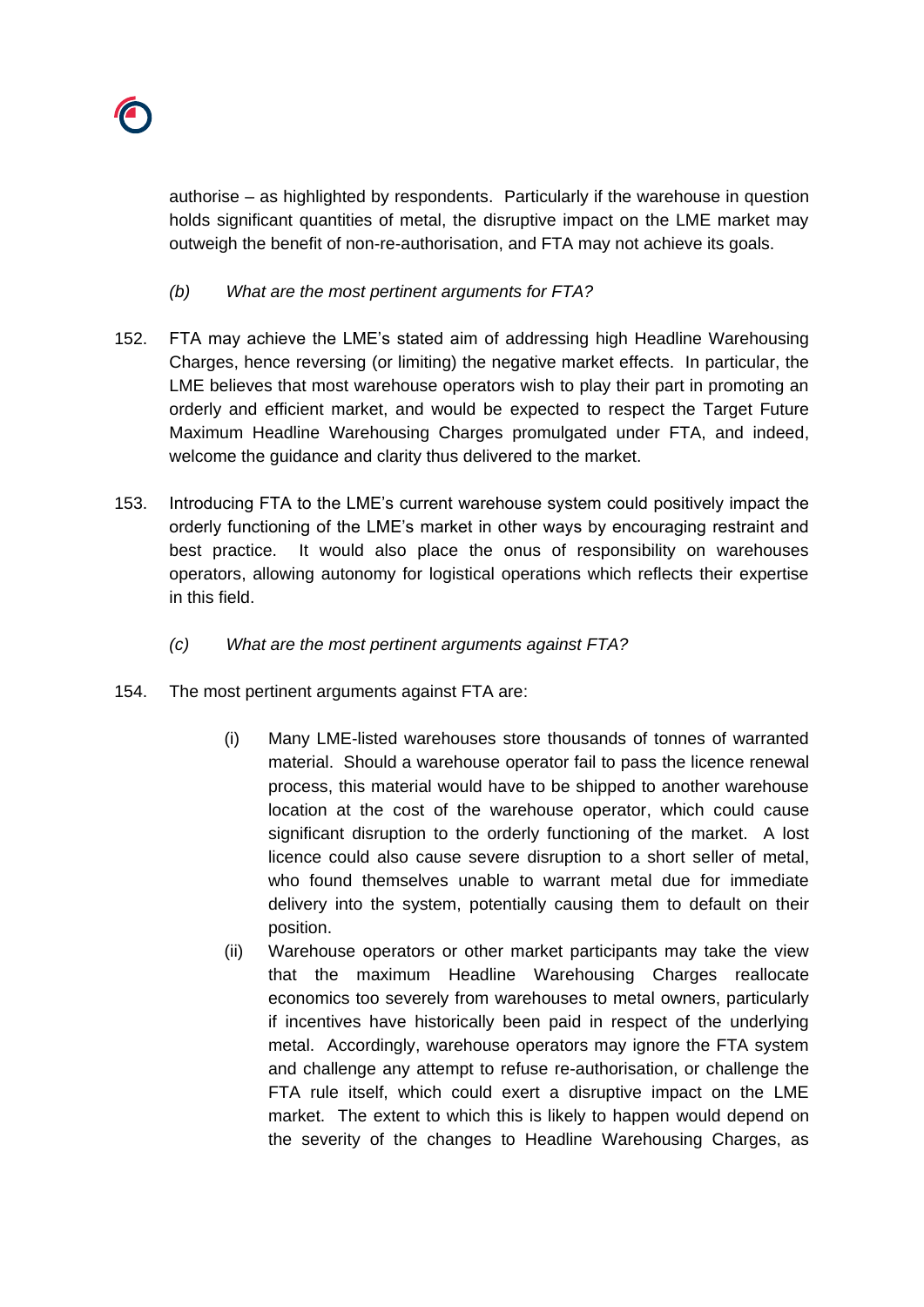discussed in relation to Discussion Point 3 (section 3, starting at paragraph 70). While the LME believes that it would win any challenge to FTA, the disruptive interim effects may be deemed sufficiently undesirable that it would be deemed preferable not to proceed with implementation.

- (iii) If warehouses do adhere to the proposed maximum Headline Warehousing Charges, there is a possibility of all operators converging on the maximum Headline Warehousing Charges, with an apparent reduction in the level of competition in the marketplace. As set out in paragraph 123, the LME does not believe this would represent a valid interpretation of the fact-pattern – however, there would still exist a danger of competition law or regulatory action, which could exert a disruptive impact on the LME market.
- (iv) It could be argued that FTA represents CC "by the back door" without the certainty of CC. Presumably, if the LME were to exercise its power not to renew its agreement with a warehouse under FTA because the warehouse's charges were viewed as too high, it would need to issue guidance as to its view on acceptable charges. This guidance would effectively amount to CC. It may be deemed preferable by the market, if the aim of the LME is to limit Headline Warehousing Charges, simply to do so by the more direct CC route.
- (v) Should the market as a whole accept and abide by the proposed maximum Headline Warehousing Charges, FTA could render the business of LME warehousing less attractive than at present for any warehouse operator currently levying charges above the FTA thresholds. Although the LME does not agree with this assessment (since, in the view of the LME, much of the Headline Warehousing Charges generally are paid out as incentives), warehouse operators may (on that hypothesis) exit the market, hence reducing the provision of LME-listed warehousing services, and making it more difficult for metal owners to place their metal on LME warrant. This could cause problems for short position holders on the LME, who may not be able to deliver in metal and hence create an artificial backwardation.
- *(d) Are there any other, less restrictive means of achieving the same objective(s)?*
- 155. None of the respondents to the 2016 Discussion Paper addressed this question directly, however it is possible to infer from some of the criticisms of this Discussion Item that, while it would, indirectly, address the issue of high charges, an FTA system could also have the unintended side effect of restricting a number of other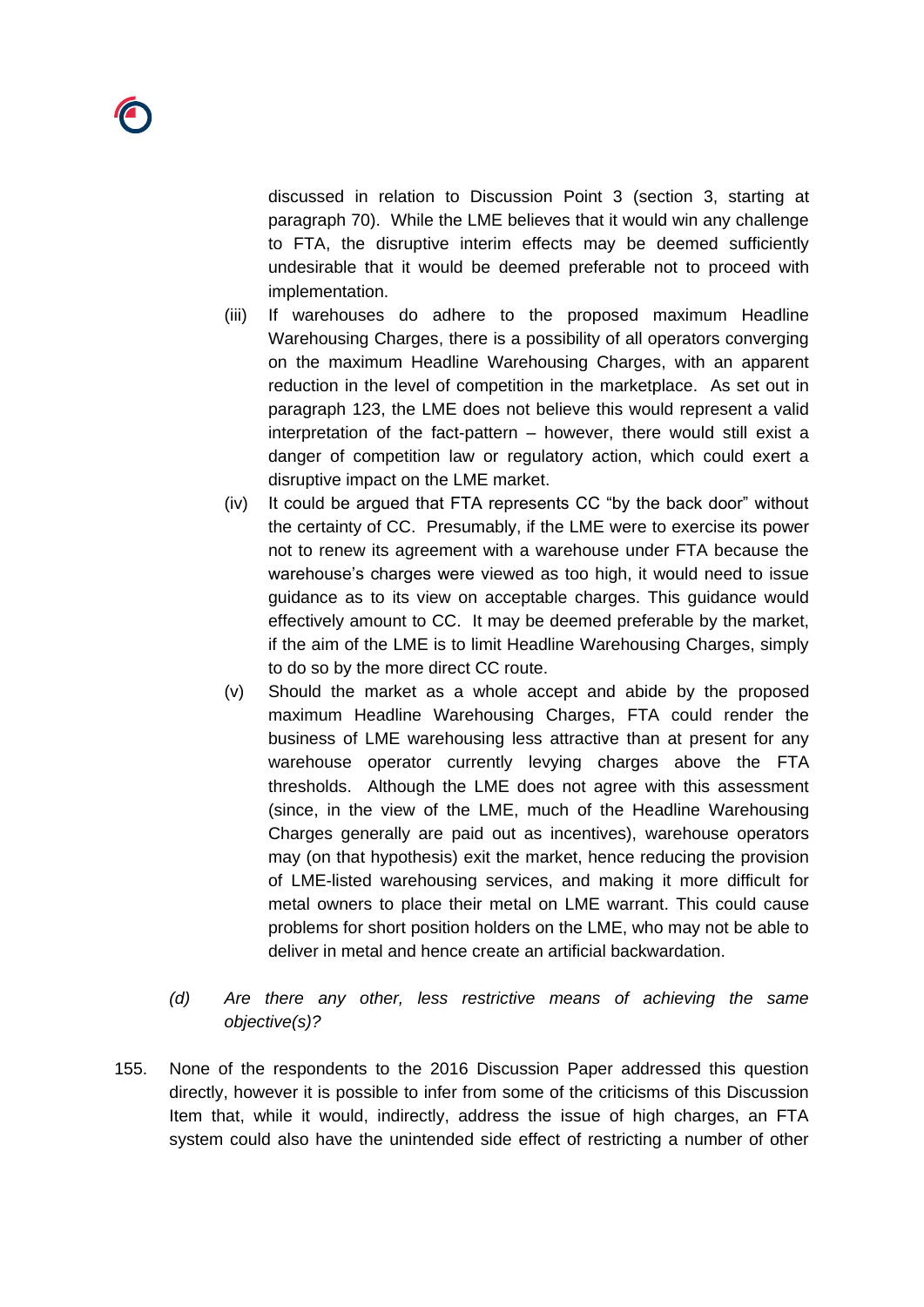

areas of warehousing operations – perhaps most importantly, the ability of warehouse operators to build business models extending out further than the review period. Given that measures which more directly address high charges would not run this risk, arguably they would be less restrictive than FTA in achieving the same objective.

- *(e) Would the negative effects of FTA be too great to justify implementation?*
- 156. The LME does not believe that the negative effects of FTA would outweigh the benefits of addressing high Headline Warehousing Charges; however, as outlined above, it does believe that there are more direct, and more effective, methods of addressing these charges.

### *Discussion Point 11: Do you have any comments or feedback on the CC Discussion Item?*

- 157. Less feedback was received in respect of this Discussion Item specifically, as many respondents commented that they had articulated their detailed comments in response to the questions pertaining to key parameters (outlined in section 3 above).
- 158. However, in summary, many respondents felt that this idea had merit and were in favour of its implementation, stating that it would add transparency and leave little room for charges to continue to rise inappropriately. Some respondents expressed the view that this would be the only measure which could be implemented realistically and would appropriately address the issues outlined in the 2016 Discussion Paper.
- 159. Some respondents did outline the risks involved. These include the risk of legal challenge (especially considering that the LME has previously suggested that it might not be lawful to implement such a rule), and consequent market disruption. This risk was perceived to be increased by the fact that that many warehouses have secured metal and paid incentives based on current FOT levels, and that any attempt to cut these levels would cause losses to these warehouses. Other risks include that warehouse operators leave the market, leading to increased price volatility and artificial backwardations, and that lower FOT-based incentives to attract metal on-warrant would mean metal no longer comes into the LME system at all.
- 160. Those against charge-capping felt that it was variously dangerous, arbitrary, anticompetitive or a disproportionate way to tackle the issue of high charges. One respondent stressed that they did not agree with the concept of imposing artificial revenue caps on any business where competitive market forces are free to act. Instead, they believed that, provided a warehouse company meets all its contractual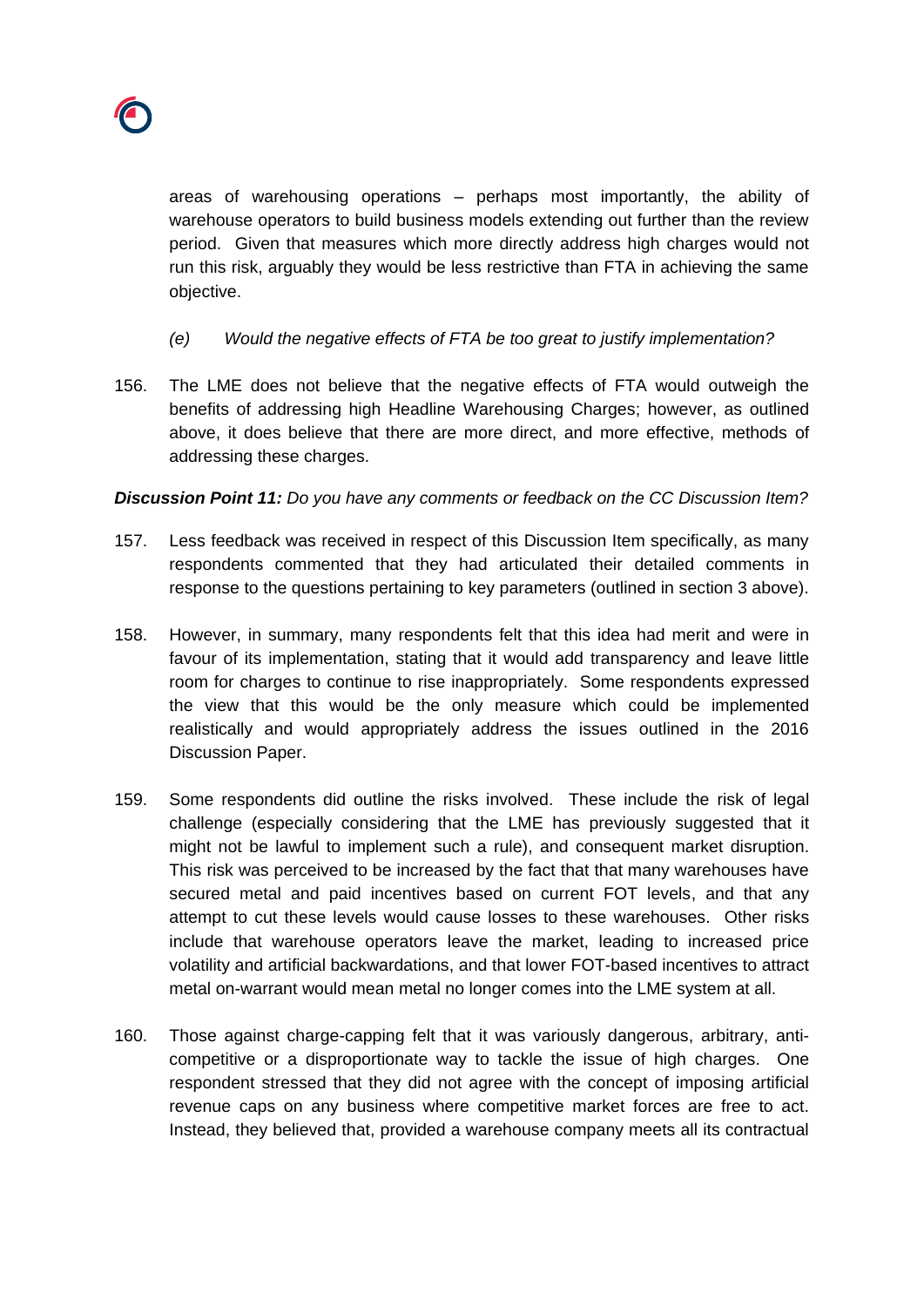

obligations, they should be free to set their own rates. One respondent said that if the LME felt that these rates were too high, they could pursue the relevant company using the enhanced powers under the revised Warehouse Agreement which came into effect on 1 June 2015.

- 161. Others felt that the LME has already significantly discounted rates through other reform measures and that warehouses already compete fairly on price and service, and that, following existing reforms, any metal owner unhappy with the price offered by its current warehouse can simply move their metal elsewhere. Others felt that any further adjustments would make little sense without repealing other reforms (for example, LILO, LORI and / or QBRC). One respondent did not feel that chargecapping would provide an advantage to the LME system and was concerned about the uncertainty engendered by the implementation process, though they did agree that a control on rate increases was needed. Another respondent felt that chargecapping would unfairly discriminate against those warehouse companies which had distinguished themselves by offering a premium level service.
- 162. On this theme, another respondent commented on the difficulties in setting up a new LME-listed warehouse, including high real estate costs resulting from warehouse expansion and greater competition. Even once operational, this respondent was concerned that the LME does not discriminate between operators, commenting that listed warehouses vary significantly in terms of size but that, as long as all of them meet the LME requirements, the LME must ensure that they are all allowed to participate fairly in the market. This respondent commented that it might seem that the LME favours the large warehouses, feeling that they are more beneficial to the market, but that the Exchange must not weight any regulation in their favour. This respondent was especially concerned that smaller warehouses, who have a higher cost per unit of space, should not be prevented from charging appropriately to cover these costs, especially in an environment where they might not be able to compete on incentives. They asked the LME to ensure that charge-capping is both commercially acceptable and required by regulatory obligations and specified that warehouses charging rates which are deemed too high should either be left so that they have to compete on a commercial basis (and suffer the economic consequences of too high charges), or that the LME should clearly define the commercially economic calculation that the warehouses should use.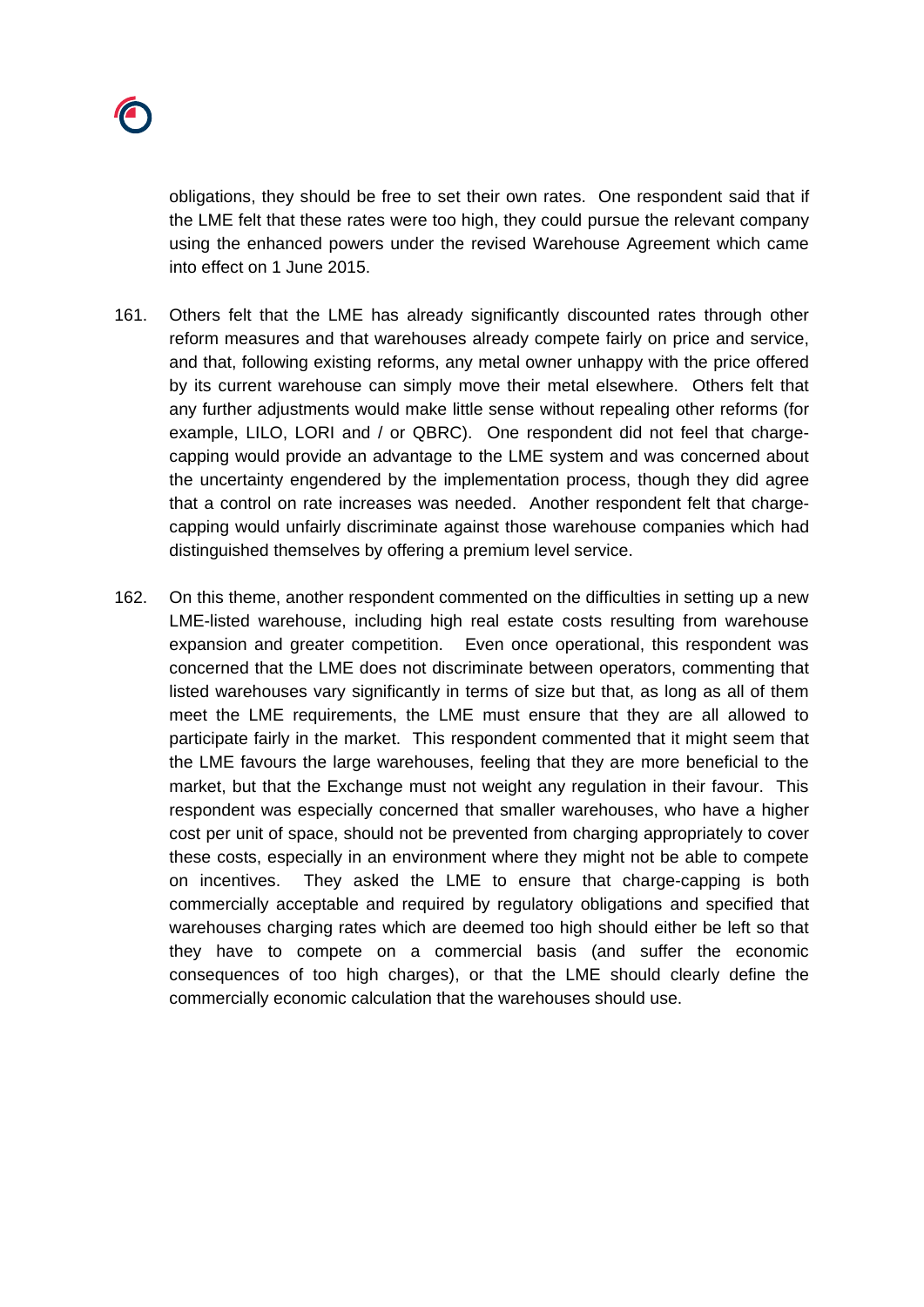**Analysis** (updated where necessary or appropriate)

**Does the CC Discussion Item seek to achieve a regulatory, prudential or organisational objective?**

163. The effect of CC could be to reduce the incidence of high levels of Headline Warehousing Charges, hence reversing the negative market effects set out above, which in the view of the LME represents a key regulatory deliverable in the context of the LME market.

**Is CC likely to have an effect on competition (noting that, for this proposal, even if it is likely to have an effect on competition, it may still be justifiable and proportionate)?**

- 164. The LME observes that maximum pricing rules are not typically restrictive of competition because their direct effect is only to put a cap, and not a floor, on prices. The LME is aware, however, that one consequence of CC may be that Headline Warehousing Charges will broadly "float up" to or near to the maximum rates, and that the maximum Headline Warehousing Charges could act as a "signalling mechanism" by which warehouses simply set their Headline Warehousing Charges at, or near, the maximum levels. In other contexts, effects of that kind could be characterised as restrictive of competition.
- 165. As set out in paragraph 123, however, the LME's provisional view is that in the specific context of Headline Warehousing Charges, such an effect would not be a restriction of competition. As explained above, the LME's analysis is that warehouses do not currently compete to set low Headline Warehousing Charges to attract business. Rather, competition takes place at a different level of the economic system – on the basis of discounted rates. Furthermore, as also explained above, the position with a charge cap in place is in principle less restrictive of competition than the position of ever-increasing headline charges in the absence of chargecapping. Accordingly, the LME's provisional view is that CC would not restrict competition and this is echoed by many of the respondents to the 2016 Discussion Paper.

## **Does CC comply with the principle of proportionality***?* **In particular:**

- *(a) Is CC capable of meeting the relevant objectives?*
- 166. On its face, CC achieves the relevant objectives by embedding them in an LME rule which would be binding on warehouse operators. However, as further set out below,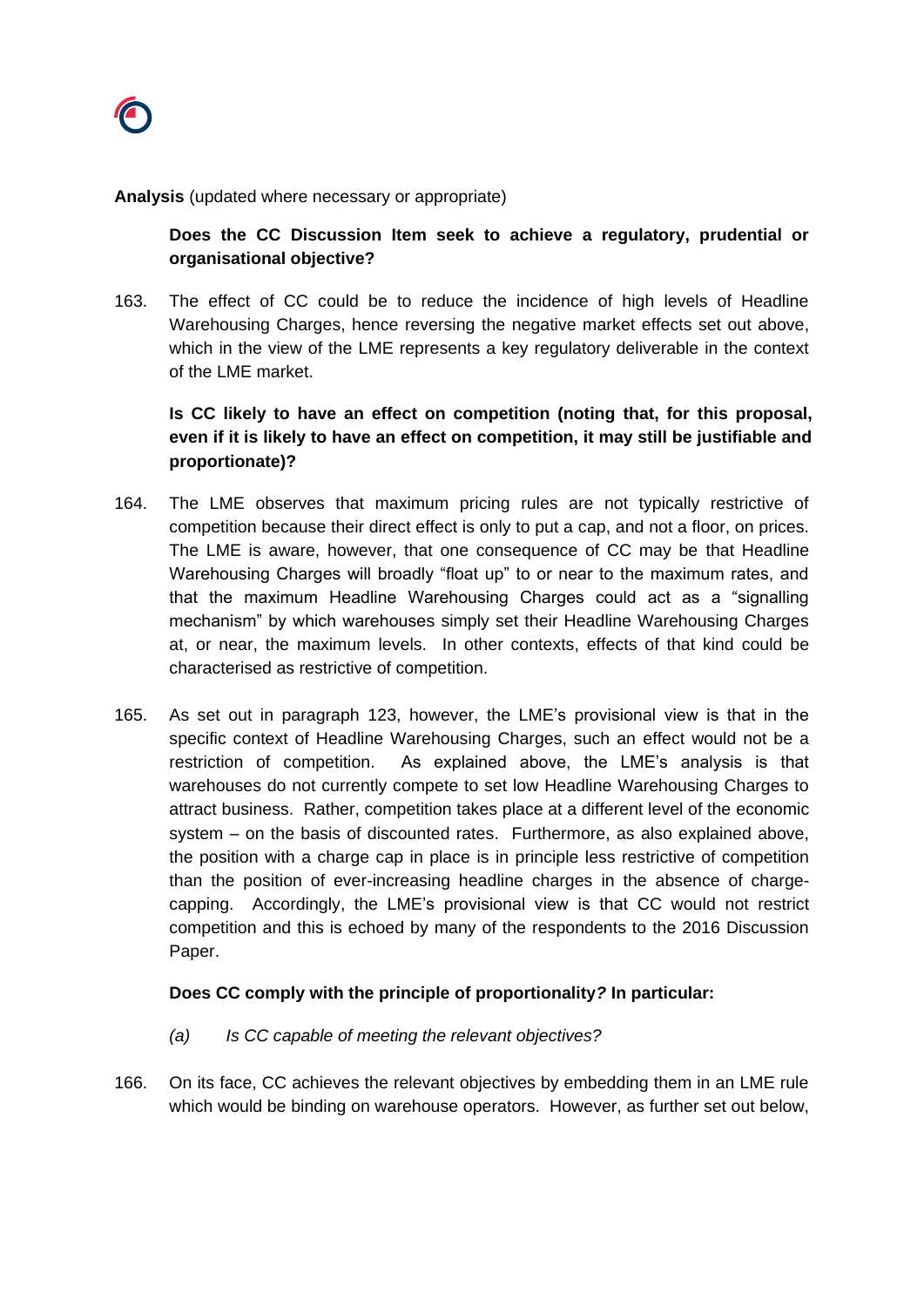

if CC were to be challenged (even if unsuccessfully), that may impact its short-term ability to achieve its objectives.

- *(b) What are the most pertinent arguments for CC?*
- 167. CC is expected to achieve the LME's stated aim of addressing high Headline Warehousing Charges, hence reversing the negative market effects set out in the 2016 Discussion Paper and above. CC represents the most direct and straightforward means of achieving this aim.
	- *(c) What are the most pertinent arguments against CC?*
- 168. The most pertinent arguments against CC are:
	- (i) Warehouse operators or other market participants may take the view that the maximum Headline Warehousing Charges reallocate economics too severely from warehouses to metal owners, particularly if incentives have historically been paid in respect of the underlying metal. Accordingly, warehouse operators may challenge the CC rule itself, which could exert a disruptive impact on the LME market. The extent to which this is likely to happen will depend on the severity of the changes to Headline Warehousing Charges, as set out further in section 2 of the 2016 Discussion Paper. While the LME believes that it would win any challenge to CC, the disruptive interim effects may be deemed sufficiently undesirable that it would be viewed as preferable not to proceed with implementation. To an extent, the likelihood of a challenge being brought will depend on the impact of the proposed rule on the economics for warehouse operators. In that regard, the LME's view is that a challenge may be more likely with options (c) or (d) than (a) or (b) (see paragraph 68 of the 2016 Discussion Paper).
	- (ii) Given that warehouses will be required to adhere to the maximum Headline Warehousing Charges, there is a possibility of all operators converging on the maximum Headline Warehousing Charges, with an apparent reduction in the level of competition in the marketplace. As set out above, the LME does not believe this would represent a valid interpretation of the fact-pattern – however, there would still exist a risk that others would take a different view, and any competition law or regulatory action could itself exert a disruptive impact on the LME market.
	- (iii) CC could render the business of LME warehousing less attractive than at present for any warehouse operator currently levying charges above the CC thresholds. Although the LME does not agree with this assessment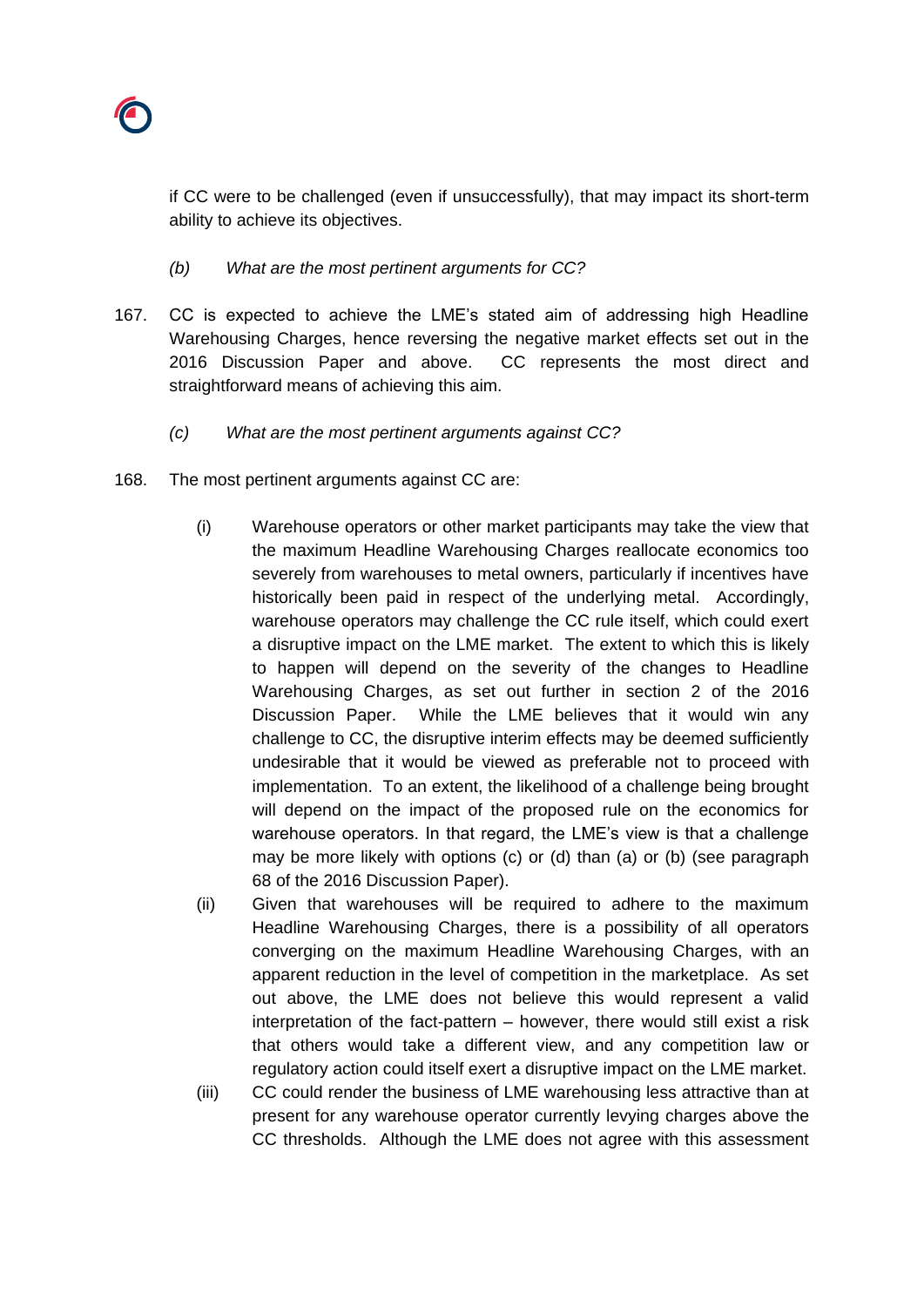(since, in the view of the LME, much of the high Headline Warehousing Charges generally are paid out as incentives), on this hypothesis warehouse operators may exit the market, hence reducing the provision of LME-listed warehousing services, and making it more difficult for metal owners to place their metal on LME warrant. This could cause problems for short position holders on the LME, who may not be able to deliver in metal and hence create an artificial backwardation

- *(d) Are there any other, less restrictive means of achieving the same objective(s)?*
- 169. Market feedback on the relative restrictiveness of CC appears largely to depend on what position the LME would take on the appropriate maximum levels of headline charges (Discussion Point 3, paragraph 70). As outlined in paragraph 89 above, the LME agrees with the majority of market feedback that options (a) and (b) (inflationary increases and charge freeze respectively) seem to offer the best compromise as compared to options (c) and (d) to both address the issues (to differing degrees), and prevent any perpetuation of charge increases, without materially impacting the economics of any market participant. The LME understands that, were it to proceed on this basis, the view of the market would be that CC would be less restrictive than other reform methods.
- 170. On a similar note, the other advantage of CC is that it deals directly and conclusively with the issue of high Headline Warehousing Charges, as opposed to other methods which either have a wider sphere of influence (FTA, FOTC) or a less categorical structure (CBIG), both of which have the potential to incorporate other areas of the warehousing system with their scope.
	- *(e) Would the negative effects of CC be too great to justify implementation?*
- 171. The LME does not believe that the negative effects of CC would outweigh the benefits of addressing high Headline Warehousing Charges.

*Discussion Point 12: Do you have any comments or feedback on the CTG Discussion Item?*

- 172. As with the CC Discussion Item, many respondents gave detailed feedback pertaining to the parameters of any form of charge cap within section 3.
- 173. However, broadly speaking, the predominant opinion on the CTG Discussion Item was that it did not offer any significant improvement on the current process whereby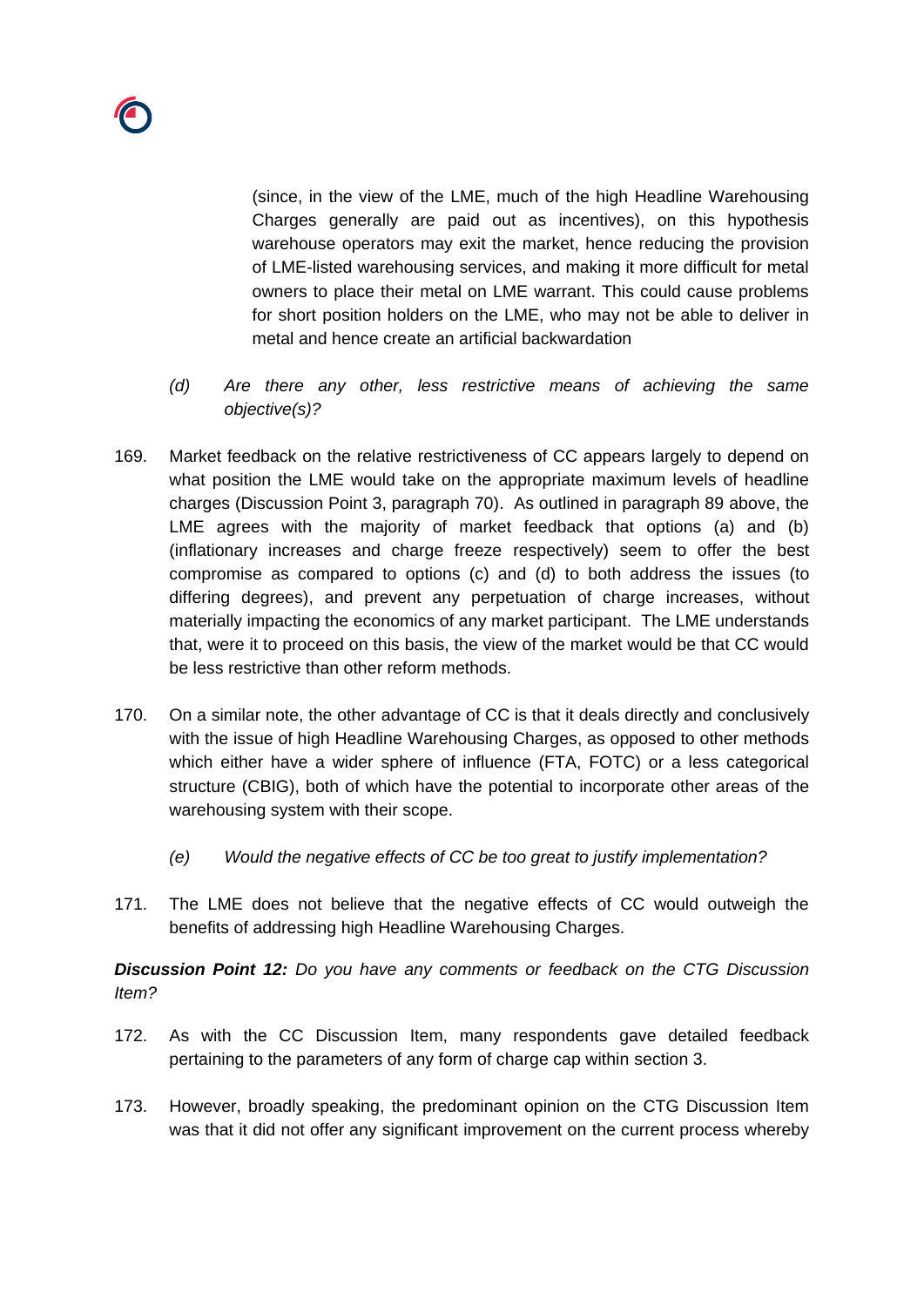

the LME can request economic justification for charge increases but has no power to compel any actual change in submitted charges. As one respondent pointed out, the 2015 charge-setting cycle should be taken as evidence that this system does not work and that any incidence of non-compliance or mistakes under CTG would have a negative impact on the LME's reputation. One respondent felt that operators would find legal ways to justify rate increases, and that the guidance would therefore offer unnecessary additional complication for limited benefit, unless it led ultimately to the implementation of charge-capping. Thus, of the respondents who replied in favour of charge-capping, all bar one preferred charge-capping as a rule rather than as guidance as being more straightforward, providing greater certainty and being more simple to police.

174. One respondent commented that they would prefer guidance to a rule and another thought that would likely be seen as the most acceptable of all the options contained in the 2016 Discussion Paper, one that warehouse companies could support provided their views are given reasonable consideration and that all warehouse companies are subject to relentless scrutiny and, if necessary, tough sanctions.

#### **Analysis** (updated where necessary or appropriate)

### **Does the CTG Discussion Item seek to achieve a regulatory, prudential or organisational objective?**

175. The effect of CTG could be to reduce the incidence of high levels of Headline Warehousing Charges, hence reversing the negative market effects set out in the 2016 Discussion Paper, which in the view of the LME represents a key regulatory deliverable in the context of the LME market. However, the LME is inclined to agree with the preponderance of respondents who felt that CTG would provide less clarity and simplicity and would thus be less effective than introducing CC as a rule.

## **Is CTG likely to have an effect on competition (noting that, for this proposal, even if it is likely to have an effect on competition, it may still be justifiable and proportionate)?**

176. To the extent that CTG achieves its objective, the competitive effects of CTG are likely to be very similar to those of CC. The only material difference is that warehouse operators will have less certainty that charging Headline Warehousing Charges above the maximum level would constitute a breach of the Warehouse Agreement and would result in enforcement action. But the objective and intended effects of the measures are essentially the same: that all Headline Warehousing Charges would be below the maximum levels. Consequently, the analysis set out in paragraphs 164-165 above applies to the effects of CTG on competition as well.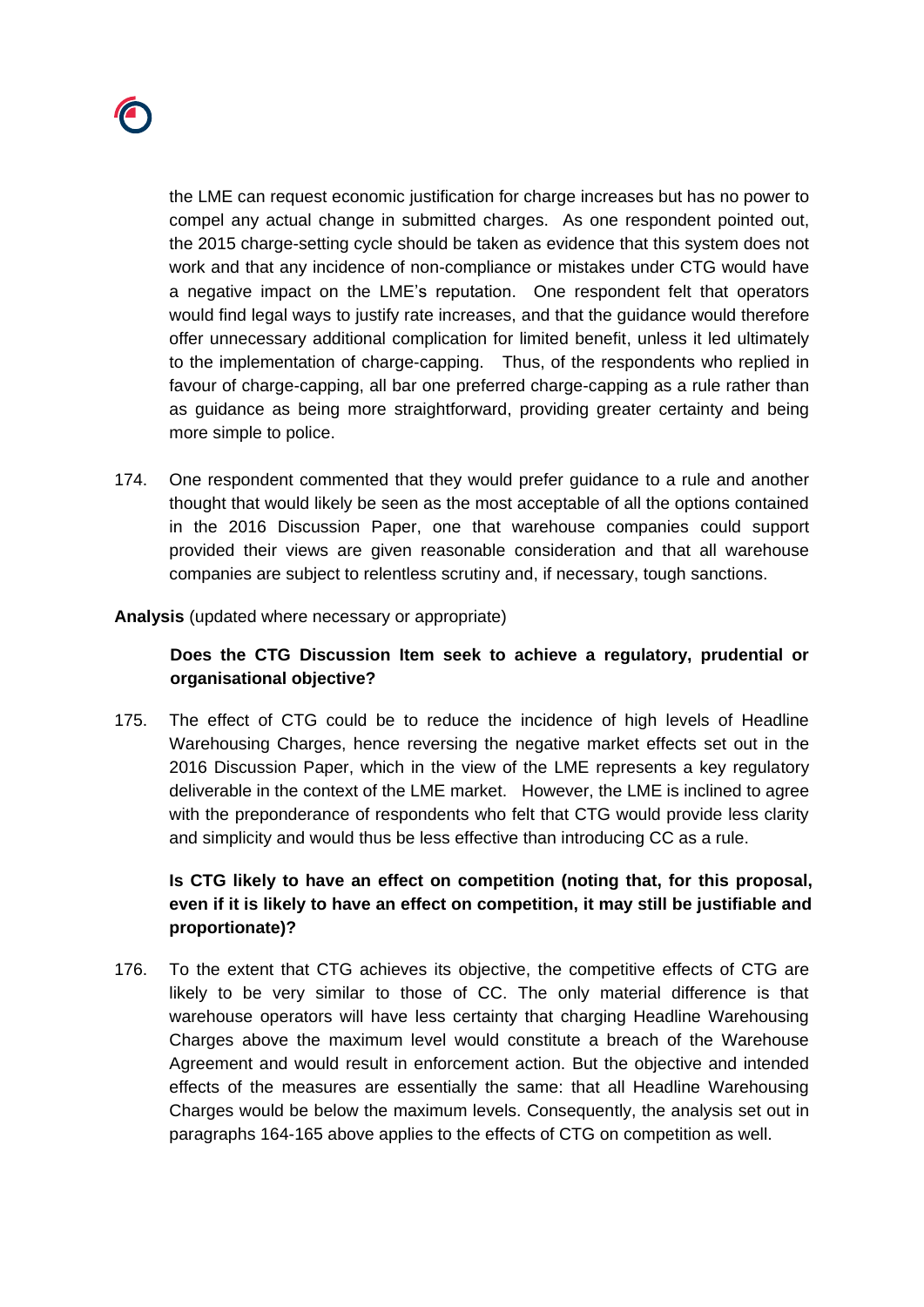

## **Does CTG comply with the principle of proportionality***?* **In particular:**

- *(a) Is CTG capable of meeting the relevant objectives?*
- 177. To the extent that warehouse operators heed the guidance of CTG, then CTG is capable of achieving the relevant objectives. However, as outlined by some respondents, the danger exists that warehouses choose to maintain high levels of Headline Warehousing Charges, and simply challenge the LME to take action, given that CTG represents guidance, not a rule. One of the main levers compelling warehouses to adhere to the relevant guidance would be the threat of the LME introducing the guidance as a rule. Given that this is the case, one might legitimately conclude that it would be preferable to introduce a rule, rather than guidance, in the first place.
	- *(b) What are the most pertinent arguments for CTG?*
- 178. CTG may achieve the LME's stated aim of addressing high Headline Warehousing Charges, hence reversing the negative market effects of high charges. In particular, the LME believes that most warehouse operators wish to play their part in promoting an orderly and efficient market, and would be expected to respect the maximum Headline Warehousing Charges promulgated under CTG, and indeed welcome the guidance and clarity thus delivered to the market.
	- *(c) What are the most pertinent arguments against CTG?*
- 179. The most pertinent arguments against CTG are similar to those in respect of CC. The only additional consideration that the LME has identified at this stage is that a guidance regime creates risk of disorder in the event that warehouse operators chose not to follow the guidance. There is less certainty under CTG as to what consequences would follow the imposition of charges above the maximum levels.
	- *(d) Are there any other, less restrictive means of achieving the same objective(s)?*
- 180. As guidance rather than a rule, it might be argued that CTG represents a less restrictive method of introducing a charge cap than the implementation of a chargecapping rule. However, it could only be less restrictive in practice if warehouse companies did not respect the guidance, in which case it would also be commensurately less effective than CC.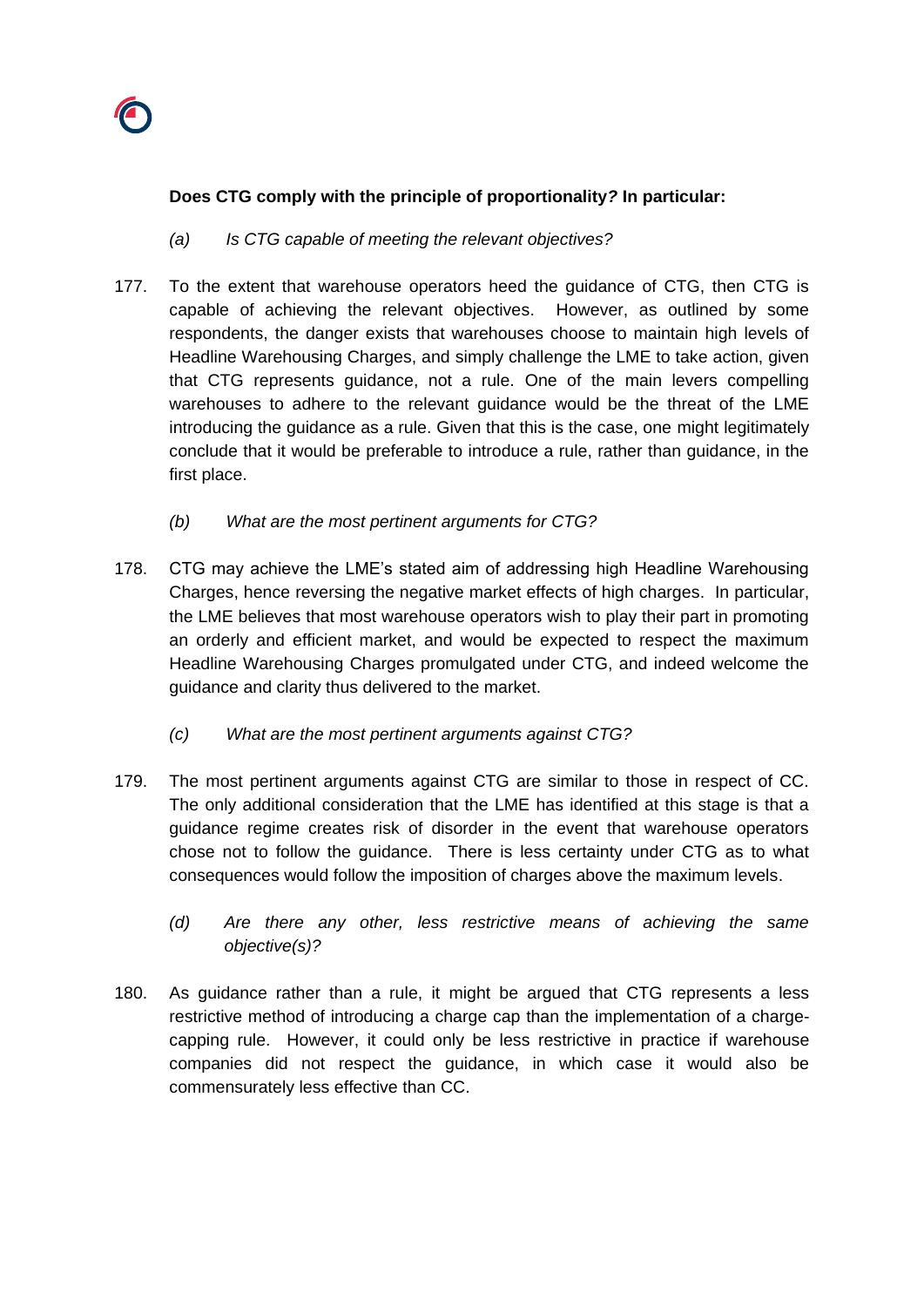

- 181. As with CC, the main consideration in respect of CTG's restrictiveness, therefore, would be the LME's position towards the appropriate level of maximum charges, the LME's thinking on which is fully outlined in paragraph 169.
	- *(e) Would the negative effects of CTG be too great to justify implementation?*
- 182. The LME does not believe that the negative effects of CTG would outweigh the benefits of addressing high Headline Warehousing Charges. However, taking market feedback into consideration, the LME's opinion is that CC would represent a more direct and effective method of addressing such charges, and that the greater effectiveness of CC outweighs any greater restrictiveness of CC.

*Discussion Point 13: Do you have any comments or feedback on the CBIG Discussion Item?*

- 183. In general, respondents reported that they felt CBIG was too weak, a waste of time and resource, and that it would not bring any additional certainty to the market given that companies will make commercial decisions without guidance from LME.
- 184. Although some respondents acknowledged that rate charges do provide the economic basis for incentives, therefore that any incentives paid above these rates would be difficult to justify and that therefore, CBIG does have the potential to lead to lower charge levels, it was seen as more likely to increase confusion, as being open to interpretation and carrying the potential for legal challenge.
- 185. Two respondents asked how the LME would investigate and police CBIG, suggesting that this would take significant time and effort and would require discretion which could result in the LME getting caught up in an extended process. Questions were also asked about who would pay for this process. Other concerns around monitoring included that the link between incentives and other benefits would be impossible to establish making it easy to abuse, with trading companies owning warehouses having an even greater advantage, that operators would be able to find ways to hide incentives paid to customers (for example, those warehouse operators owned by trading companies could hide incentives through dividend payments), and that these methods would be outside of the regulatory reach of the LME. One respondent felt that monitoring difficulties could be overcome through a semivoluntary system but was concerned that incentives may not be consistent from location to another.
- 186. One respondent commented that incentives are only possible due to high FOT levels and that it would be more straightforward, therefore, to address the cause rather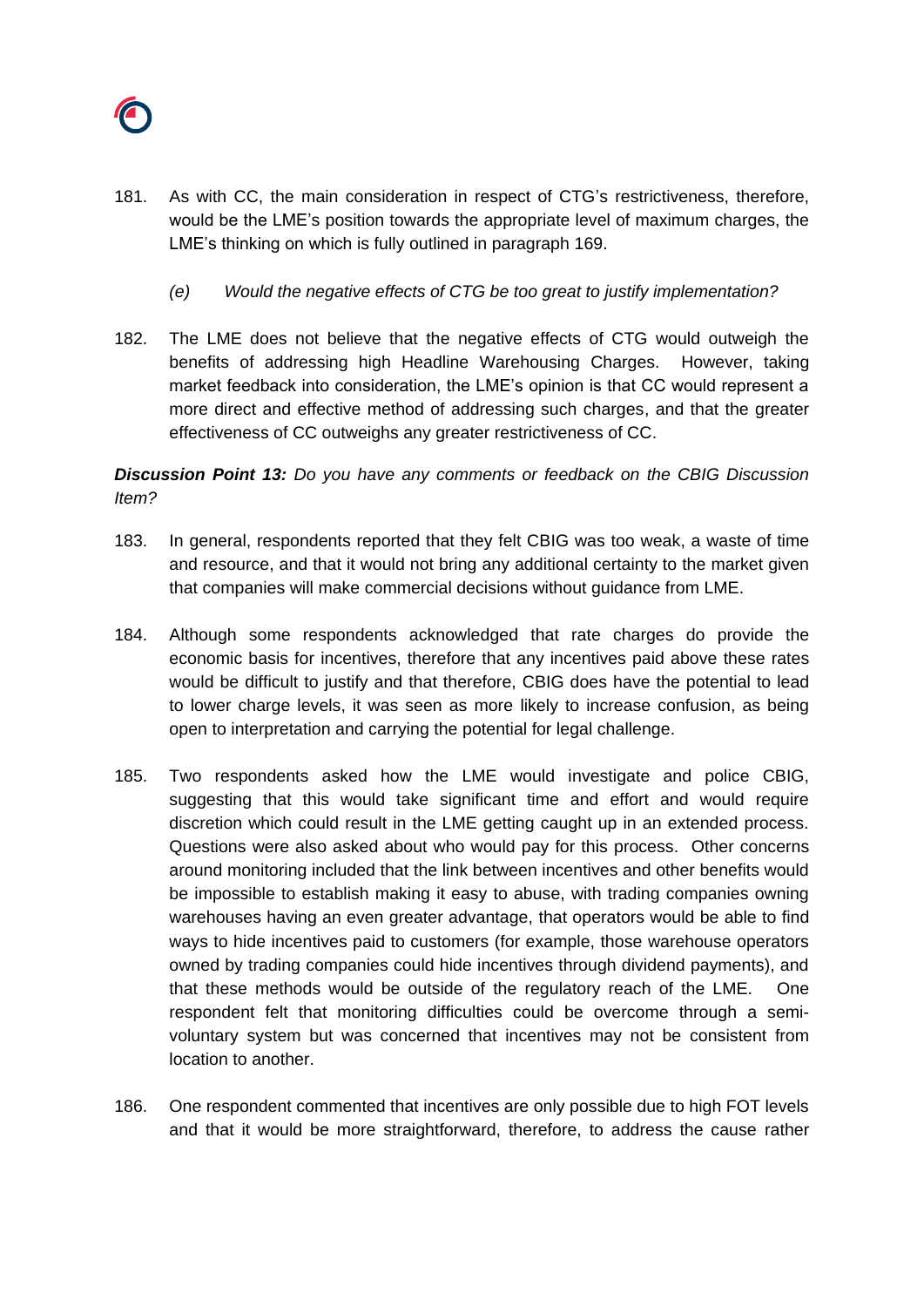

than the effect. In the same vein, others felt that it is not the LME's role to intervene on incentives, even if they are higher than those which would initially appear to be based on rent and FOT charges.

187. One respondent felt that CBIG would have the opposite of the desired effect, in that the warehouse would still be able to charge high rates but would just not being able to use these to offer incentives – thus in reality competition would be reduced rather than increased. Their conclusion was that it would make no sense to implement reform which exacerbates rather than corrects the underlying structural problem.

#### **Analysis** (updated where necessary or appropriate)

## **Does the CBIG Discussion Item seek to achieve a regulatory, prudential or organisational objective?**

188. The effect of CBIG could be to reduce the incidence of high levels of Headline Warehousing Charges, hence reversing the negative market effects of such charges, which in the view of the LME represents a key regulatory deliverable in the context of the LME market. However, the LME respects market feedback which suggests that this would be an overly complicated and indirect method to address the stated issues, and that other methods, specifically CC, would provide a more straightforward solution which would be easier to implement, run and monitor, and hence be more acceptable to the market.

# **Is CBIG likely to have an effect on competition (noting that, for this proposal, even if it is likely to have an effect on competition, it may still be justifiable and proportionate)?**

- 189. The objective and intended effects of CBIG are similar to those of CTG, discussed above. While warehouse operators would retain freedom to set higher Headline Warehousing Charges, in practice there would be a substantial penalty for doing so, in that the warehouse operator would be unable to offer competitive incentives based on those higher charges and would therefore be placed at a competitive disadvantage. For that reason, the LME expects that the impact on competition would be the same.
- 190. In the event that a warehouse operator chose to impose such higher charges, however, the direct consequence of CBIG would be that during that year, the warehouse operator's ability to grant discounts would be materially restricted, which might in itself be characterised as a restriction of competition.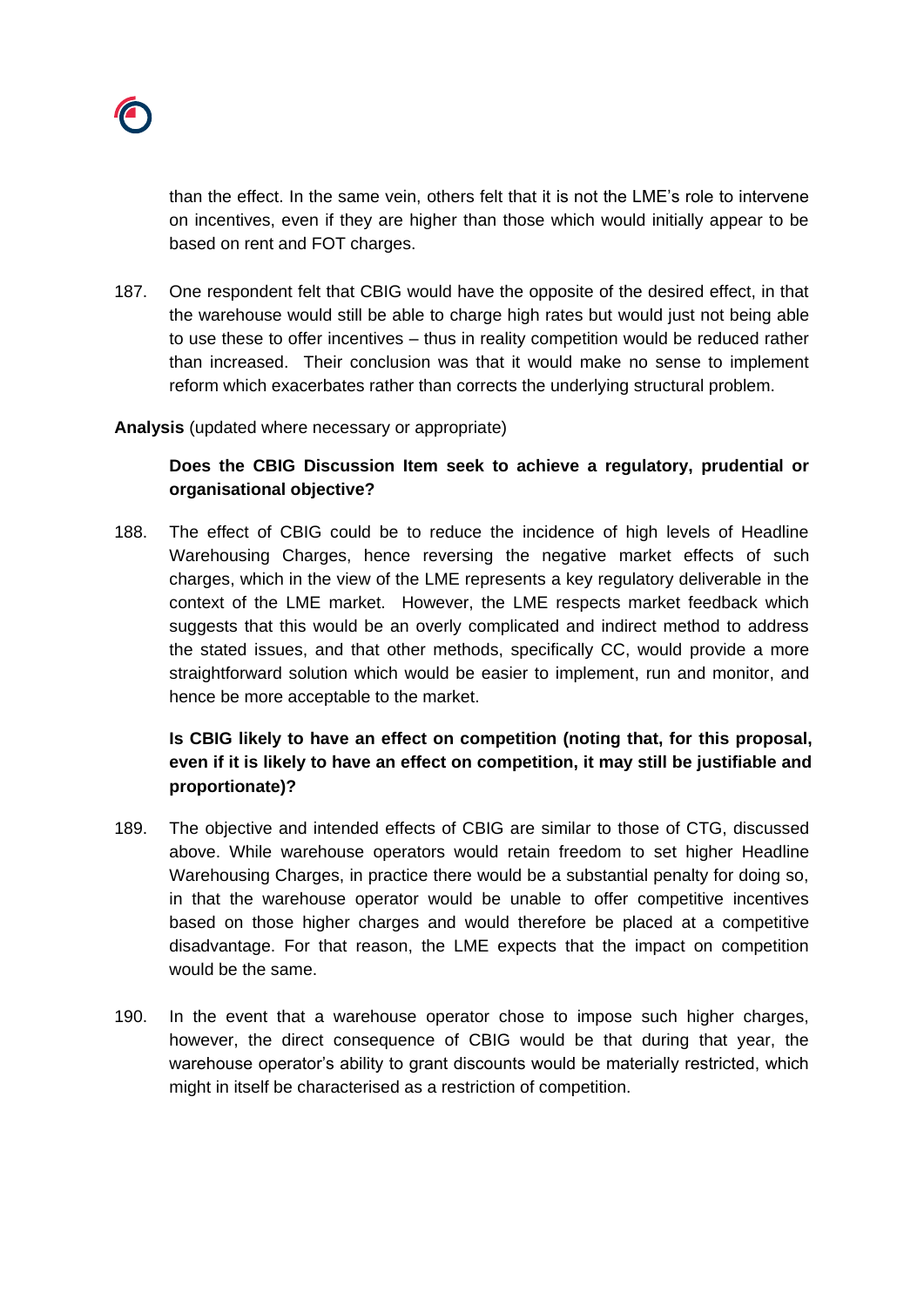

## **Does CBIG comply with the principle of proportionality***?* **In particular:**

- *(a) Is CBIG capable of meeting the relevant objectives?*
- 191. To the extent that warehouse operators react to CBIG by keeping Headline Warehousing Charges within the proposed maximum levels, then CBIG is capable of achieving the relevant objective. However, because of the "indirect" nature of CBIG, this cannot be guaranteed. In particular, warehouses may choose to keep levying high Headline Warehousing Charges, and simply take these as profit, rather than paying incentives on the basis of such charges.
	- *(b) What are the most pertinent arguments for CBIG?*
- 192. CBIG may achieve the LME's stated aim of addressing high Headline Warehousing Charges, hence reversing the negative market effects of such charges. In particular, the LME believes that most warehouse operators wish to play their part in promoting an orderly and efficient market, and would be expected to respect the maximum Headline Warehousing Charges promulgated under CBIG, and indeed welcome the guidance and clarity thus delivered to the market.
- 193. Furthermore, by utilising an existing mechanism (the LME's powers against excessive levels of incentive), CBIG does not require the construction of an entirely new market enforcement mechanism.
	- *(c) What are the most pertinent arguments against CBIG?*
- 194. The most pertinent arguments against CBIG are essentially the same as those for CTG, save for the additional argument, referred to above, that CBIG may restrict competition by preventing discounts from being granted by warehouses who (contrary to the LME's expectation and intention) continue to set higher Headline Warehousing Charges without returning such revenues in the form of incentives.
	- *(d) Are there any other, less restrictive means of achieving the same objective(s)?*
- 195. Market feedback to the 2016 Discussion Paper did not deal with this question directly; however, the LME's analysis of the relative restrictiveness of CBIG is broadly similar to that in respect of CTG, namely that it would be less restrictive than other Discussion Items given that it would act as guidance rather than a rule. However, as with CTG, to the extent that it is less restrictive, CBIG would also be less effective.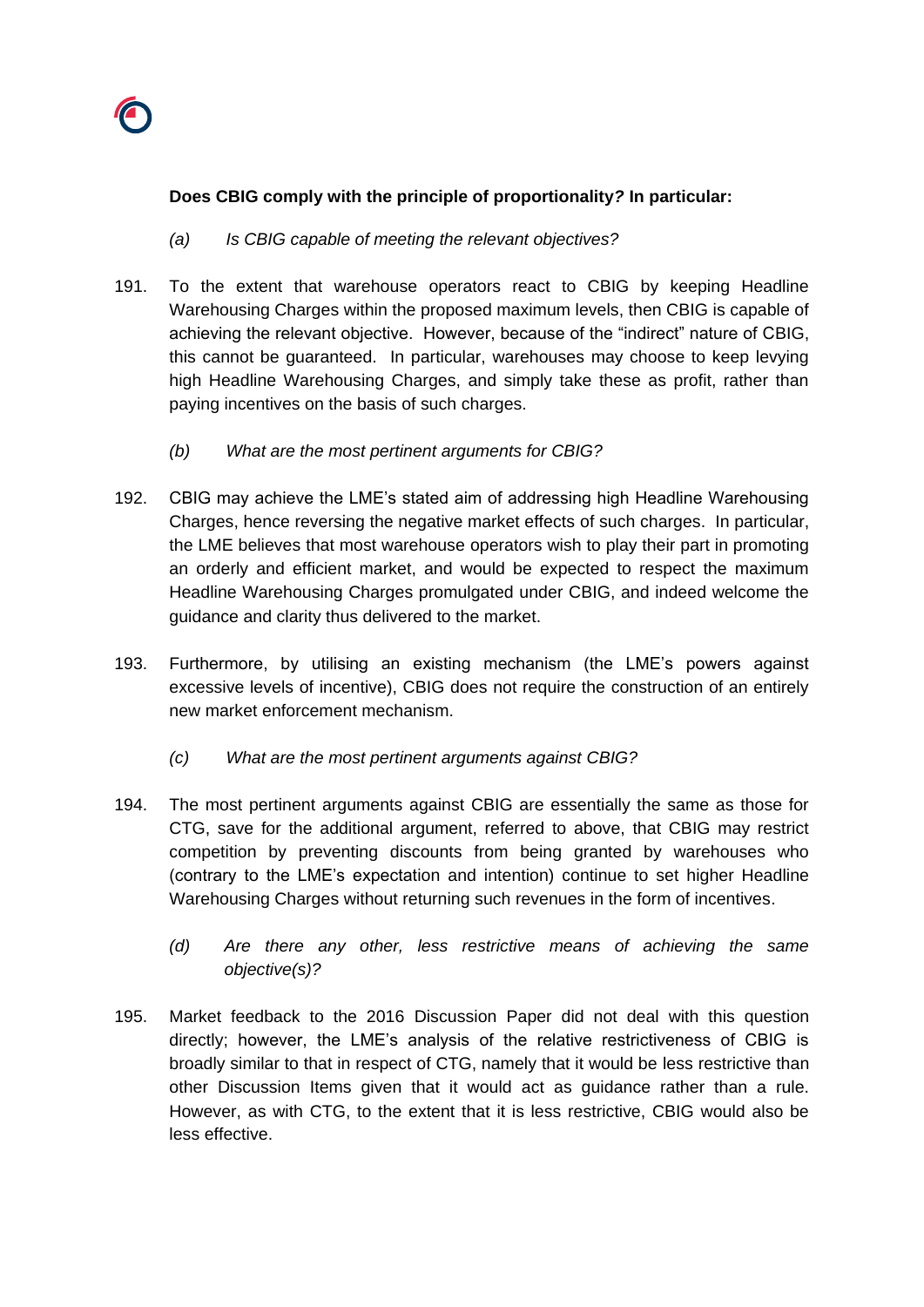

- 196. As with CC, the main consideration in respect of CBIG's restrictiveness, therefore, would be the LME's position towards the appropriate level of maximum charges, the LME's thinking on which is fully outlined in paragraph 169.
	- *(e) Would the negative effects of CBIG be too great to justify implementation?*
- 197. The LME does not believe that the negative effects of CBIG would outweigh the benefits of addressing high Headline Warehousing Charges. However, as with CTG, the LME considers that, as an indirect method of addressing the issue of high warehousing charges, the implementation of CBIG would not be as effective, or as straightforward as CC, and that the increased effectiveness of CC outweighs any increase in restrictiveness.

*Discussion Point 14: Do you have any comments or feedback on the FOTC Discussion Item?*

- 198. Six respondents felt that FOTC was an idea worthy of further exploration with the potential to lead to a desirable market situation, with one respondent believing that it would be the best solution to get the market where it needs to be. Another of these respondents added that shifting the burden from warehouse operators onto metal depositors (those who receive the benefits of the current system) could be an elegant solution, and more so, because the metal depositor would not be able to try to charge the warehouse operator for this cost as the operator would not have the cash flow until the metal is taken off warrant.
- 199. However, only one respondent offered any opinion on the practicalities of the LME progressing with this reform idea – commenting that the contracts could be closed before a "big bang" date and subsequently re-opened.
- 200. More broadly, the implementation difficulties were widely acknowledged, although one participant felt that the market has survived significant change in the past and could therefore do so again.
- 201. Five respondents felt that this would be extremely complicated  $-$  even impossible  $$ infeasible, disruptive and unlikely to lead to the desired outcome or definitively make customers better off. Instead, it was viewed as likely to exacerbate perceived current problems with liquidity and spread tightness since it would likely lead to less metal on-warrant – metal owners would wait for a backwardation before delivering in metal in order to cover the FOT cost.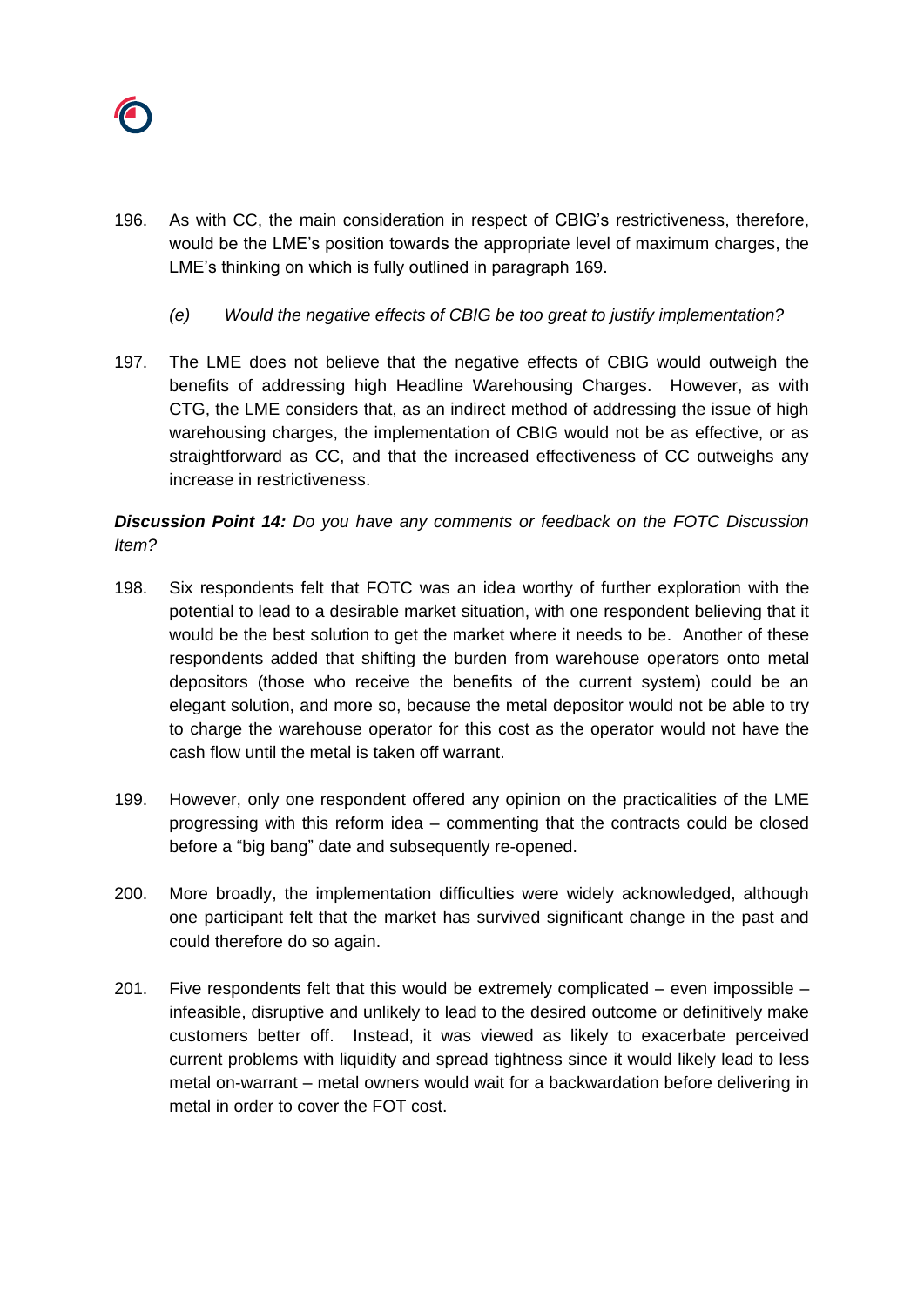

- 202. One respondent pointed out that many warehouses have secured metal and paid incentives based on current FOT levels. Any attempt to move to an FOT contract would therefore cause losses to those warehouses and risk that they would subsequently attempt legal action against the LME which would be disruptive to the market.
- 203. Some respondents viewed this rule as benefitting asset-heavy warehouses (those with their own labour and equipment) at the expense of asset-light warehouses. More generally this was seen as leaving all warehouse operators unprotected from potential abuse by financial institutions undertaking significant destocking; warehouses would never receive the FOT charge. Additionally, it was seen not only to affect incentives offered to attract metal (already viewed as having been capped by previous LME reforms), but would also remove the incentive for LME warehouse operators to participate in the market at all, meaning that it could well lead to a reduction in storage capacity on the LME network.
- 204. One respondent noted that a significant proportion of LME business is financial rather than hedging-based, meaning that many market participants would be affected by the delta between FOT paid and unpaid, resulting in financial losses which could create significant anger. Further to this, one respondent agreed with the LME's analysis that the majority of LME contracts are settled via offset rather than delivery, so therefore any FOT conversion would have to take into account the fact that delivery-out would be the contentious area, not settlement.
- 205. One respondent felt that the LME is the dominant base metals exchange for several reasons, one of which is that the warehousing system works. Making incessant changes was viewed as undermining this, and encouraging market participants to consider other credible alternatives at competing exchanges.
- 206. Other risks included that FOTC would likely involve a period of time during which FOT was paid and metal was put on and taken off warrant creating high levels of stock movement, increasing the costs for warehouses without a concomitant increase in revenue. As a result, as well as being difficult to implement, it was also seen to add considerably to the administrative and logistical burden for the entire metals community.
- 207. One respondent felt that, while premiums would likely soften, the LME base price would rise to reflect the new FOT element and thus, end consumers would be no better off. In fact, another respondent felt that the all-in price of metal would be so negatively impacted by an FOT conversion that producers in particular would be likely to challenge the implementation on a legal basis.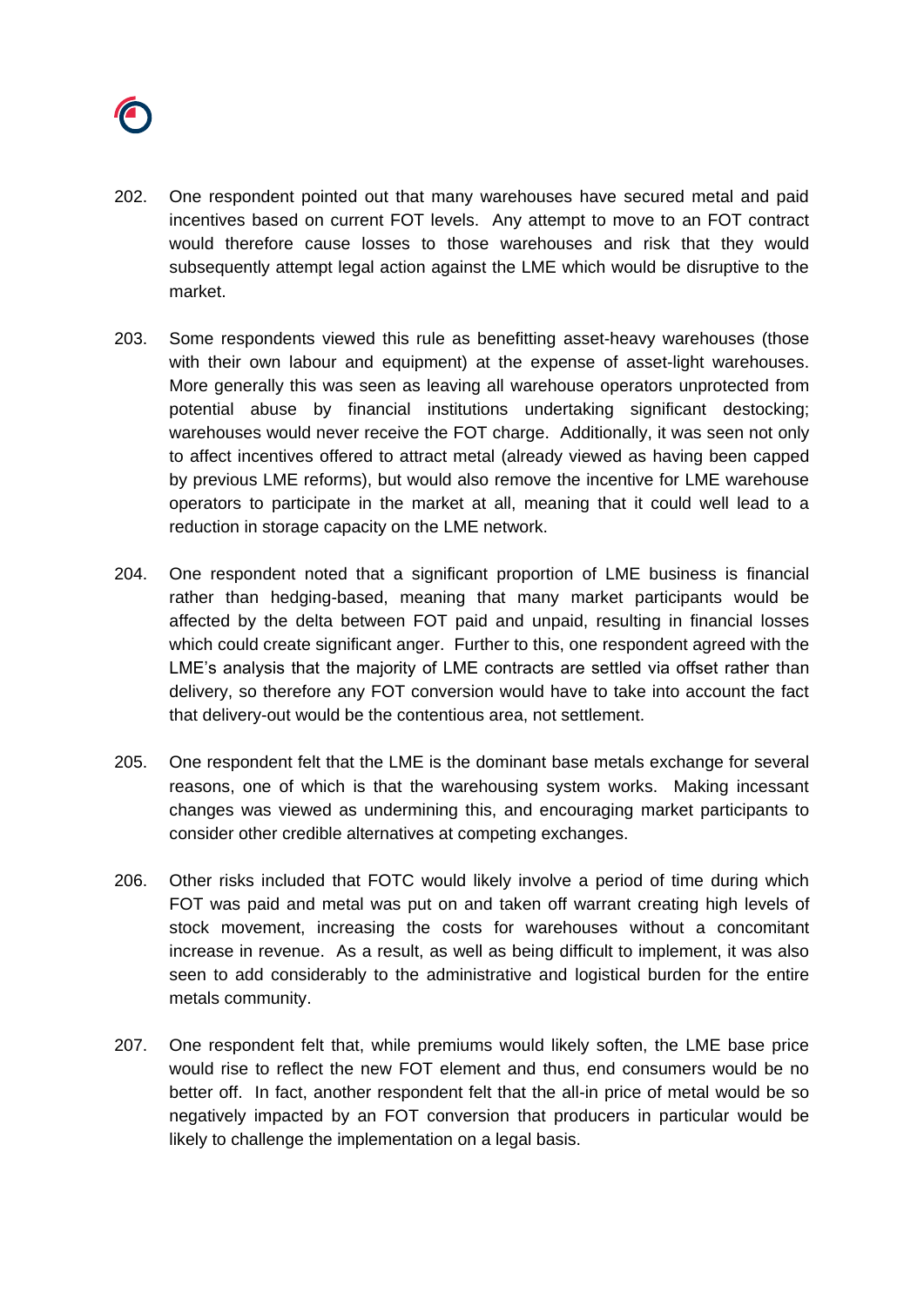

- 208. The LME was urged to examine the relative success of other FOT contracts in commodity markets before pursuing such a reform.
- 209. Finally, one respondent felt that the opinions of brokers and merchants would be most pertinent to this discussion.

### **Analysis** (updated where necessary or appropriate)

## **Does the FOTC Discussion Item seek to achieve a regulatory, prudential or organisational objective?**

210. The effect of FOTC could be to reduce the incidence of high levels of Headline Warehousing Charges, hence reversing the negative market effects of high charges, which in the view of the LME represents a key regulatory deliverable in the context of the LME market. However, the practical impact would depend on the model chosen and would in any event be expected to have a direct effect on FOT rates only, and thus the issues outlined in the 2016 Discussion Paper in respect of rents could be expected to persist.

## **Is FOTC likely to have an effect on competition (noting that, for this proposal, even if it is likely to have an effect on competition, it may still be justifiable and proportionate)?**

211. As set out above, the LME expects that FOTC would have a positive effect on competition, in that warehouses looking to attract metal from metal owners planning to subsequently sell that metal on the LME would compete on the basis of low FOT charges, rather than high incentives, given that the FOT charges would need to be funded by the metal owner when selling the metal on the LME.

### **Does FOTC comply with the principle of proportionality***?* **In particular:**

- *(a) Is FOTC capable of meeting the relevant objectives?*
- 212. Converting the LME contract to an FOT-paid contract would address the issues of lack of downward pressure on FOT rates and, as such, would be expected to reduce the incidence of high headline FOT rates. However, as noted above, it cannot be expected to have any direct effect on rent rates.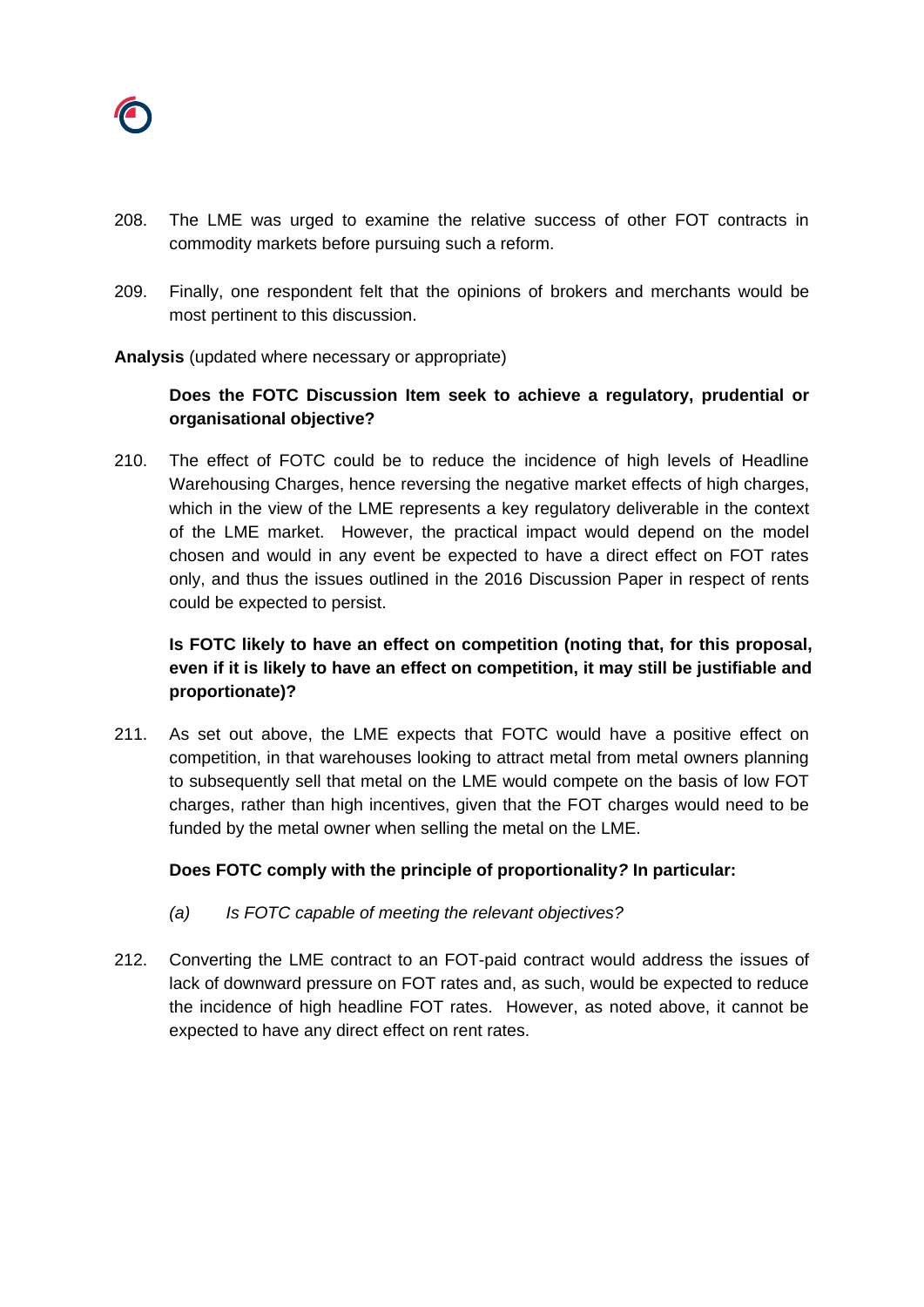

### *(b) What are the most pertinent arguments for FOTC?*

- 213. The most pertinent arguments for FOTC are:
	- (i) An FOT-paid contract would directly reverse the current structural issue of lack of downward pressure on FOT charges, incentivising metal owners to negotiate discounted rates when depositing metal and promoting competition amongst warehouse operators.
	- (ii) This would be achieved without resorting to a specific price control regime.
	- *(c) What are the most pertinent arguments against FOTC?*
- 214. The most pertinent arguments against FOTC are:
	- (i) The implementation difficulties, outlined in detail in the 2016 Discussion Paper, which could lead to instability in the LME market; and
	- (ii) FOTC only addresses the issue of FOT rates. The issues outlined in respect of high rents might be expected to persist, unless FOTC was implemented in conjunction with a parallel measure intended to address high rents.
	- *(d) Are there any other, less restrictive means of achieving the same objective(s)?*
- 215. The LME is cognisant that some market participants could view FOTC as less restrictive than a form of charge-capping, as it would not impose any restriction on headline rent and FOTs. However, feedback to the 2016 Discussion Paper suggests that many respondents shared the LME's concerns with the difficulties of implementing such a significant change into the established LME ecosystem, a change which would fundamentally alter the economics of trading and storing metal on the LME network. The LME therefore agrees with respondents that the practical difficulties would outweigh the benefits of such a change. Further, given the LME's analysis of the issues, the LME believes that it would be more appropriate, and ultimately less restrictive, to focus its attention on Headline Warehousing Charges specifically – and thus address the stated issues via the most direct and straightforward route available – rather than implementing a significant and widereaching market reform which could have significant consequences across the LME community.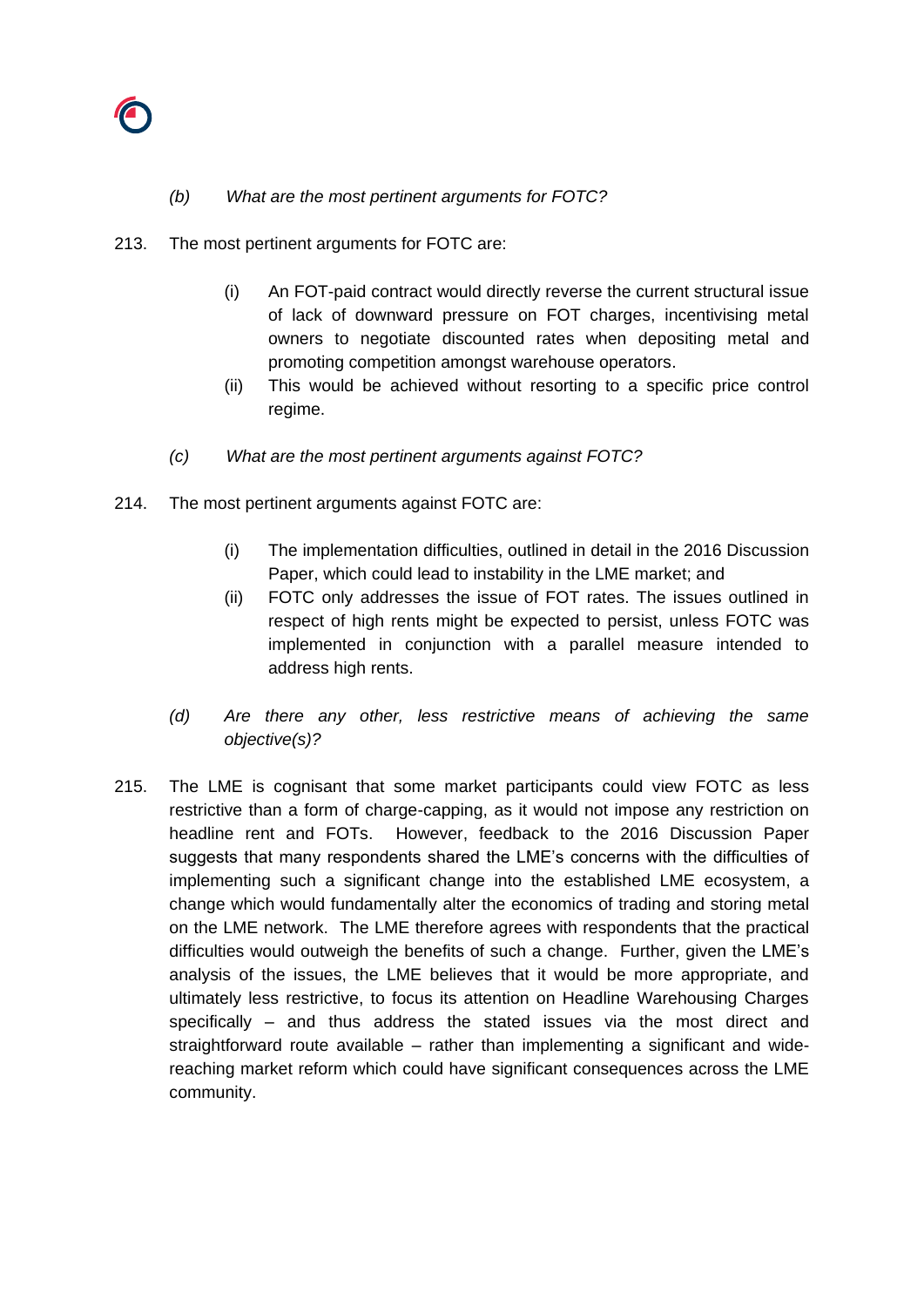

- *(e) Would the negative effects of FOTC be too great to justify implementation?*
- *216.* In the 2016 Discussion Paper, the LME noted that the success of FOTC would depend on whether the procedural issues of contract conversion could be resolved. Although the LME recognises that markets are capable of withstanding such change, the absence of any significant feedback detailing proposed resolution of these implementation difficulties suggests to the LME that there is little real appetite to implement an FOTC reform.

### **SECTION 5: ASSESSMENT OF DISCUSSION POINTS 15 AND 16**

*Discussion Point 15: Do you have any comments or feedback on the IB Discussion Item?*

- 217. There was a degree of discrepancy in market feedback on the IB Discussion Item.
- 218. Many respondents, including one already subject to LME Information Barriers, felt that this point is unnecessary, and that the current rules suffice. They pointed out that the Warehouse Agreement requires data confidentiality and thus expanding the information barriers would add nothing to the orderly operation of the market, but instead would just alienate the smaller, independent warehouses who should instead be encouraged to create competition.
- 219. These respondents pointed out that information barriers, and associated audits, are necessary to prevent trading companies which own warehouse companies (or vice versa) from benefitting from confidential information – and that recent developments such as queues and high charges could be seen as an indication that trading companies will influence the market via their warehouse company if the opportunity were available. They believed that audits should otherwise only be necessary if a warehouse company is suspected of not respecting the confidentiality requirements in which case it was felt that the LME should investigate and require an audit.
- 220. Those who agreed with this idea, or felt that it was worthy of further consideration, did not oppose the idea of adding more robust language to the Warehouse Agreement, but felt that, given the importance of LME Information Barriers, their preference was for expanded audits as the best mechanism to ensure compliance (potentially on a random, rotated basis).
- 221. Other respondents were more positive about IB, arguing that those currently required to undertake third party audits are at a competitive disadvantage and do not believe that those currently exempt maintain the same standards of confidentiality given the lack of market attention they receive on this issue, and the unlikelihood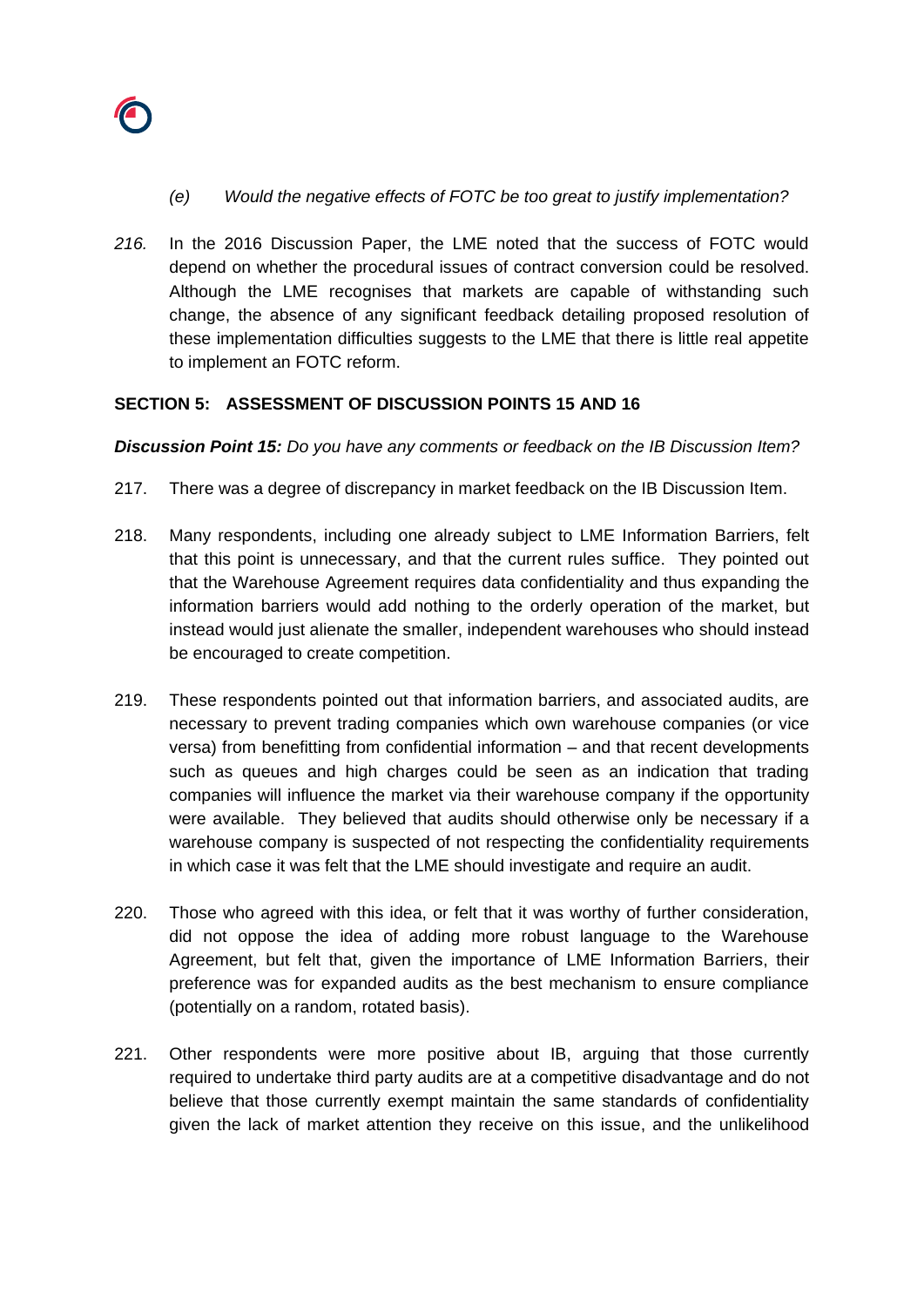

that they will be caught as a result of the lack of audit requirements. They stressed the necessity for all warehouse companies to be subject to the same standards and obligations regardless of their ownership status, and asked that the LME's Information Barriers policy be made more rigorous.

- 222. One respondent asked that the LME implement a process by which to ensure that all warehouse companies and any related trading operations are fully cognisant of the requirements and their implementation, and felt that all warehouse companies should be able to provide evidence of policy compliance across all related entities.
- 223. One respondent pointed out that the costs of third party audits are included when warehouse companies consider appropriate levels of storage fees for the LME metal.
- 224. The LME understands that a proportion of its warehouse companies which are already subject to IB requirements feel that it is unfair that these are not applicable to all LME-listed warehouses companies. However, it notes that all warehouse companies are subject to the terms of the LME Warehouse Agreement, which state in Clause 1.5.2 (under Clause 1.5 "Restrictions"):

*A Warehouse may not deal directly or indirectly in Contracts, and shall observe such other requirements contained in Relevant Law and Regulation, and any Exchange notice relating to the separation of Warehouses from Members and the maintenance of confidentiality in respect of price sensitive and customer confidential information* [emphasis added].

225. In the LME's view, this clause, which is legally binding upon all LME-listed warehouse companies, adequately provides appropriate protection against any dissemination of confidential or market sensitive information by any warehouse company. Added to which, the LME is highly aware, as discussed below in relation to Discussion Point 16 (starting at paragraph 226) of a current market preference for, at the least, a pause in any further reform. Furthermore, it is the view of the LME that the risk of transmission of confidential information must, to some extent, be greater where trading companies and warehouses are in the same group, and therefore it is appropriate that additional protections are put in place in relation to such arrangements. In light of this, and given the divergence in opinion on the IB topic, the LME is not minded to introduce additional market change in relation to IB.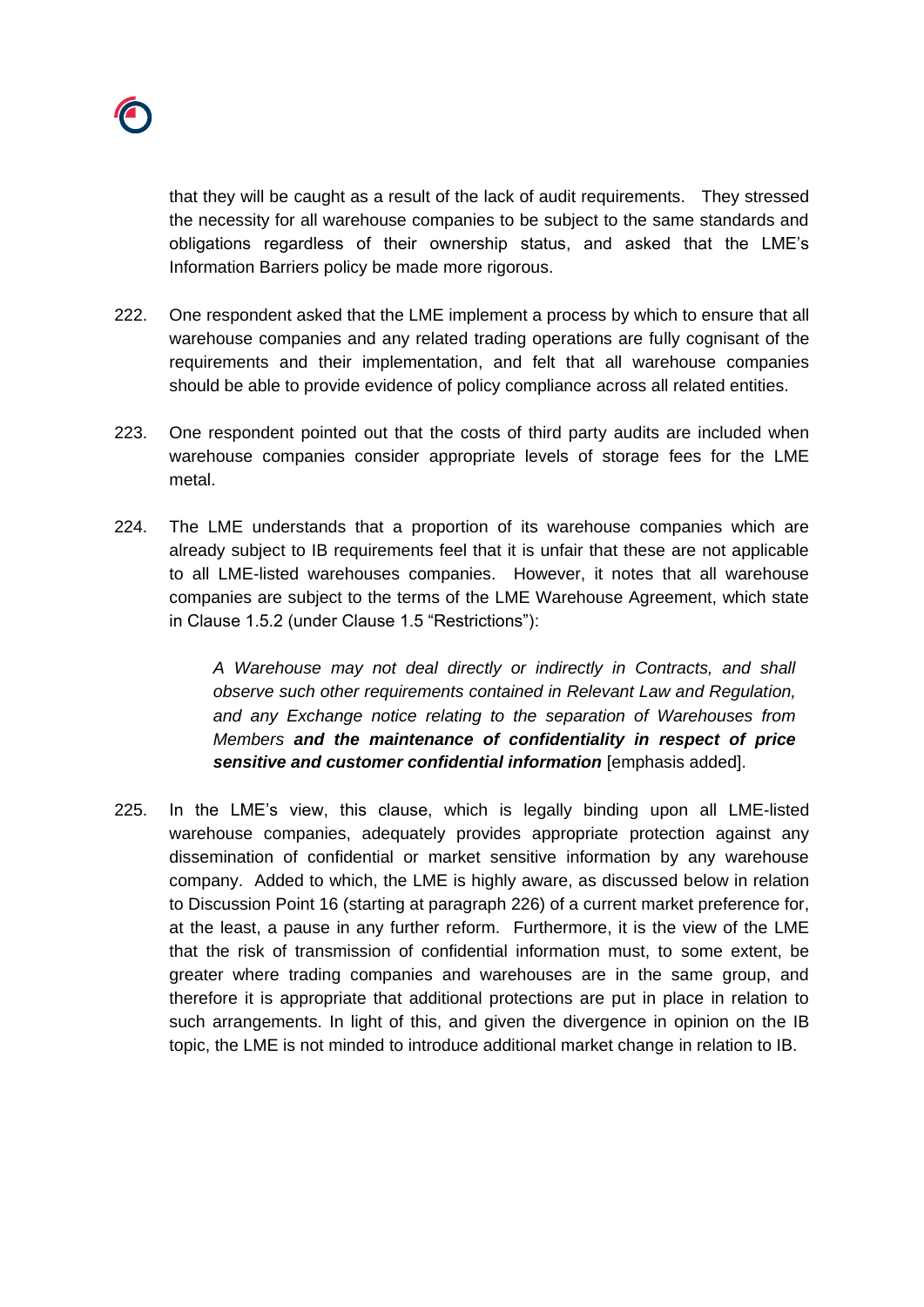

*Discussion Point 16: Are there any other matters you wish the LME to consider in the context of any aspect of this Discussion Paper?*

- 226. A number of respondents had more general points to make regarding the Discussion Paper, or LME warehouse reform more generally.
- 227. Most consistently, respondents voiced concerns that the LME has already implemented a significant number of reforms which have had a market-wide impact (but particularly on the warehousing community) and have resulted in a complex set of existing rules which are allegedly difficult (or "impossible") to follow, a loss of metal and consequent loss of transparency from the LME system, market volatility which has enabled some market participants to "squeeze" nearby spreads and is the root cause of recent market backwardations. Further, they argue that the LME reform programme has broken the link between the LME and the physical industry. In general, such respondents argue that the more reform is introduced, the less attractive the network becomes and that the LME system will use its relevance as other exchanges and off-warrant alternatives become more appealing options.
- 228. One respondent viewed it as inevitable given these reforms that there will be unintentional breaches and issues despite the best efforts of warehouse companies to comply.
- 229. One respondent, while recognising that rates are high, pointed out that the motivation for warehouse operators to set high charges has been the case for many years, and that, while previously warehouses have acted responsibly and commercially to set rates, 2015 saw an unprecedented level of reform, particularly QBRC, which forced an unwelcome but unsurprising rise in charges.
- 230. One respondent also commented that through the staged reform process, taking place over several years, the LME has lost sight of the bigger picture and failed to articulate its ultimate aim in pursuing its reform agenda. Another respondent felt that, despite the LME's efforts to communicate its reform programme to the market, the Exchange has taken a haphazard and uncoordinated approach, attacking warehousing issues from all angles rather than making a genuine effort to identify, diagnose, articulate or address the root cause of issues. They believe that, out of the LME's broader warehouse reform programme, the LILO Rule was the only element representing a meaningful attempt to address the true underlying problems. They argue that the warehouse network has, in fact, continued to fulfil its role as a market of last resort.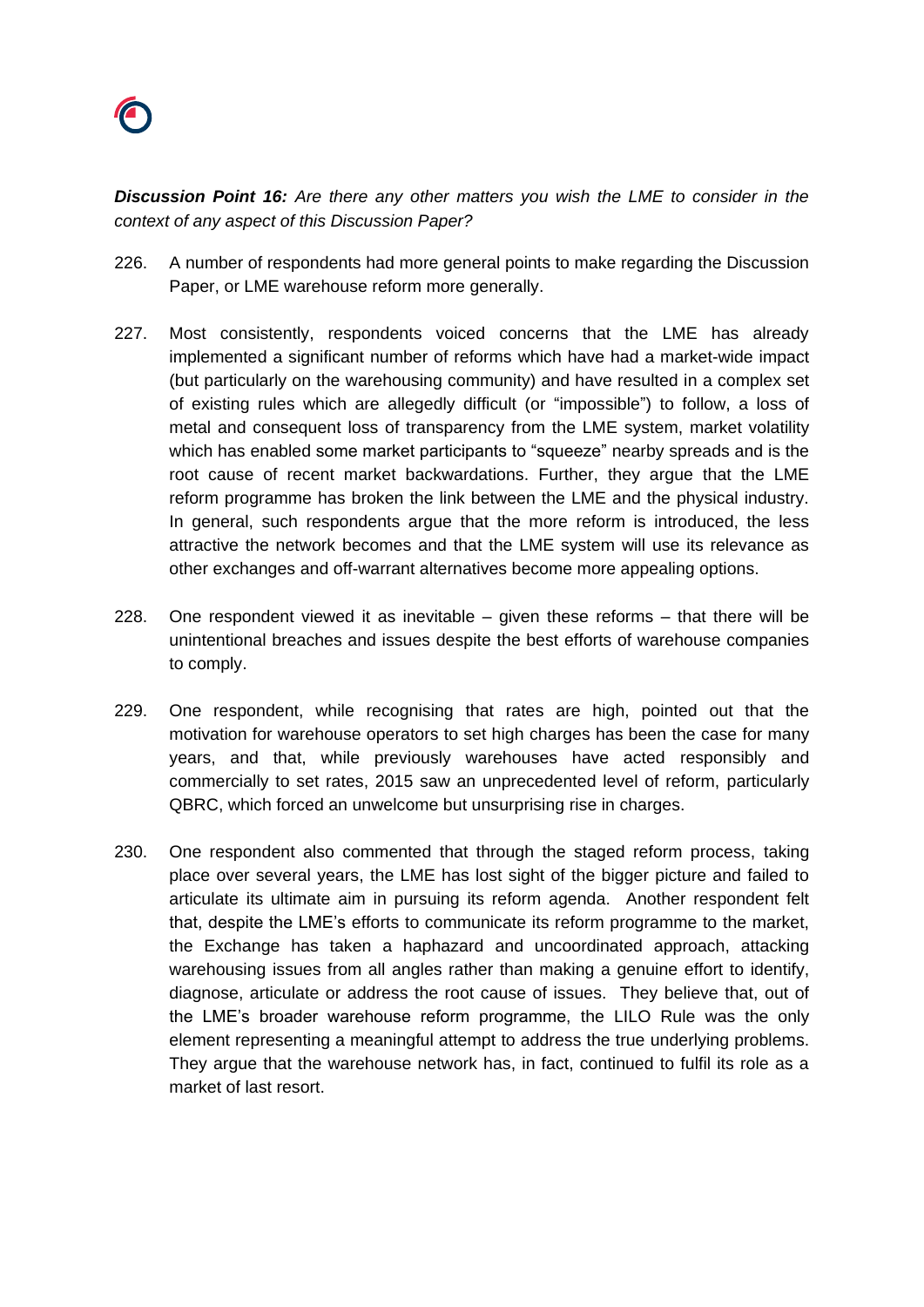

- 231. As a result, some respondents feel that the LME should desist from further change to allow the market a sustained period of consistency and stability to allow new policies to take effect and the market time to digest and adjust business plans accordingly. This would also allow warehouse operators to take heed of the warning that a charge-capping system would follow were charges not set more reasonably in future. Those respondents that are in favour of the LME taking some action to address the issue of high charges agreed that, following this, the LME should allow a significant period of time (potentially for up to 36 months) to elapse before pursuing any further reform. This would also alleviate the legal risk, according to one respondent, as the history of exchanges and regulators capping charges is not encouraging.
- 232. One respondent commented that they felt that the LME has misdiagnosed some of the issues in the market. While they agree that efficient price discovery – and an efficient physical delivery network to support it – should be the primary aim of the LME, they disagree with the LME's methods of achieving this. They argue instead, that the LME should engage its entire ecosystem to ensure that the physical delivery network supports trading and price discovery, with a focus on attracting more metal into the LME physical network – an outcome which they perceive as being unlikely to result from the items contained in the 2016 Discussion Paper given that any rebalancing of the market from seller to the buyer would likely result in a decrease in the flow of metal onto the Exchange, hampering liquidity and price discovery and potentially leading to further backwardations. They also felt that the financial arrangements for storage do not have a significant impact on price discovery, instead arguing that this is influenced more by supply and demand. This respondent suggested that the LME would be better served by focusing on its forwards contracts – including the monitoring of dominant long positions – rather than supervising bilateral premiums given that it has no regulatory remit in this regard. Ongoing risks were seen as the physical market wanting to find other price references than those currently provided by the LME.
- 233. One respondent expressed their disappointment that the LME has not grandfathered reforms implemented, feeling that this would be appropriate and uncontroversial given that decision made by organisations in the past has been made in the context of rules in existence at that time. They argued that failing to grandfather is a simple redistribution of economics and means that the LME has not taken into account historical investments made by warehouse companies.
- 234. On the attractiveness of the LME market in particular, one respondent commented that the addition of new warehouses to the LME network is not indicative of the attractiveness of the LME network. They pointed out that many warehouses have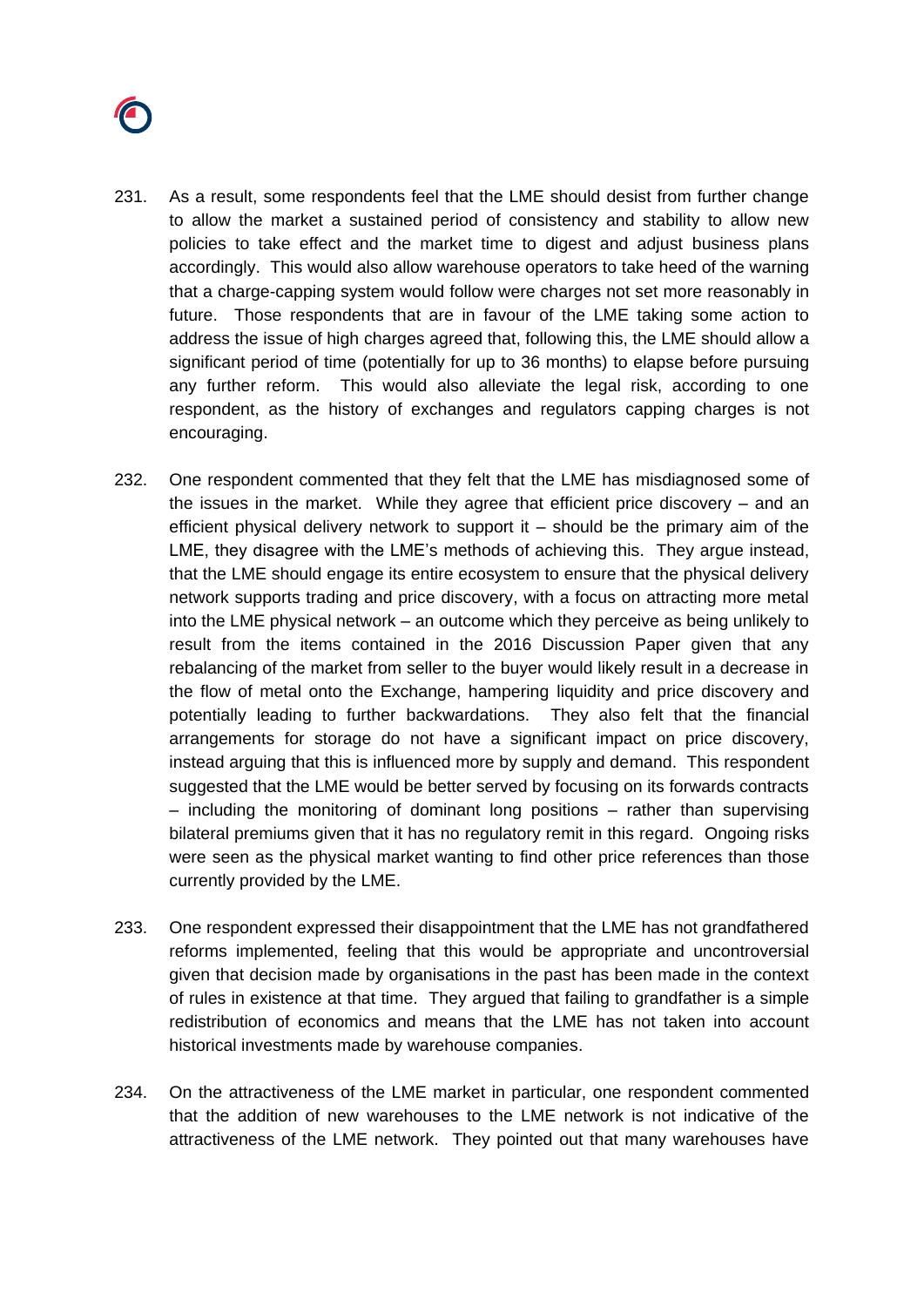

limited or no LME inventory and that what is there continues to decline. They reported that, anecdotally, LME warrants are less in demand by banks and finance houses than in previous years and that fierce competition is taking place in the offwarrant market with deals being completed below cost. This respondent disagreed that warehouse companies would leave as a result of charge-capping, but did flag that, should the LME rules become over-burdensome, independent companies would be likely to change their focus leaving LME stocks in increasingly fewer – mainly merchant-owned – warehouses, likely to be those who support an investment agenda rather than the need for the LME network to provide a market of last resort. Combined with decreasing volumes on the Exchange, their view was that this presents a serious threat for the LME.

- 235. One respondent pointed out that they are supportive of any proposals which promote free market competition and economics which, in turn, would regulate warehouse behaviour. Proposals which rely on exchange intervention, artificial restrictions and charge-capping (except where targeted specifically to address existing queues) are not necessary and have the potential to create significant unintended consequences.
- 236. One respondent commented that the LME's change from a member owned and driven market to a profit driven organisation has created a conflict of interest for the Exchange – forcing it to balance its regulatory duties with the need to generate revenue. They asked that the LME be explicit about not using one as a cover for the other. They were particularly concerned that the LME does not view capping charges as a way of encouraging more metal into warehouses which would generate profit for the LME through the stock levy. They felt that this would be misguided, especially as on-warrant stock is driven by supply and demand, and that overintervention by the LME would have the opposite effect.
- 237. One respondent commented that the issue with the discussion and consultation process was that it allowed ample opportunity for market participants to raise objections and to find alternative ways of operating within the guidelines of new rules before they are even implemented. This corroborated the views of another respondent, who believed that the LME should consider all the ways in which market participants will try to "game" whatever new measures are introduced.
- 238. The LME recognises that its market engagement process does provide for a significant amount of time for market participants to both consider the issues with any proposal, and also to how to work within its rules, should implementation go ahead. However, the LME cannot see such a practice of open communication as a bad thing – indeed, as the responses to the 2016 Discussion Paper show, some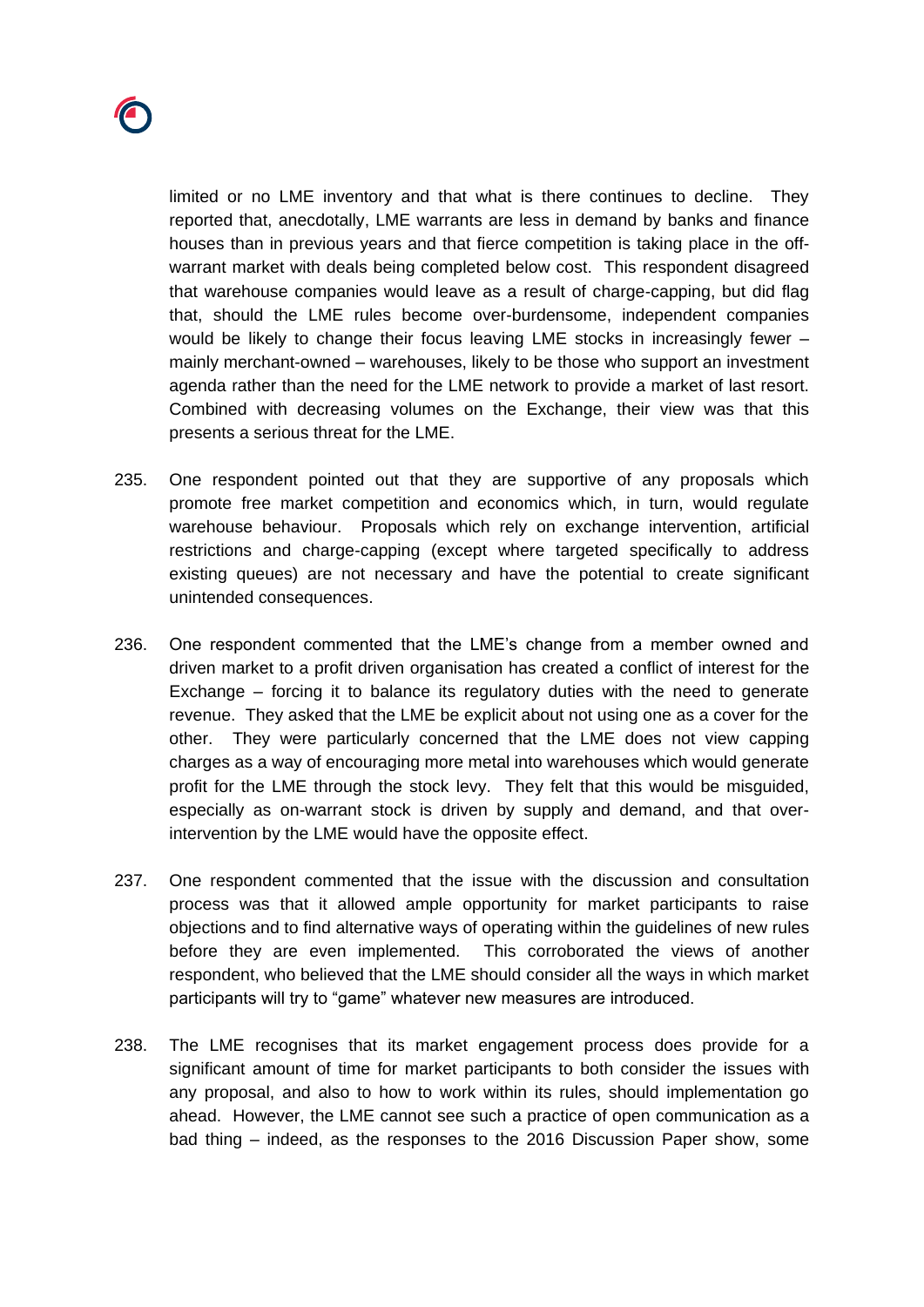market participants have felt disenfranchised by the reform process, and even that the LME has not gone far enough in communicating its intentions.

- 239. Regardless, the LME feels very strongly that engaging and consulting with its market on any change is an essential part of the process and it has no wish, despite some market perception to the contrary, to make unilateral change without having made every effort to communicate, solicit feedback and engage with as many market participants as possible.
- 240. The LME notes concerns that it would introduce reform in order to attract more metal into the LME system to generate revenue. However, the LME feels that this is unjustified, given both the extent to which the LME has been transparent about its analysis as to the issues affecting its physical network, and the fact that its reform measures to date have clearly prioritised market orderliness over any such alleged attempt to attract more metal. The LME also notes that other respondents were critical of the LME for not focusing more on attracting metal into the system, and who pointed to the loss of metal created by existing warehouse reform as having had a negative impact on liquidity and spreads.
- 241. Regardless of this divergence of opinion as to the LME's aims, the LME feels it has been consistent and transparent in its goals. Although the LME will always weigh up the market consequences of any reform action, its primary commitment is to its regulatory obligations in respect of its physical network, the absence of which would have a materially detrimental impact on its core franchise of price discovery.
- 242. That said, the LME is also highly aware of the fact that many market participants feel that the LME has taken sufficient action and, too, recognises the need for stability and adjustment. Indeed, the LME has been clear about this in previous notices, including most recently, the LORI and QBRC Implementation Notice, while concurrently highlighting that all such change has been part of a widely advertised package of reform first announced in July 2013. As outlined above in paragraph 33, the LME had previously taken a "wait and see" approach to CC and would have been happy to maintain this had the rate submission process at the end of 2015 not highlighted the issues with the current system and the very real need to address both these issues, and those relating to high charges more generally. The LME remains fully committed to maintaining a transparent and orderly market, pursuant to its statutory duties, and firmly believes that an orderly process for rate submission should be a crucial component of an efficient physical network.
- 243. However, the LME is also aware, not least as this has been highlighted in other discussion and consultation processes, that some market participants disagree with